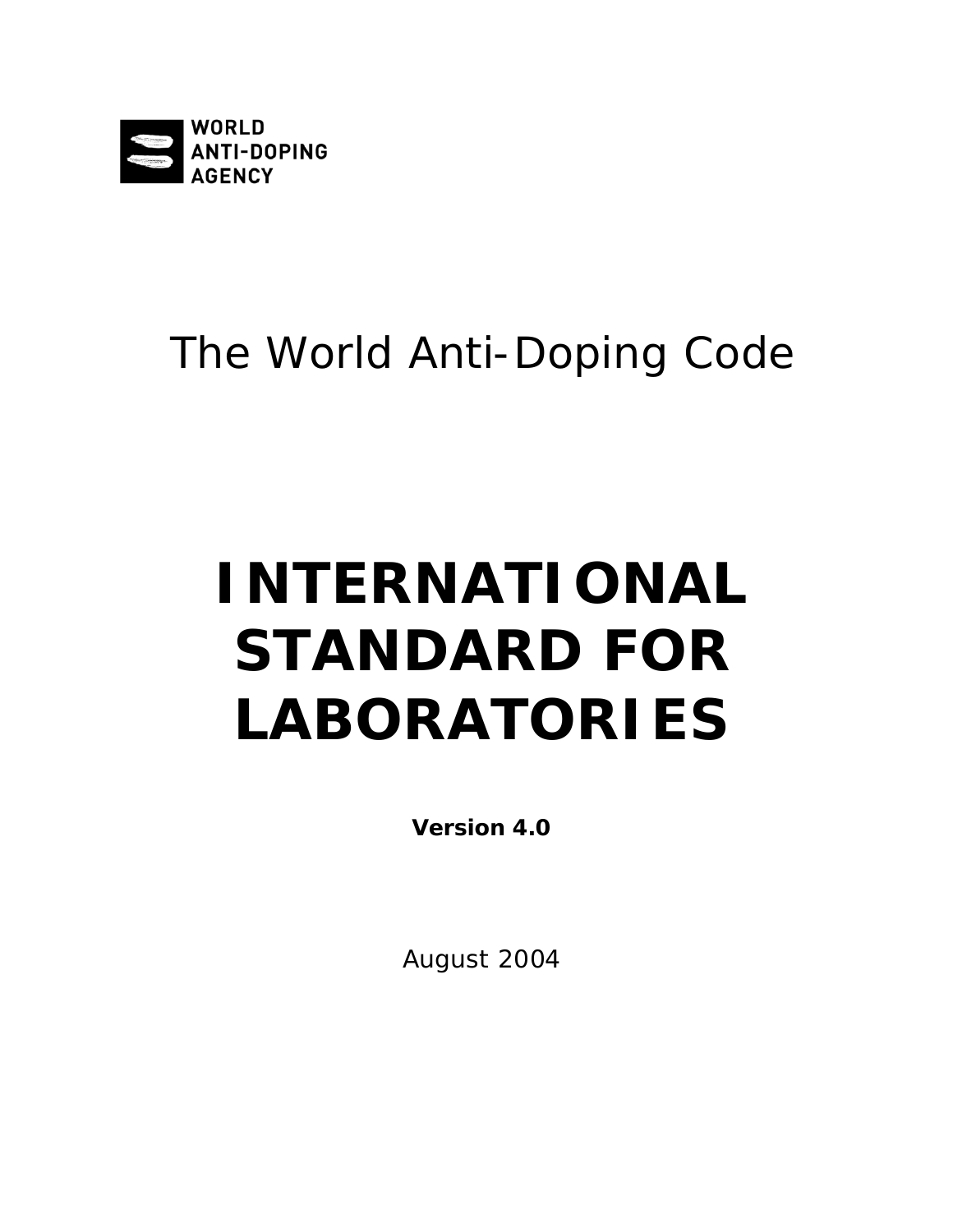# **PREAMBLE**

The World Anti-Doping *Code International Standard* for Laboratories is a mandatory level 2 *International Standard* developed as part of the World Anti-Doping Program.

The basis for the *International Standard* for Laboratories is the relevant Sections in the Olympic Movement Anti-Doping *Code*. An expert group, together with a *WADA* Laboratory Accreditation Committee, has prepared the document and drafts have been circulated for initial review and comment from all IOC accredited doping Laboratories and the IOC Sub-Commission on Doping and Biochemistry of Sport.

Version 1.0 of the *International Standard* for Laboratories was circulated to *Signatories,* governments and accredited laboratories for review and comments in November 2002. Version 2.0 was based on the comments and proposals received from these stakeholders.

All *Signatories,* governments and Laboratories were consulted and have had the opportunity to review and provide comments to version 2.0. This draft version 3.0 was presented for approval to the *WADA* Executive Committee on June 7<sup>th</sup> 2003.

The *International Standard* for Laboratories will come into effect on January 1<sup>st</sup> 2004.

Currently, Laboratories are accredited by the International Olympic Committee (IOC). As part of the transition of the program from existing IOC accreditation to *WADA* accreditation, accreditation bodies shall require the **Laboratories** to which they grant and maintain accreditation to comply with the requirements of the *International Standard* for Laboratories and ISO/IEC 17025 by January 1<sup>st</sup>, 2004. For Laboratories moving from IOC to *WADA* accreditation (see Section 4.1.7), an internal audit before January  $1<sup>st</sup>$ , 2004 shall be deemed compliant with the *International Standard* for Laboratories. The next ISO surveillance or reaccreditation audit conducted by the national accrediting body in 2004 shall document compliance with the *International Standard* for Laboratories. Laboratories seeking initial *WADA* accreditation shall have an on-site accreditation audit by their national accrediting body compliant with this standard before receiving *WADA* accreditation.

The official text of the *International Standard* for Laboratories shall be maintained by *WADA* and shall be published in English and French. In the event of any conflict between the English and French versions, the English version shall prevail.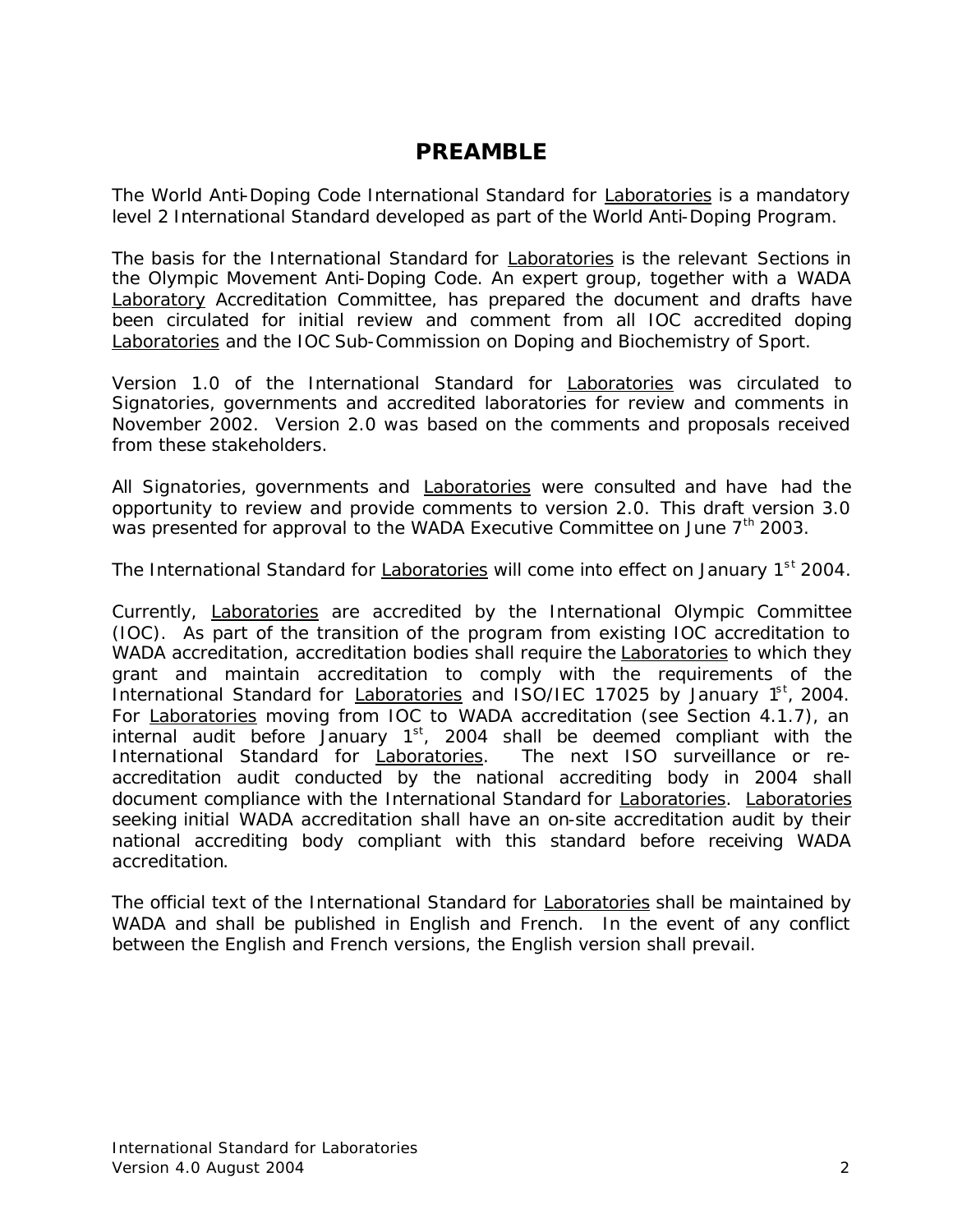# **TABLE OF CONTENTS**

|    | PART ONE: INTRODUCTION, CODE PROVISIONS AND DEFINITIONS. 4                             |  |  |  |
|----|----------------------------------------------------------------------------------------|--|--|--|
|    |                                                                                        |  |  |  |
|    |                                                                                        |  |  |  |
|    |                                                                                        |  |  |  |
|    | 3.1                                                                                    |  |  |  |
|    | Defined Terms from the International Standard for Laboratories 10<br>3.2               |  |  |  |
|    | <b>PART TWO: LABORATORY ACCREDITATION REQUIREMENTS AND</b>                             |  |  |  |
|    |                                                                                        |  |  |  |
|    |                                                                                        |  |  |  |
|    | 4.1                                                                                    |  |  |  |
|    | 4.2                                                                                    |  |  |  |
|    | 4.3                                                                                    |  |  |  |
|    | 5.0 Application of ISO 17025 to the Analysis of Doping Control Samples  16             |  |  |  |
|    | 5.1                                                                                    |  |  |  |
|    | 5.2                                                                                    |  |  |  |
|    | 5.3                                                                                    |  |  |  |
|    | 5.4                                                                                    |  |  |  |
|    |                                                                                        |  |  |  |
|    | 6.1                                                                                    |  |  |  |
|    | 6.2                                                                                    |  |  |  |
|    | 6.3                                                                                    |  |  |  |
|    | 6.4<br>Accreditation Requirements for Satellite Facilities for Major Events  44<br>6.5 |  |  |  |
|    |                                                                                        |  |  |  |
|    | 7.0 Requirements for supporting an Adverse Analytical Finding in the                   |  |  |  |
|    |                                                                                        |  |  |  |
|    | 7.1                                                                                    |  |  |  |
|    |                                                                                        |  |  |  |
|    | ANNEX A - WADA PROFICIENCY TESTING PROGRAM 48                                          |  |  |  |
| 1. | Probationary period.                                                                   |  |  |  |
| 2. |                                                                                        |  |  |  |
| 3. |                                                                                        |  |  |  |
| 4. |                                                                                        |  |  |  |
|    |                                                                                        |  |  |  |
| 1. |                                                                                        |  |  |  |
| 2. |                                                                                        |  |  |  |
| 3. |                                                                                        |  |  |  |
| 4. |                                                                                        |  |  |  |
|    |                                                                                        |  |  |  |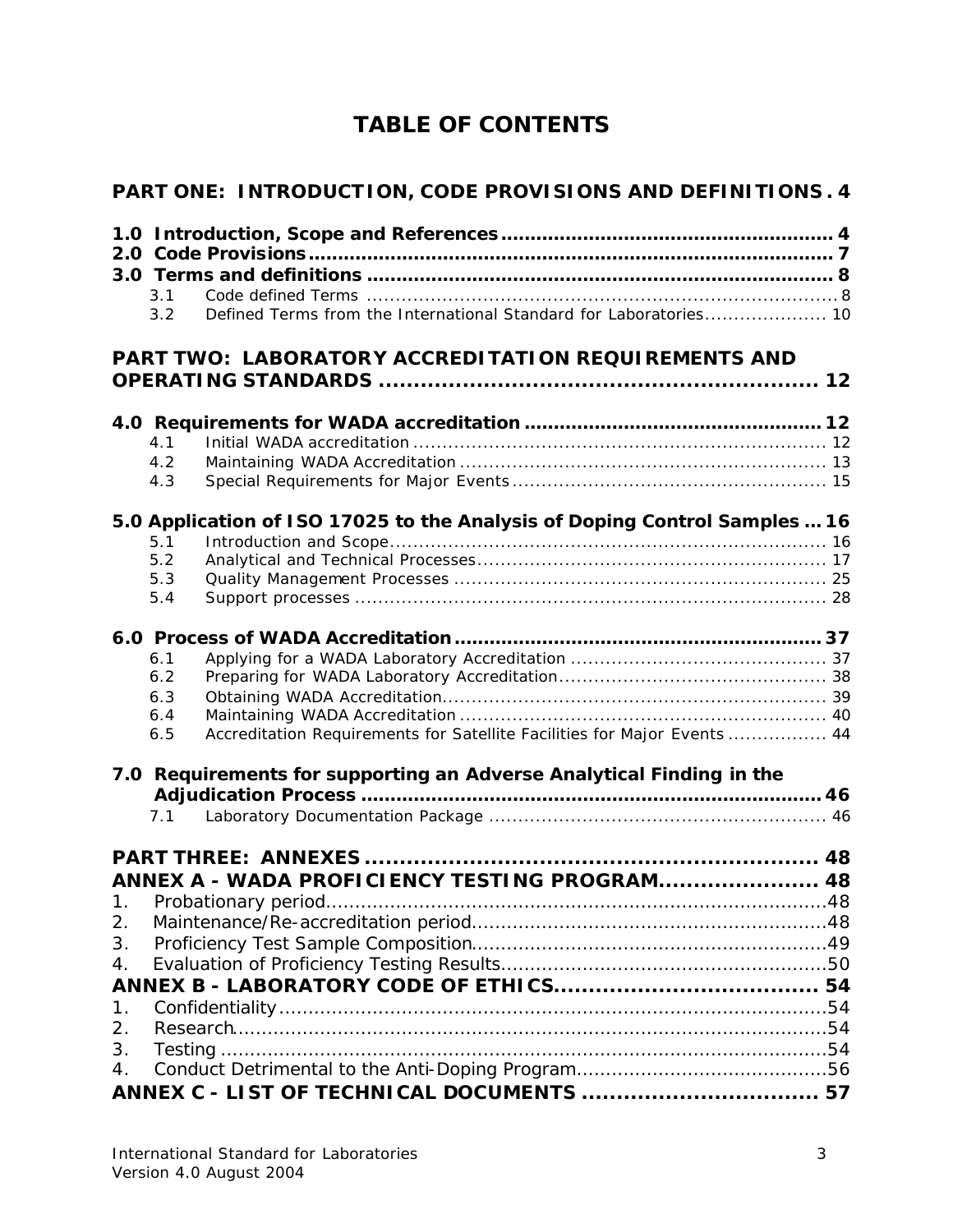# **PART ONE: INTRODUCTION,** *CODE* **PROVISIONS AND DEFINITIONS**

# **1.0 Introduction, Scope and References**

The main purpose of the *International Standard* for Laboratories is to ensure laboratory production of valid test results and evidentiary data and to achieve uniform and harmonized results and reporting from all accredited *Doping Control* Laboratories.

The *International Standard* for Laboratories includes requirements for *WADA* accreditation of doping laboratories, operating standards for laboratory performance and description of the accreditation process.

The *International Standard* for Laboratories, including all Annexes and Technical Documents, is mandatory for all *Signatories* to the *Code*.

The World Anti-Doping Program encompasses all of the elements needed in order to ensure optimal harmonization and best practice in international and national antidoping programs. The main elements are: the *Code* (Level 1), *International Standards* (Level 2), and Models of Best Practice (Level 3).

In the introduction to the World Anti-Doping *Code (Code),* the purpose and implementation of *the* International *Standards* are summarized as follows:

*"International Standards* for different technical and operational areas within the antidoping program will be developed in consultation with the *Signatories* and governments and approved by *WADA*. The purpose of the *International Standards* is harmonization among *Anti-Doping Organizations* responsible for specific technical and operational parts of the anti-doping programs. Adherence to the *International Standards* is mandatory for compliance with the *Code*. The *International Standards* may be revised from time to time by the *WADA* Executive Committee after reasonable consultation with the *Signatories* and governments. Unless provided otherwise in the *Code*, *International Standards* and all revisions shall become effective on the date specified in the *International Standard* or revision."

Compliance with an *International Standard* (as opposed to another alternative standard, practice or procedure) shall be sufficient to conclude that the procedures covered by the *International Standard* were performed properly.

This document sets out the requirements for *Doping Control* Laboratories that wish to demonstrate that they are technically competent, operate an effective quality management system, and are able to produce forensically valid results. *Doping Control Testing* involves the detection, identification, and in some cases demonstration of the presence greater than a threshold concentration of drugs and other substances deemed to be prohibited by the list of *Prohibited Substances* and *Prohibited Methods* (*The Prohibited List*) in human biological fluids or tissues.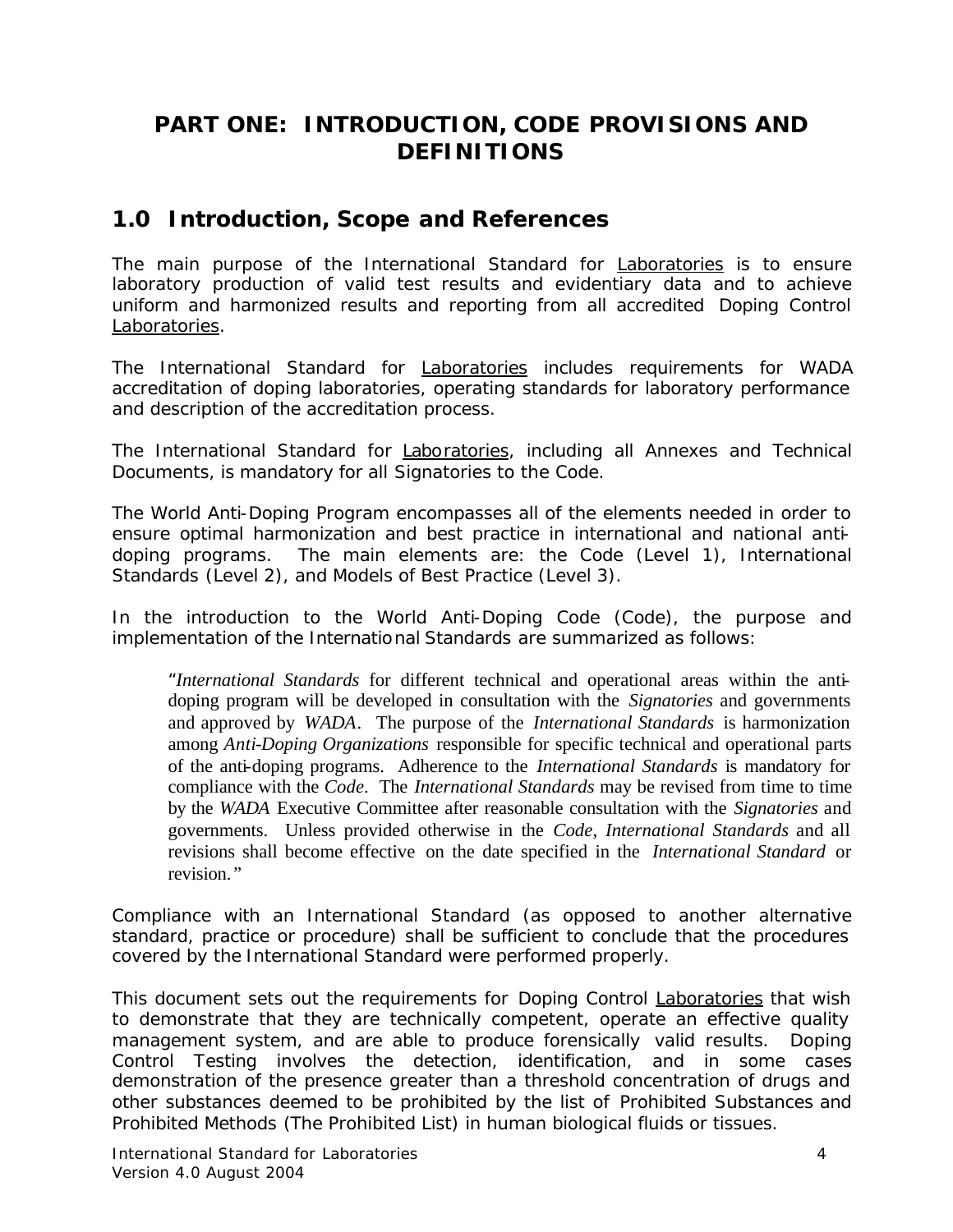The Laboratory accreditation framework consists of two main elements: Part Two of the standard: the Laboratory accreditation requirements and operating standards; and Part Three: the Annexes and Technical Documents. Part Two describes the requirements necessary to obtain *WADA* recognition and the procedures involved to fulfill the requirements. It also contains an application of the ISO/IEC 17025 standard to the field of *Doping Control*. The purpose of this section of the document is to facilitate consistent application and assessment of the ISO/IEC 17025 and the specific *WADA* requirements for *Doping Control* by accreditation bodies that operate in accordance with ISO/IEC Guide 58. The *International Standard* also sets forth the requirements for *Doping Control* Laboratories when adjudication results as a consequence of an *Adverse Analytical Finding*

Part Three of the Standard includes all Annexes. Annex A describes the *WADA* Proficiency Testing Program, including performance criteria necessary to maintain good standing in proficiency testing. Annex B describes the ethical standards required for continued *WADA* recognition of the Laboratory. Annex C is a list of Technical Documents. Technical Documents are issued, modified, and deleted by *WADA* from time to time and provide direction to the Laboratories on specific technical issues. Once promulgated, Technical Documents become part of the *International Standard* for Laboratories. The incorporation of the provisions of the Technical Documents into the Laboratory*'s* quality management system is mandatory for *WADA* accreditation.

In order to harmonize the accreditation of **Laboratories** to the requirements of ISO/IEC 17025 and the *WADA*-specific requirements for recognition, it is expected that national accreditation bodies will use this standard, including the annexes, as a reference document in their accreditation audit process.

Terms defined in the *Code*, which are included in this standard, are written in italics. Terms, which are defined in this standard, are underlined.

# **References**

These following references were consulted in the development of this document. The specific requirements and concepts of these documents do not supersede or otherwise change the requirements stated in the *International Standard* for Laboratories

A2LA, 2001. Proficiency Testing Requirement for Accredited Testing and Calibration Laboratories.

EA-03/04 (August 2001). Use of Proficiency Testing as a Tool for Accreditation in **Testing** 

Eurachem Proficiency Testing Mirror Group (2000). Selection, Use and Interpretation of Proficiency Testing (PT) Schemes by Laboratories.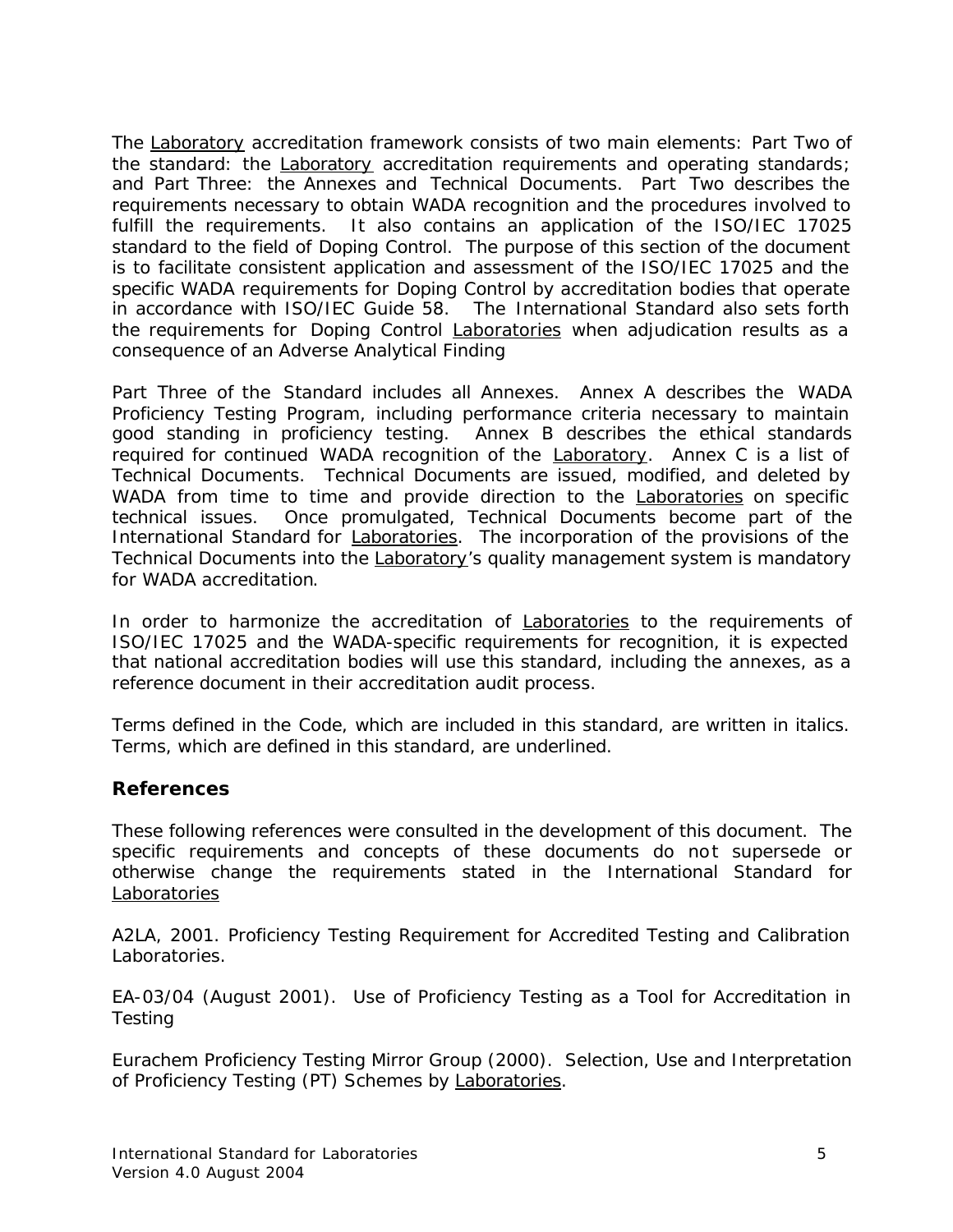Eurachem/CITAC Guide, 2<sup>nd</sup> Edition (2000) Quantifying Uncertainty in Analytical Measurement.

European Union Decision 2002/657/EC Official Journal of the European Communities 17.8.2002; L 221: 8-36.

ISO/IEC 17025:1999. General requirements for the competence of testing and calibration laboratories.

International Laboratory Accreditation Cooperation (ILAC) Document G-7:1996. Accreditation Requirements and Operating Criteria for Horseracing Laboratories.

ILAC Document G-15:2001. Guidance for Accreditation to ISO/IEC 17025

ILAC Document G-17:2002. Introducing the Concept of Uncertainty of Measurement in Testing in Association with the Application of the Standard ISO/IEC 17025.

ILAC Document G-19:2002. Guideline for Forensic Science Laboratories

ILAC Document P-10:2002. ILAC Policy on Traceability of Measurement Results.

National Clinical Chemistry Laboratory Standards Document C-43A, 2002 [ISBN 1- 56238-475-9]. "Gas Chromatography/Mass Spectrometry (GC/MS) Confirmation of Drugs; Approved Guideline."

Olympic Movement Anti-Doping Code (1999)

Society of Forensic Toxicology and American Academy of Forensic Sciences, Toxicology Section, 2002 (Draft). Forensic Toxicology Laboratory Guidelines.

Substance Abuse and Mental Health Services Administration (SAMHSA), United States Department of Health and Human Services (DHHS), 2001. Mandatory Guidelines for Federal Workplace Drug Testing Programs and Notice of Proposed Revisions(Federal Register 2001; 66: 43876-43882).

World Anti-Doping Code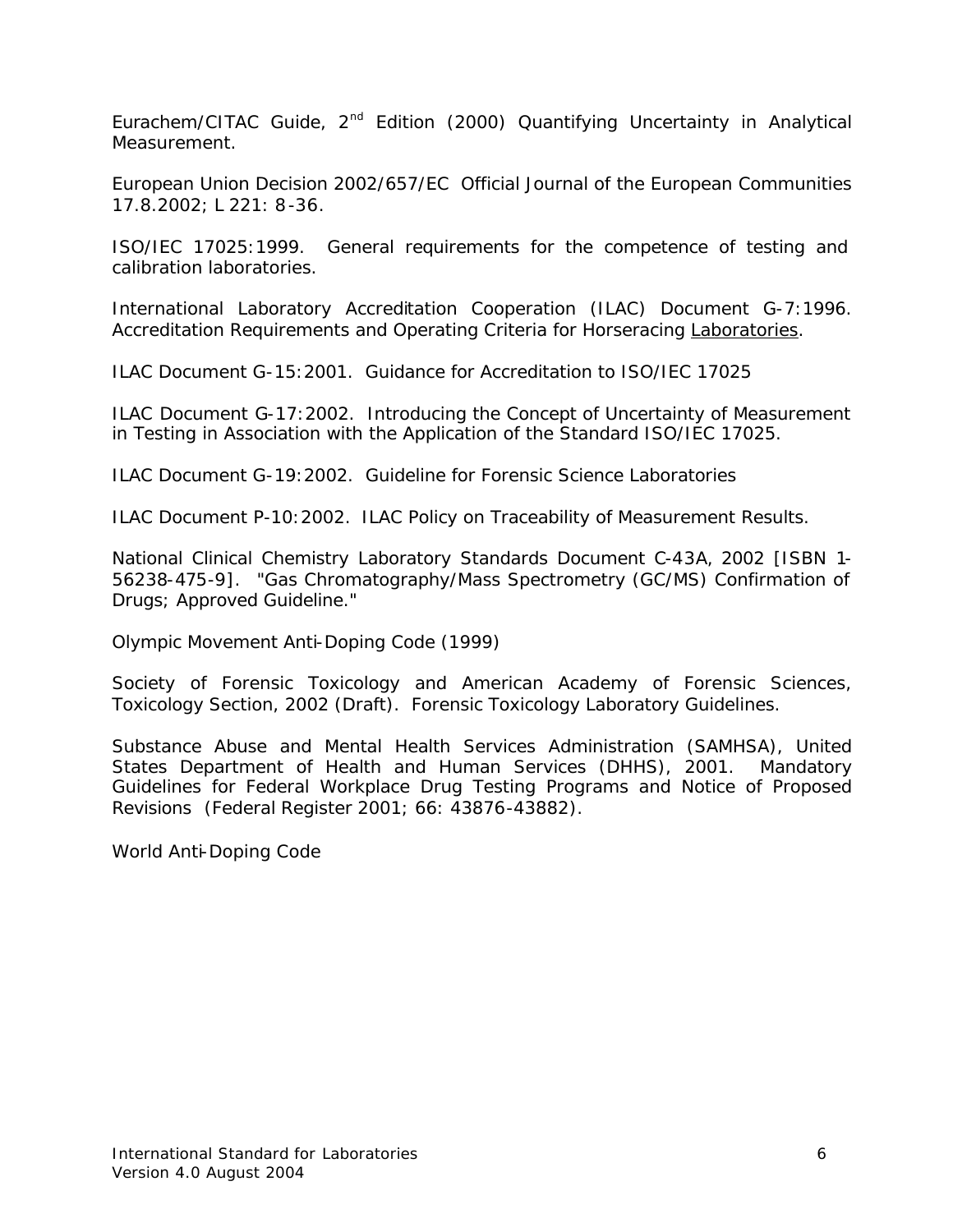# **2.0 Code Provisions**

The following articles in the *Code* directly address the *International Standard* for Laboratories:

#### *Code* **Article 3.2 Methods of Establishing Facts and Presumptions**

**3.2.1** *WADA*-accredited Laboratories are presumed to have conducted *Sample* analysis and custodial procedures in accordance with the *International Standard* for laboratory analysis. The *Athlete* may rebut this presumption by establishing that a departure from the *International Standard* occurred. If the *Athlete* rebuts the preceding presumption by showing that a departure from the *International Standard* occurred, then the *Anti-Doping Organization* shall have the burden to establish that such departure did not cause the *Adverse Analytical Finding*.

#### *Code* **Article 6 Analysis of Samples**

*Doping Control Samples* shall be analyzed in accordance with the following principles:

**6.1 Use of Approved Laboratories** *Doping Control Samples* shall be analyzed only in *WADA*-accredited laboratories or as otherwise approved by *WADA*. The choice of the *WADA*accredited laboratory (or other method approved by *WADA*) used for the *Sample* analysis shall be determined exclusively by the *Anti-Doping Organization* responsible for results management. *[Comment: The phrase "or other method approved by WADA" is intended to cover, for example,* 

*mobile blood Testing procedures which WADA has reviewed and considers to be reliable.]*

**6.2 Substances Subject to Detection**. *Doping Control Samples* shall be analyzed to detect *Prohibited Substances and Prohibited Methods* identified on the *Prohibited List* and other substances as may be directed by *WADA* pursuant to Article 4.5 (Monitoring Program).

**6.3 Research on** *Samples***.** No *Sample* may be used for any purpose other than the detection of substances (or classes of substances) or methods on the *Prohibited List,* or as otherwise identified by *WADA* pursuant to Article 4.5 (Monitoring Program), without the *Athlete's* written consent.

**6.4 Standards for** *Sample* **Analysis and Reporting.** Laboratories shall analyze *Doping Control Samples* and report results in conformity with the *International Standard* for Laboratories analysis.

*Code* **Article 13.5 Appeals from Decisions Suspending or Revoking Laboratory Accreditation**  Decisions by *WADA* to suspend or revoke a Laboratory's *WADA* accreditation may be appealed only by that Laboratory with the appeal being exclusively to CAS.

*Code* **Article 14.1 Information Concerning** *Adverse Analytical Findings* **and Other Potential Anti-Doping Rule Violations.** An *Athlete* whose *Sample* has resulted in an *Adverse Analytical Finding*, or an *Athlete* or other *Person* who may have violated an anti-doping rule, shall be notified by the *Anti-Doping Organization* with results management responsibility as provided in Article 7 (Results Management). The *Athlete*'s *National Anti-Doping Organization* and International Federation and *WADA* shall also be notified not later than the completion of the process described in Articles 7.1 and 7.2. Notification shall include: the *Athlete's* name, country, sport and discipline within the sport, whether the test was *In-Competition* or *Out-of-Competition*, the date of *Sample* collection and the analytical result reported by the laboratory. The same *Person*s and *Anti-Doping Organizations* shall be regularly updated on the status and findings of any review or proceedings conducted pursuant to Articles 7 (Results Management), 8 (Right to a Fair Hearing) or 13 (Appeals), and, in any case in which the period of *Ineligibility* is eliminated under Article 10.5.1 (*No Fault or Negligence*), or reduced under Article 10.5.2 (*No Significant Fault or Negligence*), shall be provided with a written reasoned decision explaining the basis for the elimination or reduction. The recipient organizations shall not disclose this information beyond those *Persons* within the organization with a need to know until the *Anti-Doping Organization* with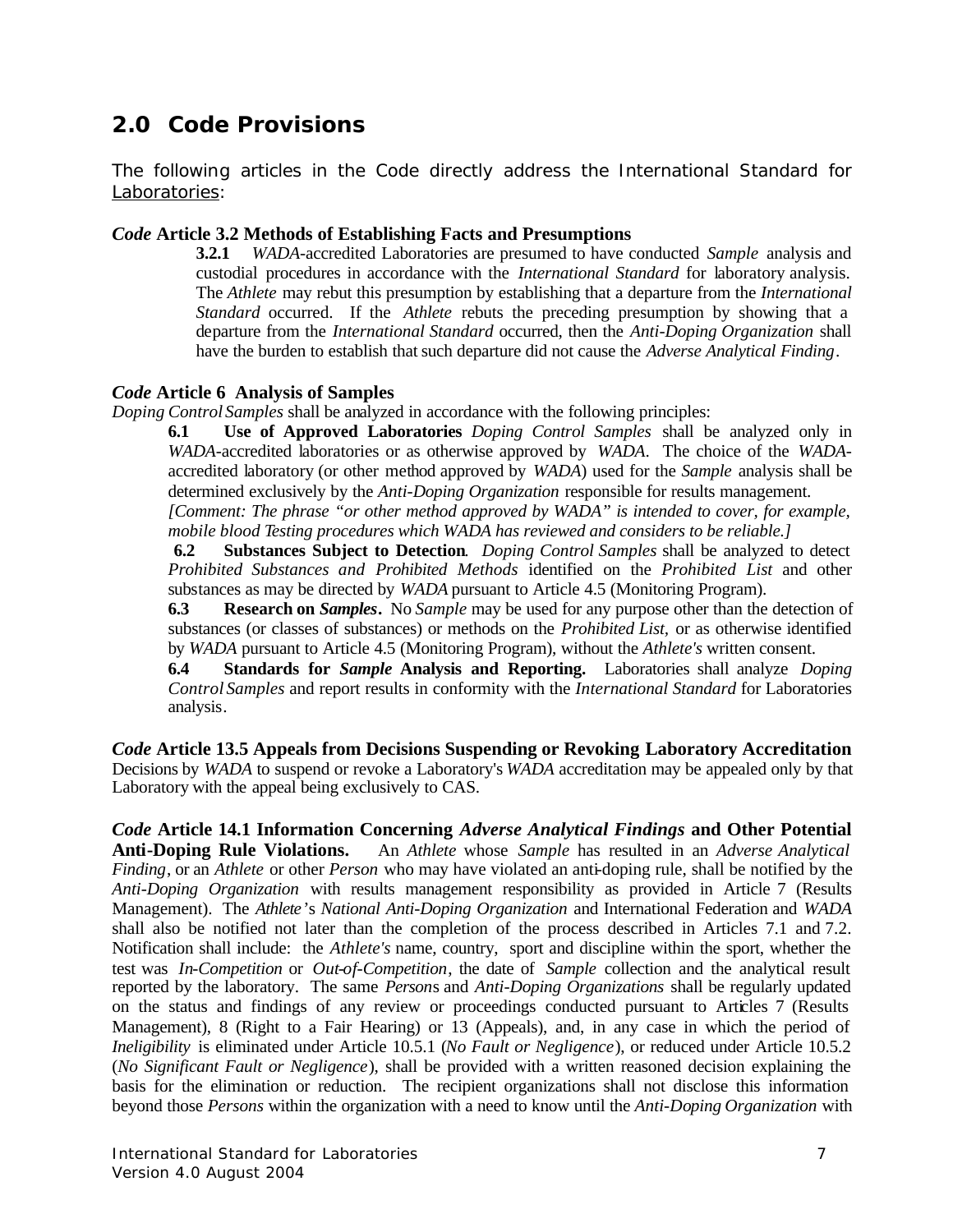results management responsibility has made public disclosure or has failed to make public disclosure as required in Article 14.2.

# **3.0 Terms and definitions**

# **3.1 Code defined Terms**

*Adverse Analytical Finding:* A report from a Laboratory or other approved *Testing* entity that identifies in a *Specimen* the presence of a *Prohibited Substance* or its *Metabolites* or *Markers* (including elevated quantities of endogenous substances) or evidence of the *Use* of a *Prohibited Method*.

*Anti-Doping Organization:* A *Signatory* that is responsible for adopting rules for, initiating, implementing or enforcing any part of the *Doping Control* process. This includes, for example, the International Olympic Committee, the International Paralympic Committee, *Major Event Organizations* that conduct *Testing* at their *Events*, *WADA*, International Federations, and *National Anti-Doping Organizations.*

*Athlete:* For purposes of *Doping Control*, any *Person* who participates in sport at the international level (as defined by each International Federation) or national level (as defined by each *National Anti-Doping Organization*) and any additional *Person* who participates in sport at a lower level if designated by the *Person's National Anti-Doping Organization*. For purposes of anti-doping information and education, any *Person* who participates in sport under the authority of any *Signatory*, government, or other sports organization accepting the *Code*.

*Code:* The World Anti-Doping Code.

*Doping Control:* The process including test distribution planning, *Sample* collection and handling, Laboratory analysis, results management, hearings and appeals.

*Event:* A series of individual *Competitions* conducted together under one ruling body (e.g., the Olympic Games, FINA World Championships, or Pan American Games).

*In-competition:* For purposes of differentiating between *In-competition* and *Outof-Competition Testing*, unless provided otherwise in the rules of an International Federation or other relevant *Anti-Doping Organization*, an *In-Competition* test is a test where an *Athlete* is drawn for *Testing* in connection with a specific *Competition*.

*International Standard:* A standard adopted by *WADA* in support of the *Code*. Compliance with an *International Standard* (as opposed to another alternative standard, practice or procedure) shall be sufficient to conclude that the procedures covered by the *International Standard* were performed properly.

*Marker*: A compound, group of compounds or biological parameters that indicates the *Use* of a *Prohibited Substance* or *Prohibited Method.*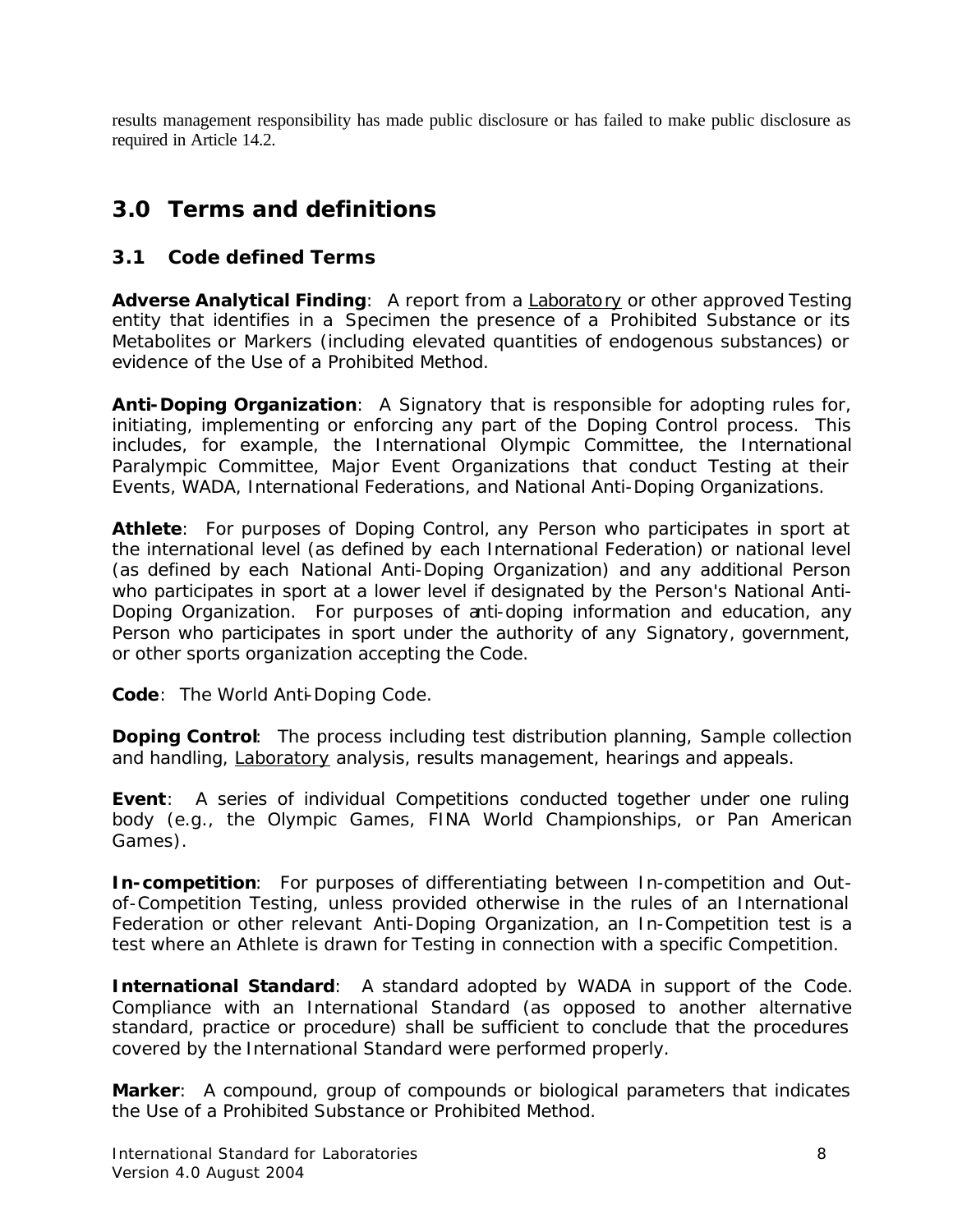*Metabolite*: Any substance produced by a biotransformation process.

*National Anti-Doping Organization:* The entity(ies) designated by each country as possessing the primary authority and responsibility to adopt and implement antidoping rules, direct the collection of *Samples*, the management of test results, and the conduct of hearings, all at the national level. If this designation has not been made by the competent public authority(ies), the entity shall be the country's *National Olympic Committee* or its designee.

*National Olympic Committee:* The organization recognized by the International Olympic Committee. The term *National Olympic Committee* shall also include the National Sport Confederation in those countries where the National Sport Confederation assumes typical *National Olympic Committee* responsibilities in the anti-doping area.

*Out-of-Competition:* Any *Doping Control* which is not *In-competition*.

**Person:** A natural person or an organization or other entity.

*Prohibited List:* The List identifying the *Prohibited Substances* and *Prohibited Methods*.

*Prohibited Method*: Any method so described on the *Prohibited List*.

*Prohibited Substance:* Any substance so described on the *Prohibited List*.

*Publicly Disclose or Publicly Report:* To disseminate or distribute information to the general public or *Persons* beyond those *Persons* entitled to earlier notification in accordance with Article 14.

*Sample/Specimen*: Any biological material collected for the purposes of *Doping Control*.

*Signatories:* Those entities signing the *Code* and agreeing to comply with the *Code*, including the International Olympic Committee, International Federations, International Paralympic Committee, *National Olympic Committee*s, National Paralympic Committees, *Major Event Organizations*, *National Anti-Doping Organizations*, and *WADA*.

*Testing:* The parts of the *Doping Control* process involving test distribution planning, *Sample* collection, *Sample* handling, and *Sample* transport to the Laboratory.

**Use**: The application, ingestion, injection or consumption by any means whatsoever of any *Prohibited Substance* or *Prohibited Method*.

*WADA:* The World Anti-Doping Agency.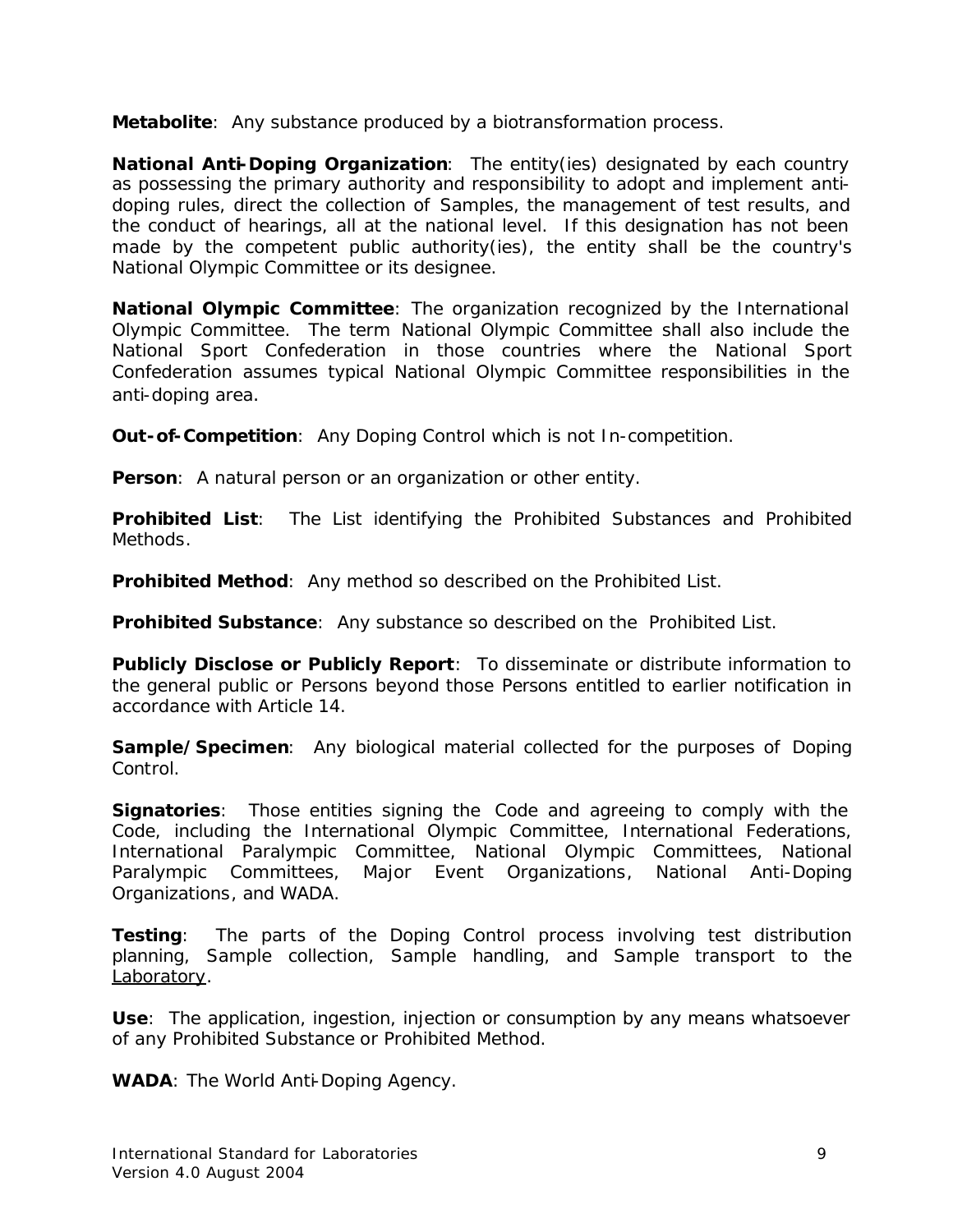# **3.2 Defined Terms from the** *International Standard* **for Laboratories**

Aliquot: A portion of the *Sample* of biological fluid or tissue (e.g., urine, blood, etc.) obtained from the *Athlete* used in the testing process.

Certified Reference Material: Reference Material, accompanied by a certificate, one or more whose property values are certified by a procedure which establishes its traceability to an accurate realization of the unit in which the property values are expressed, and for which each certified value is accompanied by an uncertainty at a stated level of confidence.

Confirmation Procedure: An analytical test procedure whose purpose is to identify the presence of a specific *Prohibited Substance* in a *Sample*. [*Comment: A Confirmation Procedure may also indicate a quantity of Prohibited Substance greater than a threshold value or quantify the amount of a Prohibited Substance in a Sample.*]

Flexible Accreditation:Approval for a Laboratory to make restricted modifications in the scope of the accreditation without the involvement of the national accreditation body before the modifications are implemented

Intermediate Precision, S<sub>Zi</sub>: Variation in results observed when one or more factors, such as time, equipment, and operator are varied within a Laboratory with i denoting the number of factors varied.

Laboratory Internal Chain of Custody:Documentation of the sequence of *Persons* in possession of the *Sample* and any portions of the *Sample* taken for *Testing*. *[Comment: Laboratory Internal Chain of Custody is generally documented by a written record of the date, location, action taken, and the individual performing an action with a Sample or Aliquot.]*

**Laboratory:** An accredited laboratory applying test methods and processes to provide evidentiary data for the detection and, if applicable, quantification of a Threshold Substance on the *Prohibited List* in urine and other biological *Samples*.

Laboratory Documentation Packages: The material produced by the Laboratory to support the finding of an *Adverse Analytical Finding* as set forth in the *WADA* Technical Document for Laboratory Documentation Packages.

Minimum Required Performance Limit: A concentration of a *Prohibited Substance* or *Metabolite* of a *Prohibited Substance* or *Marker* of a *Prohibited Substance* or *Method* that a doping Laboratory is expected to reliably detect in the routine daily operation of the Laboratory. See Technical Document Minimum Required Performance Limits for Detection of *Prohibited Substance*s.

Non-threshold Substance: A substance listed on the *Prohibited List* for which the documentable detection of any amount is considered an anti-doping rule violation.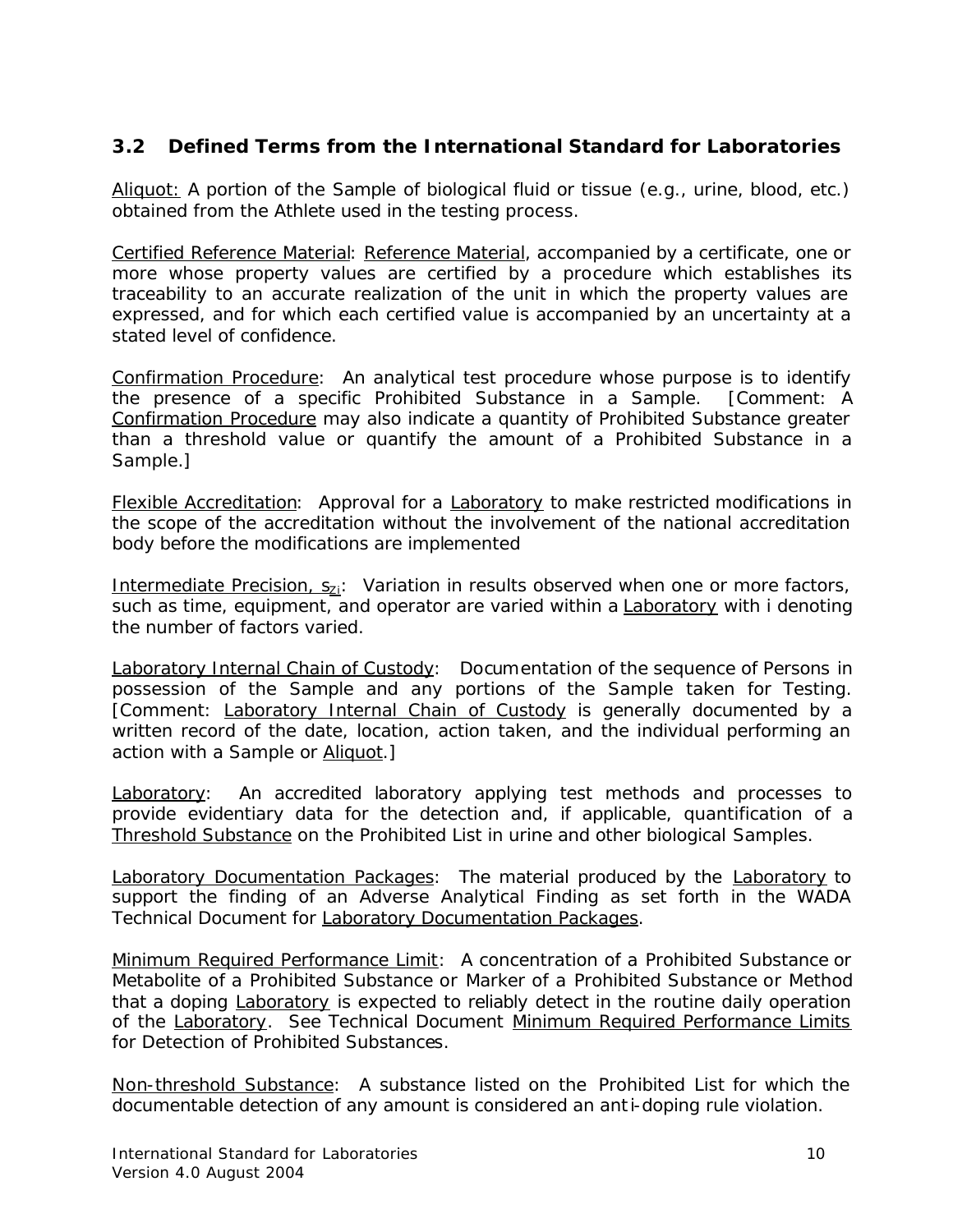Presumptive Analytical Finding: The status of a *Sample* test result for which there is an adverse screening test, but a confirmation test has not been performed.

Reference Collection: A collection of samples of known origin that may be used in the determination of the identity of an unknown substance. For example, a well characterized sample obtained from a verified administration study in which scientific documentation of the identity of *Metabolite(s)* can be demonstrated.

Reference Material: Material or substance one or more of whose properties are sufficiently homogeneous and well established to be used for the calibration of an apparatus, the assessment of a measurement method or for assigning values to materials.

Repeatability, s<sub>r</sub>: Variability observed within a laboratory, over a short time, using a single operator, item of equipment, etc.

Reproducibility,  $S_R$ : Variability obtained when different laboratories analyze the same *Sample*.

Revocation:The permanent withdrawal of a Laboratory's *WADA* accreditation.

Screening Procedure: An analytical test procedure whose purpose is to identify those *Samples* which are suspicious with respect to containing a *Prohibited Substance* or *Metabolite* or *Marker* of a *Prohibited Method* and which require additional confirmation testing.

Split Sample: Division of a *Sample* taken for testing into two portions at collection, usually designated "A" and "B."

Suspension:The temporary withdrawal of a Laboratory's *WADA* accreditation.

Testing Authority: The International Olympic Committee, World Anti-Doping Agency, International Federation, National Sport Organization, *National Anti-Doping Organization*, *National Olympic Committee*, *Major Event Organization*, or other authority defined by the *Code* responsible for *Sample* collection and transport either *In-Competition* or *Out-of-Competition* and/or for management of the test result.

Threshold Substance: A substance listed in the *Prohibited List* for which the detection of an amount in excess of a stated threshold is considered an *Adverse Analytical Finding*.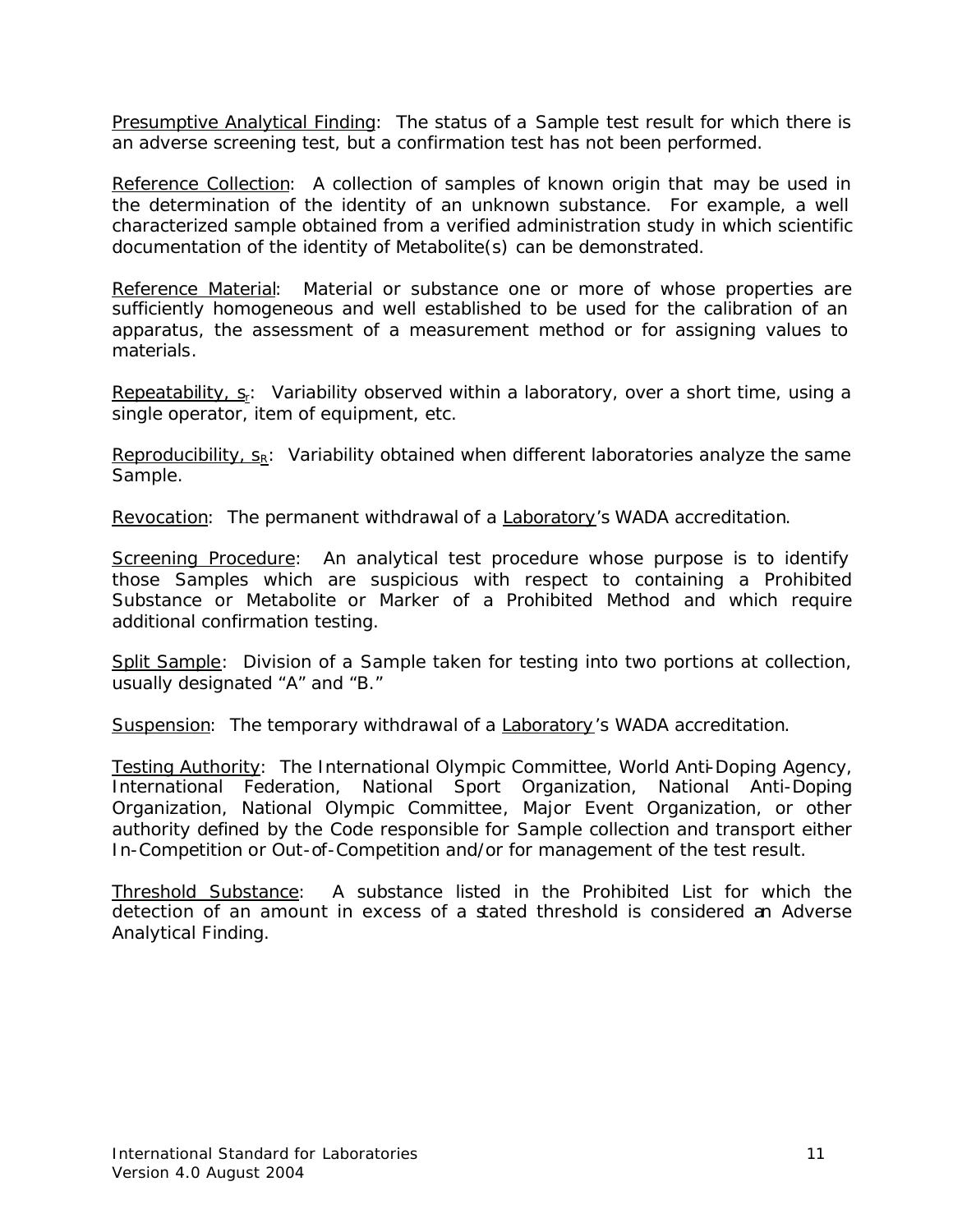# **PART TWO: LABORATORY ACCREDITATION REQUIREMENTS AND OPERATING STANDARDS**

# **4.0 Requirements for WADA accreditation**

# **4.1 Initial** *WADA* **accreditation**

This section describes the specific requirements for the initial *WADA* accreditation of the laboratory. All the requirements must be fulfilled in order to obtain an initial *WADA* accreditation. For some of the requirements, the laboratory has to demonstrate compliance during the probationary period and for other requirements compliance will be checked and controlled based on an accreditation audit (ref. 5.1, 5.2 and 5.3).

# **4.1.1 ISO/IEC 17025**

The laboratory shall be accredited by a relevant national accreditation body according to ISO/IEC 17025 with primary reference to the interpretations and applications of the ISO/IEC 17025 requirements as they are described in Application of ISO/IEC 17025 to the Analysis of *Doping Control Samples* (Section 5). The ISO/IEC 17025 accreditation must be obtained before the initial *WADA* accreditation will be given.

# **4.1.2 Letter of support**

The laboratory shall provide an official letter of support from the relevant national public authority responsible for the national anti-doping program, if any, or a similar letter of support from the *National Olympic Committee* or *National Anti-Doping Organization*. The letter of support shall contain as a minimum:

- ß Guarantee of sufficient financial support annually for a minimum of 3 years
- ß Guarantee of sufficient numbers of *Samples* annually for 3 years
- **Guarantee of provision of necessary analytical facilities and instrumentation,** where applicable

In addition, any explanation of exceptional circumstances shall be given due consideration by *WADA*. The three year letter of support does not in any way require exclusive support for only one laboratory.

Letters of support from international sport organizations such as International Federations could also be provided in addition to the above mentioned letters.

If the laboratory as an organization is linked to host organizations, (e.g. universities, hospitals…) an official letter of support from the host organizations shall be provided which should include the following information:

- Documentation of the administrative support for the laboratory
- **Financial support for the laboratory, if relevant**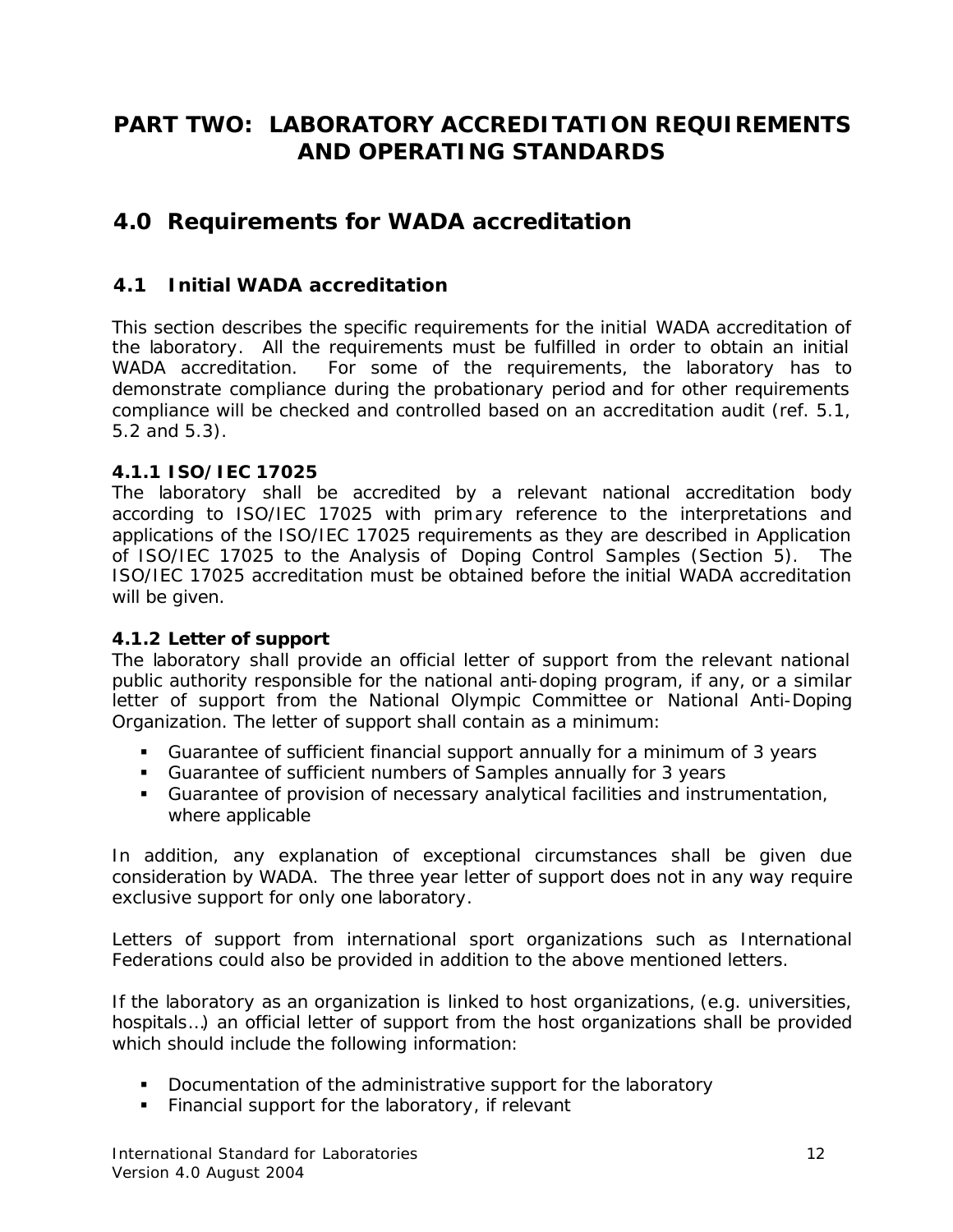- **Support for the research and development activities**
- **Guarantee of provision of necessary analytical facilities and instrumentation**

# **4.1.3 Code of Ethics**

The laboratory shall sign and comply with the provision in the Code of Ethics (Annex B) which are relevant for a laboratory in the probationary period.

# **4.1.4 Proficiency testing program**

During the probationary period the laboratory shall successfully analyze at a minimum four sets of proficiency testing samples containing at a minimum five samples per set.

The final accreditation test shall assess both the scientific competence and the capability of the laboratory to manage multiple *Samples*.

# **4.1.5 Sharing of knowledge**

The laboratory shall demonstrate during the probationary period its willingness and ability to share knowledge with other *WADA* Accredited Laboratories. A description of this sharing is provided in the Code of Ethics (Annex B).

# **4.1.6 Research**

The laboratory shall demonstrate in its budget an allocation to research and development activities in the field of *Doping Control* of at least 7% of the annual budget for the initial 3-year period. The research activities can either be conducted by the laboratory or in cooperation with other *WADA*-accredited Laboratories or other research organizations.

# **4.1.7 Initial accreditation of Laboratories holding IOC accreditation**

Laboratories accredited by the IOC in 2003 and which successfully complete the joint 2003 IOC/*WADA* re-accreditation test and at a minimum conduct an internal audit against Section 5 of the *Internal Standard* for Laboratories will receive *WADA* accreditation in 2004. The *International Standards* for Laboratories requirements will be fully in effect on January  $1<sup>st</sup>$ , 2004. Laboratories that are downgraded or fail the 2003 IOC/*WADA* re-accreditation test will have their accreditation suspended or revoked by *WADA* in accordance with Section 6.4.8. Laboratories which have applied for, but have not received, IOC accreditation will complete their probationary period under the *International Standards* for Laboratories.

# **4.2 Maintaining** *WADA* **Accreditation**

This section describes the specific requirements for a *WADA* re-accreditation of the Laboratory.

# **4.2.1 ISO/IEC 17025 accreditation**

The Laboratory shall document a valid accreditation from the national accreditation body according to ISO/IEC 17025 with primary reference to the interpretations and applications of the ISO/IEC 17025 requirements as described in the Application of ISO/IEC 17025 to Analysis of *Doping Control Samples* (Section 5).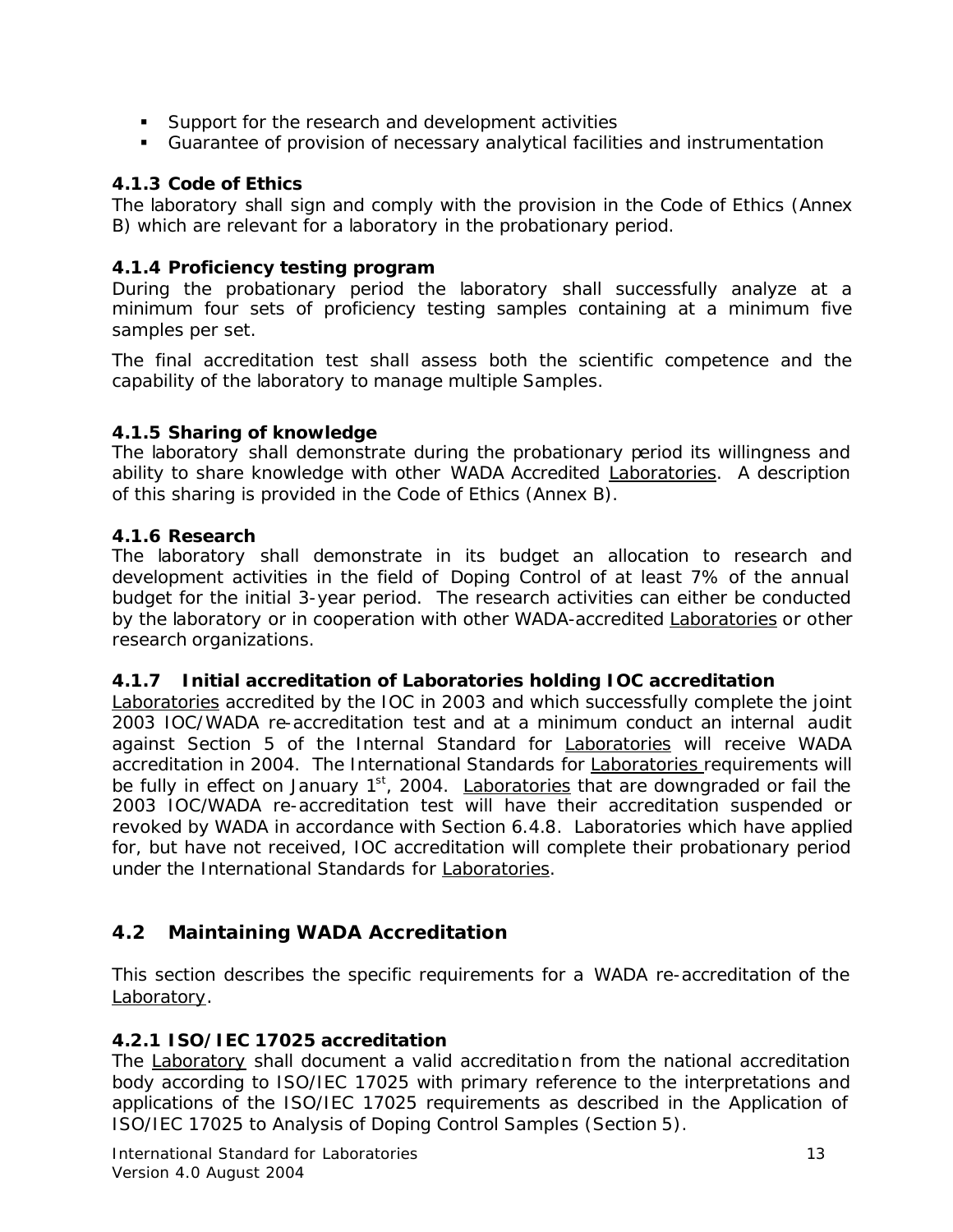# **4.2.2 Flexible Accreditation**

*WADA* accredited Laboratories may add or modify scientific methods or add analytes without the need for approval by the body that completed the ISO/IEC 17025 accreditation of that Laboratory. Any analytical method or procedure must be properly selected and validated and included in the scope of the Laboratory at the next ISO audit if the method is used for analysis of *Doping Control Samples*.

#### **4.2.3 Letter of support**

The Laboratory shall provide a renewed official letter of support from the relevant national public authority responsible for the national anti-doping program, if any, or a similar letter of support from the *National Olympic Committee* or *National Anti-Doping Organization* in years in which the Laboratory undergoes an ISO reaccreditation audit. The renewed letter of support shall contain as a minimum:

- ß Guarantee of sufficient financial support annually for a minimum of 3 years
- ß Guarantee of sufficient numbers of *Samples* annually
- **Guarantee of provision of necessary analytical facilities and instrumentation,** where applicable

Any explanation of exceptional circumstances shall be given due consideration by *WADA*. The letter of support does not in any way require exclusive support for only one Laboratory.

Letters of support from international sport organizations such as International Federations could also be provided in addition to the above mentioned letters.

If the **Laboratory** as an organization is linked to host organizations (e.g. university, hospital…), an official letter of support from the host organizations shall be renewed for each year in which the **Laboratory** undergoes a ISO re-accreditation audit and shall include the following information:

- Documentation of the administrative support for the Laboratory
- **Financial support for the Laboratory, if relevant**
- **Guarantee of provision of necessary analytical facilities and instrumentation**
- **Support for the research activities**

#### **4.2.4 Minimum number of** *testing Samples*

The Laboratory shall periodically provide, at the request of *WADA* a report documenting all test results reported in a format to be specified by *WADA*.

In order to maintain proficiency, *WADA*-accredited Laboratories are required to analyze a minimum of 1500 *Doping Control Samples* per year that are provided by a Testing Authority. If the Laboratory fails to analyze this number of *Samples*, accreditation will be suspended or revoked, dependent on the circumstances.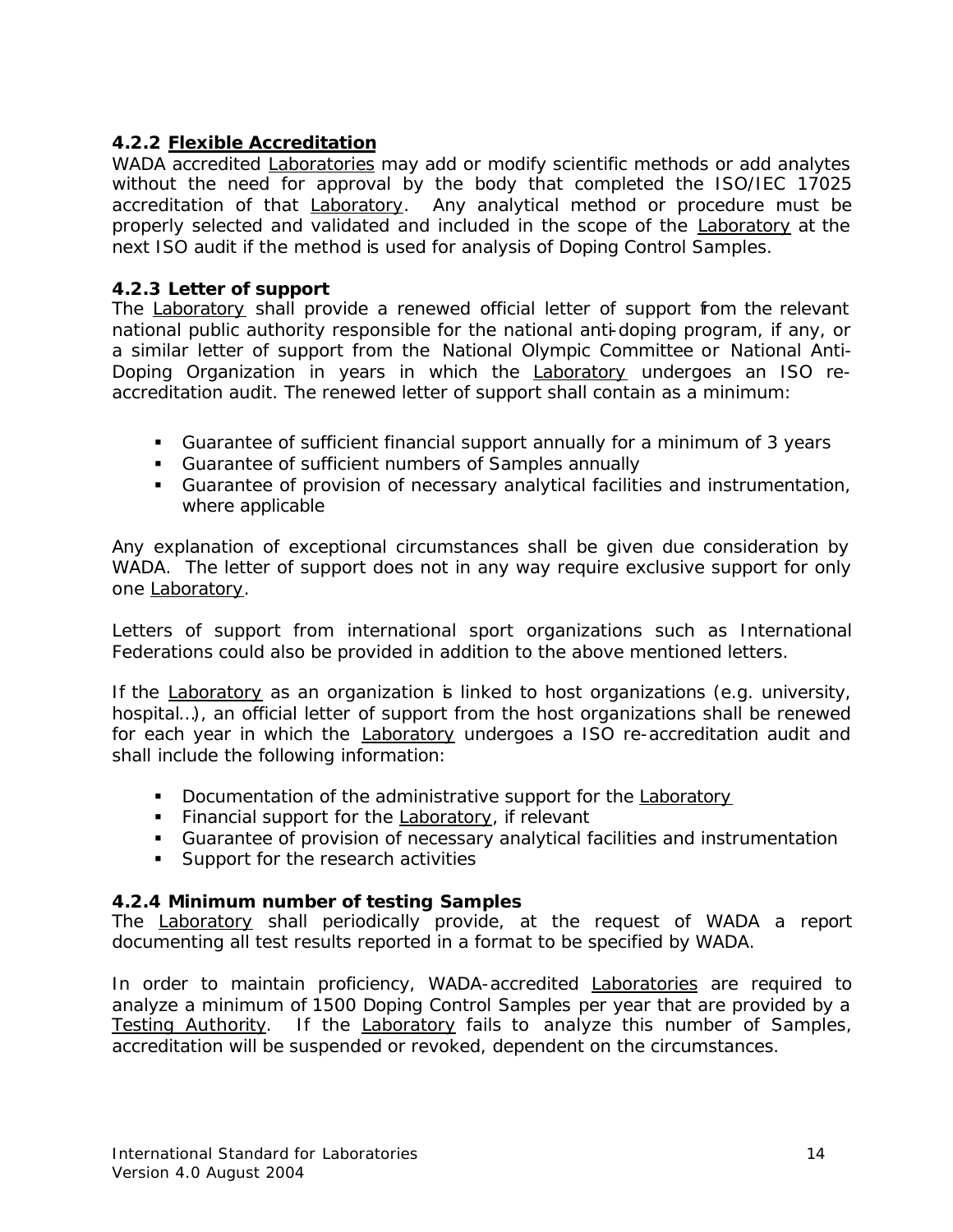# **4.2.5 Proficiency testing program**

The Laboratories are required to successfully participate in the *WADA* Proficiency Testing program. The program is described in more detail in Annex A.

# **4.2.6 Reporting**

The Laboratory shall simultaneously report to *WADA* and the relevant International Federation all *Adverse Analytical Findings* that have been reported to a Testing Authority. All reporting shall be in accord with the confidentiality requirements of the *Code*.

# **4.2.7 Code of Ethics**

The Laboratory shall provide documentation of compliance with the provisions of the Code of Ethics (Annex B) relevant for a *WADA* accredited Laboratory. The Laboratory Director shall send a letter of compliance to *WADA* every year.

# **4.2.8 Sharing of knowledge**

The Laboratory shall demonstrate their willingness and ability to share knowledge with other *WADA* Accredited Laboratories. A description of this sharing is provided in the Code of Ethics (Annex B).

# **4.2.9 Research**

The Laboratory shall maintain an updated 3-year plan for research and development in the field of *Doping Control*, including an annual budget in this area.

The Laboratory should document the publication of results of the research in relevant scientific papers in the peer-reviewed literature. These documents shall be made available to *WADA* upon request. The Laboratory may also demonstrate a research program by documenting successful or pending applications for research grants.

# **4.3 Special Requirements for Major** *Events*

The Laboratory support for the Olympic Games and other major *Events* may be such that the accredited Laboratory facilities are not adequate. This may require relocation of the **Laboratory** to a new facility, the addition of personnel, or the acquisition of additional equipment. The Laboratory Director of the *WADA*-accredited Laboratory designated to perform the testing shall be responsible to ensure that the quality management system is maintained.

# **4.3.1 Satellite facility of an accredited Laboratory**

If the Laboratory is required to move or extend its operation temporarily to a new physical location, the Laboratory must demonstrate a valid ISO/IEC 17025 accreditation with primary compliance with the Application of ISO/IEC 17025 to the Analysis of *Doping Control Samples* for the new facility ("satellite facility").

Any methods or equipment unique to the satellite facility must be validated prior to the satellite facility accreditation audit. Any changes to methods or other procedures in the quality manual must also be validated prior to the audit.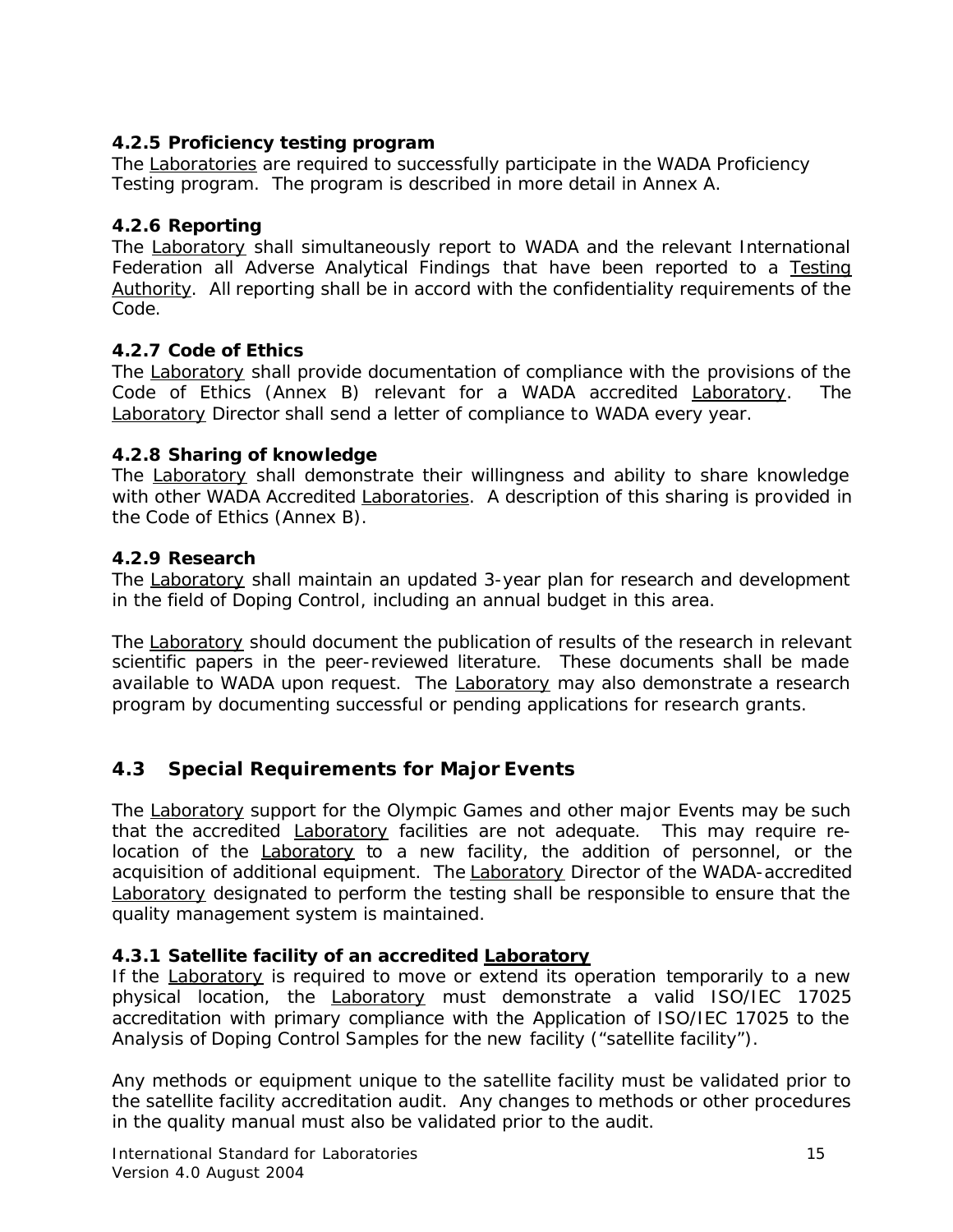# **4.3.2 Personnel**

The Laboratory shall report to *WADA* any senior personnel (e.g., certifying scientists, quality system management staff, supervisors, etc.) temporarily working in the Laboratory. The Laboratory Director shall ensure that these personnel are adequately trained in the methods, policies, and procedures of the Laboratory. Particular emphasis should be given to the Code of Ethics and the confidentiality of the results management process. Adequate documentation of training of these temporary employees should be maintained by the **Laboratory**.

# **4.3.3 Proficiency testing**

*WADA* may, at its sole discretion, submit proficiency testing samples to the Laboratory for analysis. The samples shall be analyzed by the same methods used in the testing of *Samples* from a Testing Authority. These samples may be part of the ISO/IEC 17025 audit in conjunction with the national accrediting body. Failure(s) to successfully complete the proficiency test will be considered by *WADA* in deciding whether to accredit the Laboratory. In the event of an unacceptable report, the Laboratory shall document the changes instituted to remedy the failure.

The proficiency testing process should include any additional personnel that are added to the staff for the major *Event*. The samples should be analyzed using the protocols and procedures that will be used for analysis of *Samples* for the *Event*.

# **4.3.4 Reporting**

The Laboratory shall document that the reporting of test results maintains confidentiality.

# **5.0 Application of ISO 17025 to the Analysis of Doping Control Samples**

# **5.1 Introduction and Scope**

This section of the document is intended as an application as described in Annex B.4 (Guidelines for establishing applications for specific fields) of ISO/IEC 17025 for the field of *Doping Control*. Any aspect of testing or management not specifically discussed in this document shall be governed by ISO/IEC 17025 and, where applicable, by ISO 9001. The application focuses on the specific parts of the processes that are critical with regard to the quality of the laboratory's performance as a *Doping Control* Laboratory. These processes have been determined to be critical to the defined ISO 17025 criteria and are therefore determined to be significant in the evaluation and accreditation process.

This section introduces the specific performance standards for a *Doping Control* Laboratory. The conduct of testing is considered a process within the definitions of ISO 9001. Performance standards are defined according to a process model where the *Doping Control* Laboratory practice is structured into three main categories of processes: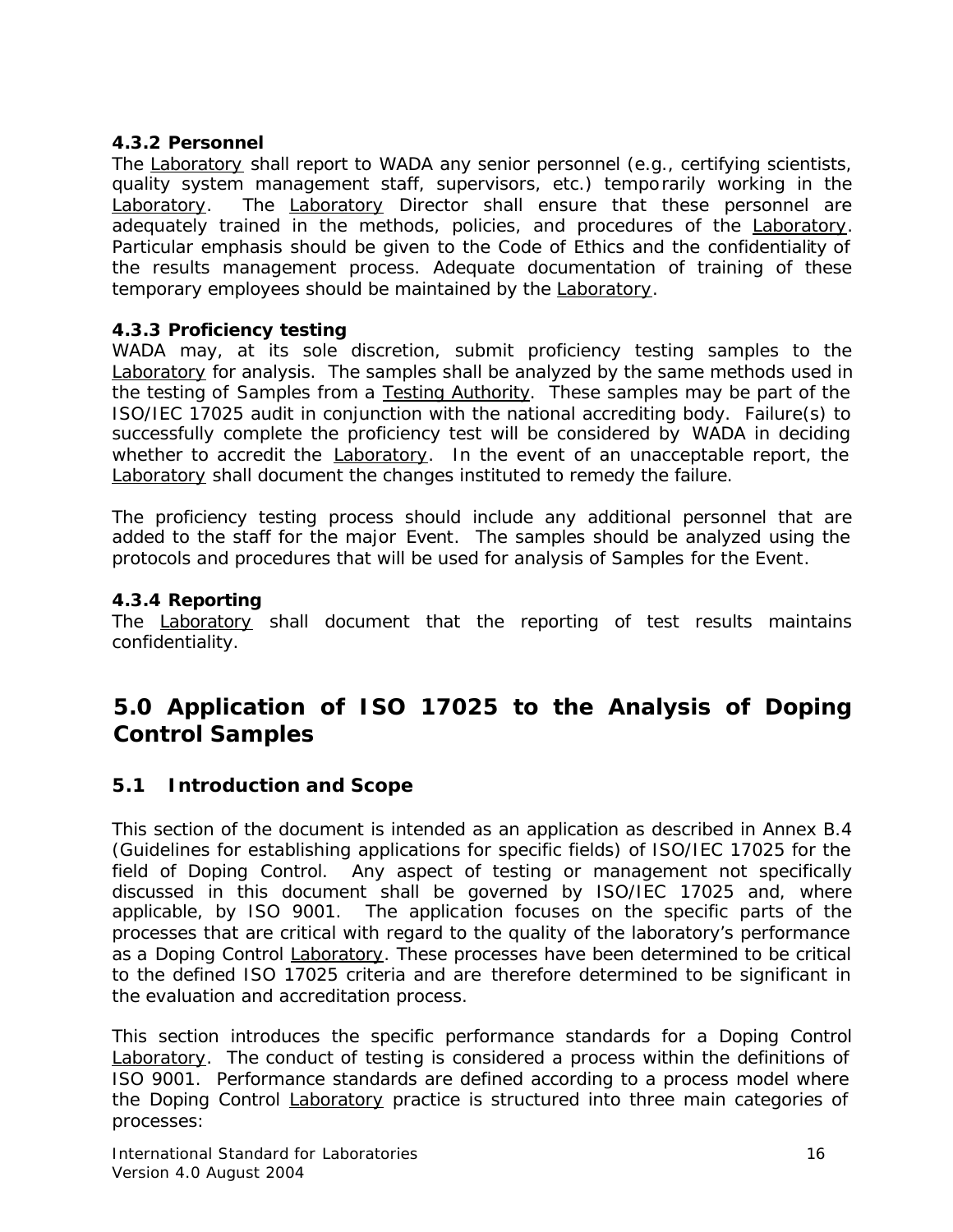- **Analytical and technical processes**
- Management processes
- **Support processes**

Wherever possible, the application will follow the format of the ISO 17025 document. The concepts of the quality management system, continuous improvement, and customer satisfaction included in ISO 9001 have been included.

# **5.2 Analytical and Technical Processes**

# **5.2.1 Receipt of** *Samples*

- 5.2.1.1 *Samples* may be received by any method authorized by *the International Standard* for Testing.
- 5.2.1.2 The transport container shall first be inspected and any irregularities recorded.
- 5.2.1.3 The name and signature (or other means of identification and recording) of the *Person* delivering or transferring custody of the shipped *Samples*, the date, the time of receipt, and the name and signature of the Laboratory representative receiving the *Samples*, shall be documented as part of the Laboratory Internal Chain of Custody record.

# **5.2.2 Handling of** *Samples*

- 5.2.2.1 The Laboratory shall have a system to uniquely identify the *Samples* and associate each *Sample* with the collection document or other external chain of custody.
- 5.2.2.2 The Laboratory shall have Laboratory Internal Chain of Custody procedures to maintain control of and accountability for *Samples* from receipt through final disposition of the *Samples*. The procedures must incorporate the concepts presented in the *WADA* Technical Document for Laboratory Internal Chain of Custody (Annex C).
- 5.2.2.3 The Laboratory shall observe and document conditions that exist at the time of receipt that may impact on the integrity of a *Sample* report. For example, irregularities noted by the **Laboratory** should include, but are not limited to:
	- *Sample* tampering is evident.
	- *Sample* is not sealed with tamper-resistant device or seal upon receipt.
	- *Sample* is without a collection form (including *Sample* identification code) or a blank form is received with the *Sample*.
	- *Sample* identification is unacceptable. For example, the number on the bottle does not match the *Sample* identification number on the form.
	- *Sample* volume is extremely low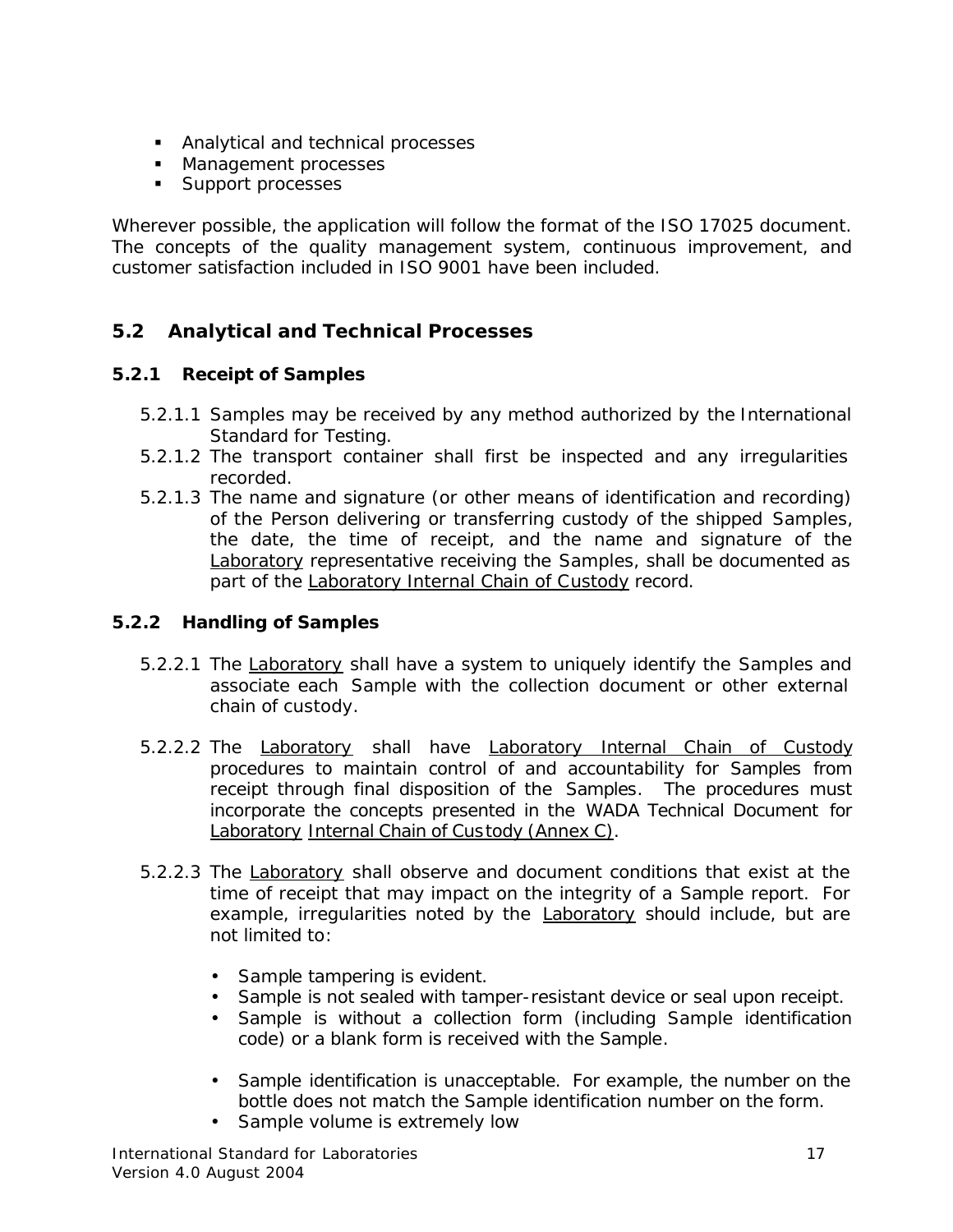- 5.2.2.4 The Laboratory should notify and seek advice from the Testing Authority regarding rejection and testing of *Samples* for which irregularities are noted.
- 5.2.2.5 The Laboratory shall retain the A and B *Sample*(s) for a minimum of three (3) months after the Testing Authority receives a negative report. The *Samples* shall be retained frozen under appropriate conditions.

*Samples* with irregularities shall be held frozen for a minimum of three (3) months following the report to the Testing Authority.

- 5.2.2.6 The Laboratory shall retain the *Sample(s)* with an *Adverse Analytical Finding* for a minimum of three (3) months after the Testing Authority receives the final analytical (A or B *Sample*) report. The *Sample* shall be stored frozen under appropriate conditions during the long term storage.
- 5.2.2.7 If the Laboratory has been informed by the Testing Authority that the analysis of a *Sample* is challenged or disputed, the *Sample* shall be retained frozen under appropriate conditions and all the records pertaining to the *Testing* of that *Sample* shall be stored until completion of any challenges.
- 5.2.2.8 The Laboratory shall maintain a policy pertaining to retention, release, and disposal of *Samples* or Aliquots.
- 5.2.2.9 The Laboratory shall maintain custody information on the transfer of Samples, or portions thereof to another **Laboratory**.

# **5.2.3 Sampling and Preparation of Aliquots for Testing**

- 5.2.3.1 The Laboratory shall maintain Laboratory Internal Chain of Custody procedures for control of and accountability for all **Aliquots** from preparation through disposal. The procedures must incorporate the concepts presented in the *WADA* Technical Document for Laboratory Internal Chain of Custody.
- 5.2.3.2 Before the initial opening of a *Sample* bottle, the device used to ensure integrity of the *Sample* (e.g., security tape or a bottle sealing system) shall be inspected and the integrity documented.
- 5.2.3.3 The **Aliquot** preparation procedure for any **Screening Procedure** or Confirmation Procedure shall ensure that no risk of contamination of the *Sample* or Aliquot exists.

#### **5.2.4 Testing**

5.2.4.1 Urine integrity testing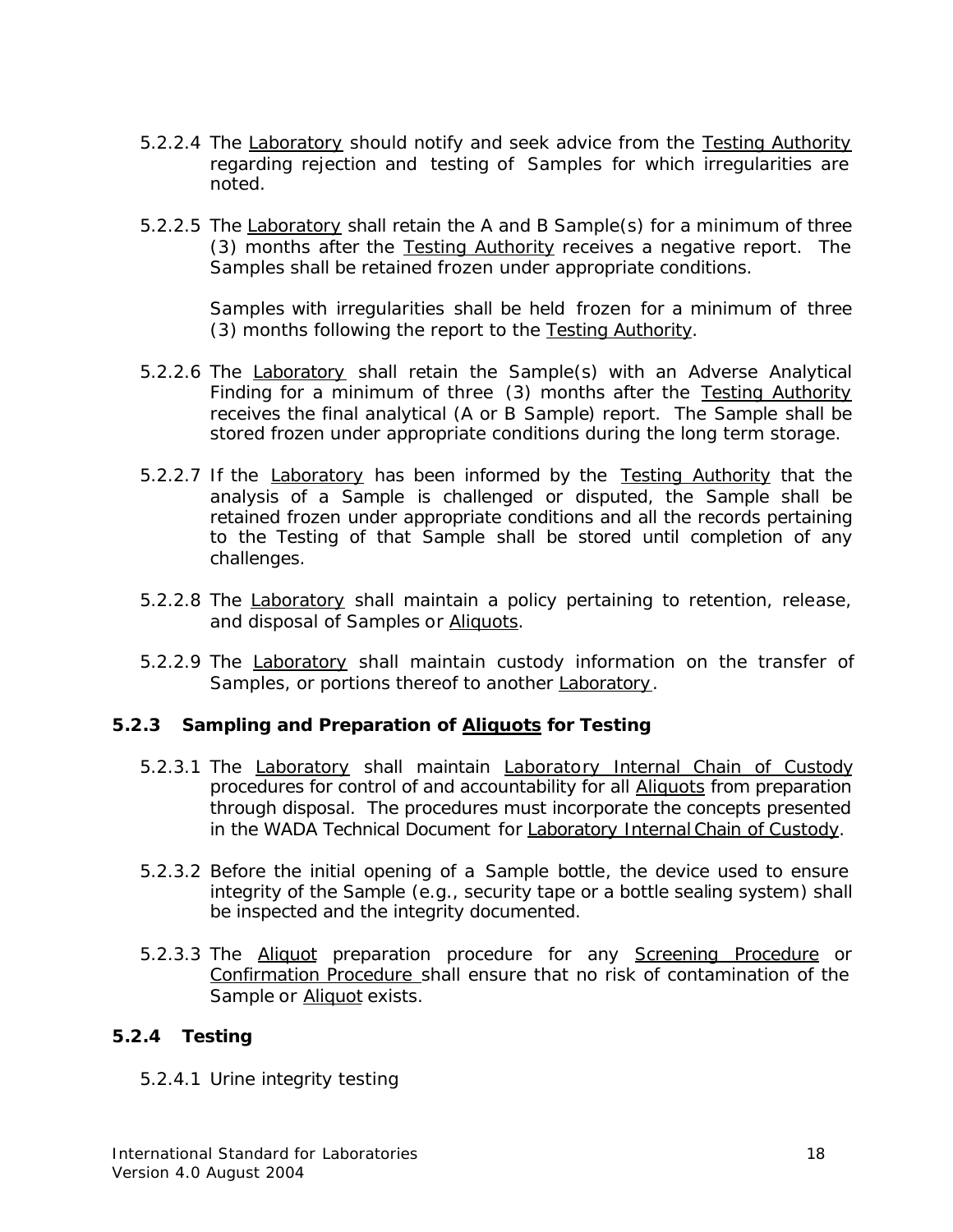- 5.2.4.1.1 The Laboratory must have a written policy establishing the procedures and criteria for *Sample* integrity tests.
- 5.2.4.1.2 The Laboratory should note any unusual condition of the urine for example: color, odor, or foam. Any unusual conditions should be recorded and included as part of the report to the Testing Authority.
- 5.2.4.1.3 The Laboratory shall test for the pH and specific gravity as urine integrity parameters on the "A" *Sample*. Other tests may be performed if requested by the Testing Authority and approved by *WADA*
- 5.2.4.2 Urine screen testing
	- 5.2.4.2.1 The Screening Procedure(s) shall detect the *Prohibited Substance*(s) or *Metabolite(s)* of *Prohibited Substance*(s), or *Marker*(s) of the *Use* of a *Prohibited Substance* or *Method* for all substances listed in the *Out-of-Competition* or *In-competition* Section of the *Prohibited List as appropriate* for which there is a *WADA*-accepted screening method. *WADA* may make specific exceptions to this section.
	- 5.2.4.2.2 The Screening Procedure shall be performed with a *WADA*-accepted validated method that is appropriate for the substance or method being tested. The criteria for accepting a screening result and allowing the testing of the *Sample* to proceed must be scientifically valid.
	- 5.2.4.2.3 All screening assays shall include negative and positive controls in addition to the *Samples* being tested.
	- 5.2.4.2.4 For analytes that must exceed a threshold for reporting as an *Adverse Analytical Finding*, appropriate controls shall be included in the screening assay. Screening Procedures for Threshold Substances are not required to meet quantitative or uncertainty requirements.
- 5.2.4.3 Urine confirmation testing

All Confirmation Procedures must be documented and meet applicable uncertainty requirements. The objective of a Confirmation Procedure is to ensure the identification and/or quantification and to exclude any technical deficiency in the Screening Procedure. Since the objective of the confirmation assay is to accumulate additional information regarding an adverse finding, a Confirmation Procedure should have greater selectivity/discrimination than a Screening Procedure.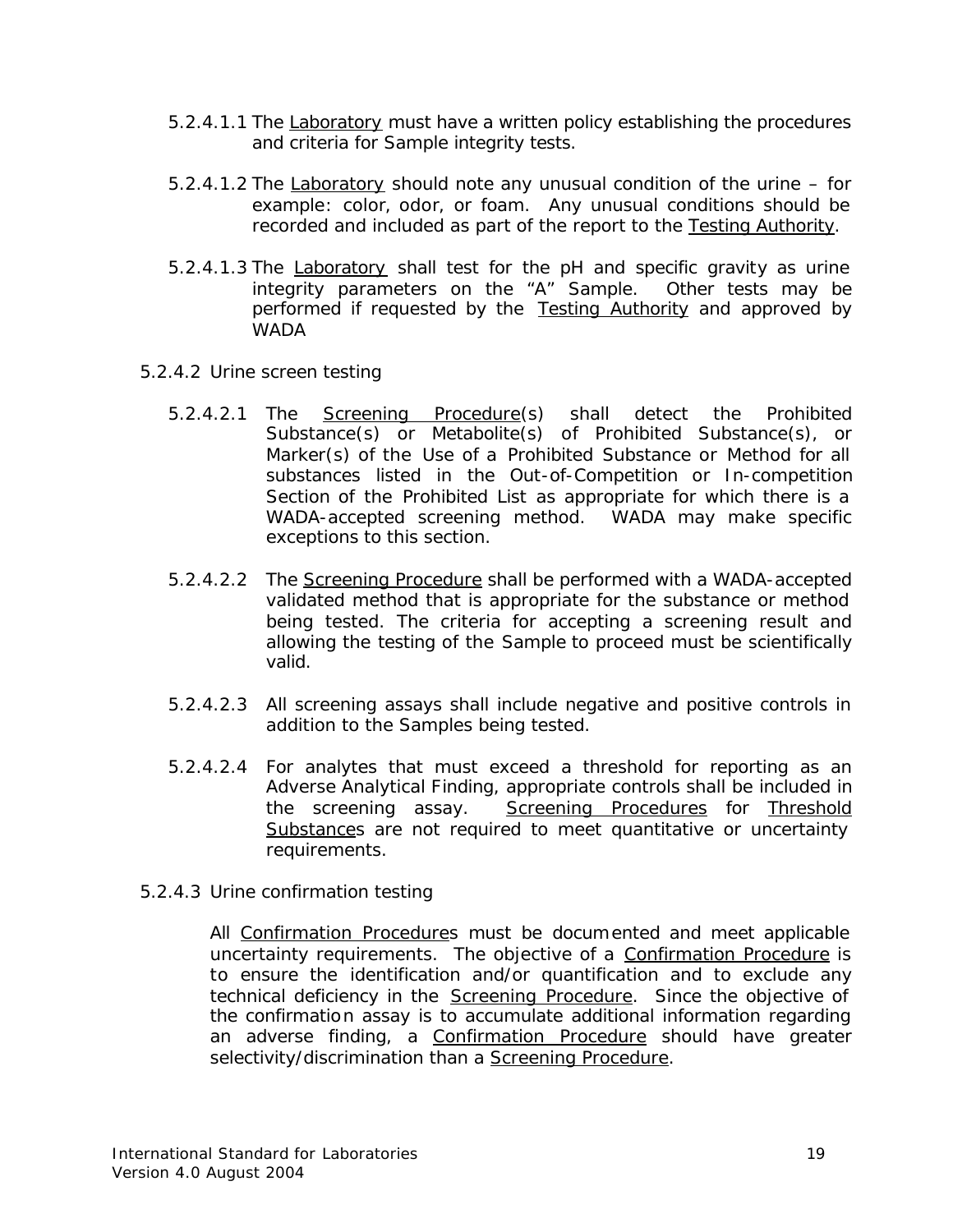- 5.2.4.3.1 "A" *Sample* Confirmation
	- 5.2.4.3.1.1 Presumptive identification from a Screening Procedure of a *Prohibited Substance*, *Metabolite*(s) of a *Prohibited Substance*, or *Marker*(s) of the *Use* of a *Prohibited Substance* or *Method* must be confirmed using a second Aliquot(s) taken from the original "A" *Sample*.
	- 5.2.4.3.1.2 Mass spectrometry coupled to either gas or liquid chromatography is the method of choice for confirmation of *Prohibited Substances*, *Metabolite*(s) of a *Prohibited Substance*, or *Marker*(s) of the *Use* of a *Prohibited Substance* or *Method*. GC/MS or HPLC/MS are acceptable for both Screening Procedures and Confirmation Procedures for a specific analyte.
	- 5.2.4.3.1.3 Immunoassay for confirmation of prohibited proteins, peptides, mimetics, and analogues or *Marker*(s) of their *Use* is permitted. The immunoassay used for confirmation must use a procedure with a different antibody that should recognise a different epitope of the peptide/protein than the assay used for screening.
	- 5.2.4.3.1.4 The Laboratory must have a policy to define those circumstances where the confirmation testing of an "A" *Sample* may be repeated (e.g., batch quality control failure). Each repeat confirmation must be documented and be completed on a new Aliquot of the "A" *Sample*.
	- 5.2.4.3.1.5 The Laboratory is not required to confirm every *Prohibited Substance* that is identified by the Screening Procedures. The decision on the prioritization on order of confirmation(s) should be made in cooperation with the Testing Authority and the decision documented. In addition, no Certificate of Analysis or final written Test Report incorporating a Presumptive Analytical Finding shall be issued.
- 5.2.4.3.2 "B" *Sample* Confirmation
	- 5.2.4.3.2.1 In those cases where confirmation of a *Prohibited Substance*, *Metabolite(s*) of a *Prohibited Substance*, or *Marker*(s) of the *Use* of a *Prohibited Substance* or *Method* is requested in the "B" *Sample*, the "B" *Sample* analysis should occur as soon as possible and should be completed within thirty (30) days of notification of an "A" *Sample Adverse Analytical Finding.*
	- 5.2.4.3.2.2 The "B" *Sample* confirmation must be performed in the same Laboratory as the "A" *Sample* confirmation. A different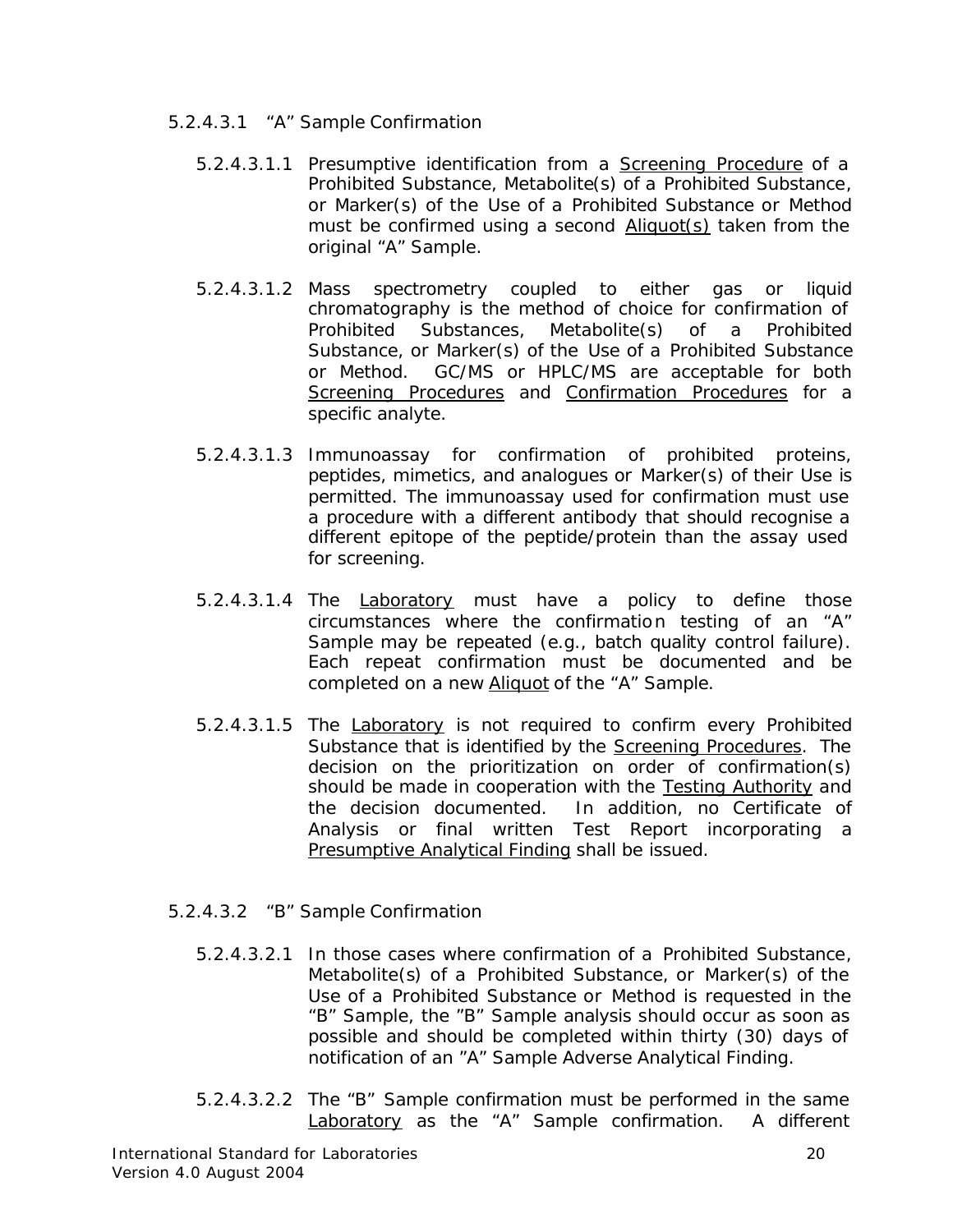analyst must perform the "B" analytical procedure. The same individual(s) that performed the "A" analysis may perform instrumental set up and performance checks and verify results.

- 5.2.4.3.2.3 The B *Sample* result must confirm the A *Sample* identification for the *Adverse Analytical Finding* to be valid. The mean value for the B *Sample* finding for Threshold Substances is required to exceed that threshold including consideration of uncertainty.
- 5.2.4.3.2.4 The *Athlete and/or a* representative, a representative of the entity responsible for *Sample* collection or results management, a representative of the *National Olympic Committee*, National Sport Federation, International Federation, and a translator shall be authorized to attend the "B" confirmation.

In the absence of all of the above persons, the Testing Authority or the Laboratory shall appoint a surrogate (independent witness) to verify that the "B" *Sample* container shows no signs of tampering and that the identifying numbers match that on the collection documentation.

The Laboratory Director may limit the number of individuals in Controlled Zones of the Laboratory based on safety or security considerations.

The Laboratory Director may remove, or have removed by proper authority, any *Athlete* or representative that is interfering in the testing process. Any behavior resulting in removal should be reported to the Testing Authority and may be considered anti–*doping rule violation in accordance with Article 2.5 of the Code*, "*Tampering*, or *Attempting* to tamper, with any part of *Doping Control*".

- 5.2.4.3.2.5 Aliquots taken for analysis must be taken from the original "B" *Sample*.
- 5.2.4.3.2.6 The Laboratory must have a policy to define those circumstances when confirmation testing of the "B" *Sample* may be repeated. Each repeat confirmation should be performed on a new Aliquot of the "B" *Sample*.
- 5.2.4.3.2.7 If the "B" *Sample* confirmation does not provide analytical findings that confirm the "A" *Sample* result, the *Sample* shall be considered negative and the Testing Authority notified of the new analytical finding.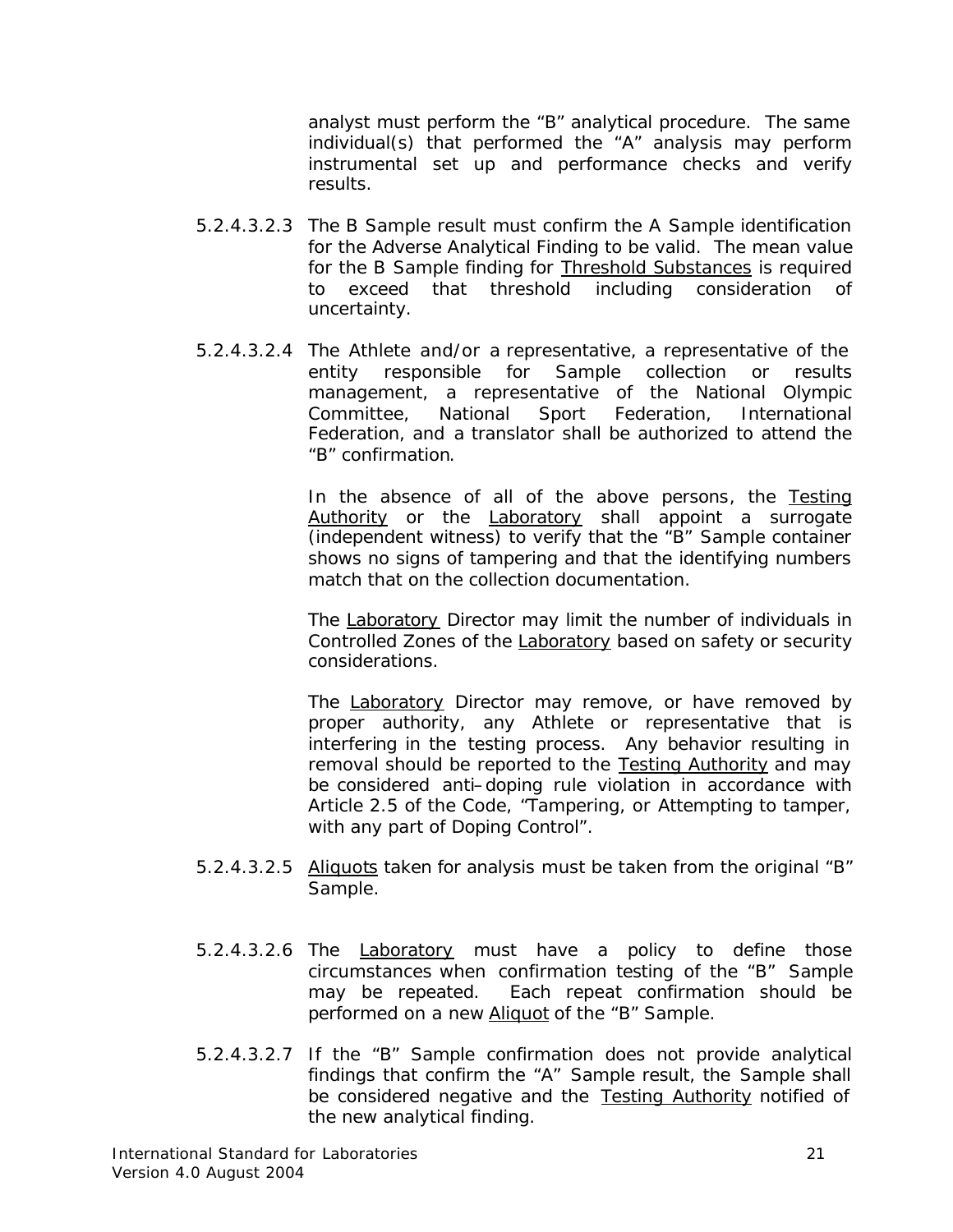- 5.2.4.4 Alternative biological matrices screening and confirmatory testing
	- 5.2.4.4.1 Unless otherwise defined, this application applies only to the analysis of urine *Samples*. Blood, plasma, and serum are acceptable matrices for testing in certain circumstances. Specific requirements for the testing of these matrices are not included in the scope of this document and will be promulgated separately.
	- 5.2.4.4.2 Any testing results of hair, nails, oral fluid or other biological material shall not be used to counter *Adverse Analytical Findings* from urine.

# **5.2.5 Results Management**

- 5.2.5.1 Review of results
	- 5.2.5.1.1 A minimum of two certifying scientists must independently review all *Adverse Analytical Findings* before a report is issued. The review process shall be documented.
	- 5.2.5.1.2 At a minimum, the review shall include:
		- Laboratory Internal Chain of Custody documentation
		- Urine integrity data
		- Validity of the analytical screening and confirmation data and calculations
		- Quality control data
		- Completeness of documentation supporting the reported analytical findings
	- 5.2.5.1.3 When an *Adverse Analytical Finding* is rejected, the reason(s) must be documented.

# **5.2.6 Documentation and Reporting**

- 5.2.6.1 The Laboratory must have documented procedures to ensure that it maintains a coordinated record related to each *Sample* analyzed. In the case of an *Adverse Analytical Finding*, the record must include the data necessary to support the conclusions reported (as set forth in the Technical Document*,* Laboratory Documentation Packages) In general, the record should be such that in the absence of the analyst, another competent analyst could evaluate what tests had been performed and interpret the data.
- 5.2.6.2 Each step of testing shall be traceable to the staff member who performed that step.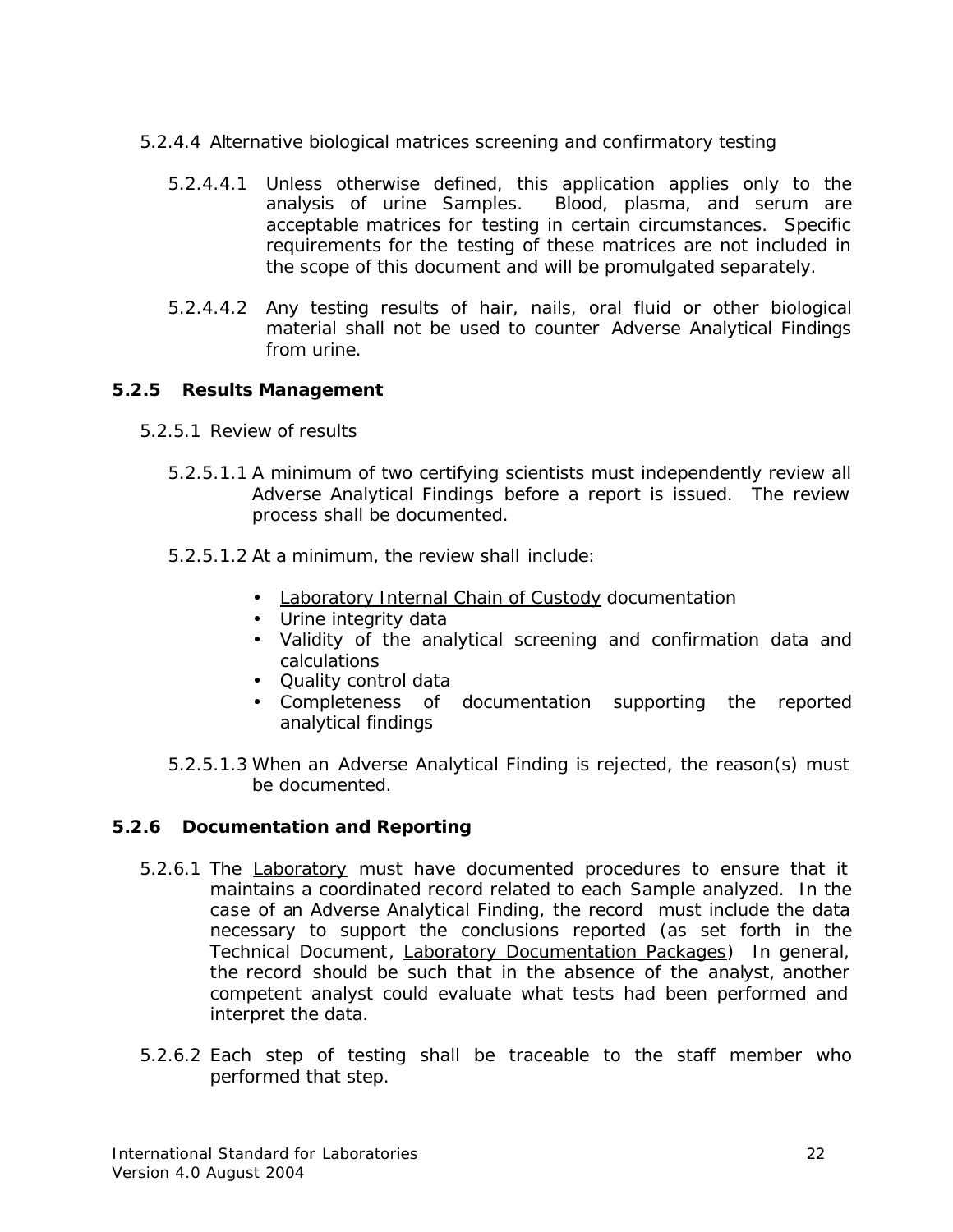- 5.2.6.3 Significant variance from the written procedure shall be documented as part of the record (e.g., memorandum for the record).
- 5.2.6.4 Where instrumental analyses are conducted, the operating parameters for each run shall be recorded.
- 5.2.6.5 Reporting of "A" *Sample* results should occur within ten (10) working days of receipt of the *Sample*. The reporting time required for specific competitions may be substantially less than ten days. The reporting time may be modified by agreement between the **Laboratory** and the Testing Authority.
- 5.2.6.6 The Laboratory Certificate of Analysis or Test Report shall include, in addition to the items stipulated in ISO 17025, the following:
	- *Sample* identification number
	- Laboratory identification number (if any)
	- Status of test (*Out of competition/In-competition*)
	- Name of competition and/or sport
	- Date of receipt of *Sample*
	- Date of report
	- Type of sample (urine, blood, etc.)
	- Test results
	- Signature of certifying individual
	- Other information as specified by the Testing Authority.
- 5.2.6.7 The Laboratory is not required to measure or report a concentration for *Prohibited Substances* for a non-threshold analyte. The Laboratory should report the actual *Prohibited Substance*(s), *Metabolite*(s) of the *Prohibited Substance*(s) or *Method*(s), or *Marker*(s) detected in the *Sample*.
- 5.2.6.8 For Threshold Substances, the Laboratory report should establish that the *Prohibited Substance* or its *Metabolite(s)* or *Marker(s)* of a *Prohibited Method* is present at a concentration greater than the threshold concentration taking into consideration the uncertainty in concluding that the concentration in the *Sample* exceeds the threshold. The estimate of uncertainty should not be included on the Certificate of Analysis or Test Report but must be included in Laboratory Documentation Packages.
- 5.2.6.9 The Laboratory shall have a policy regarding the provision of opinions and interpretation of data. An opinion or interpretation may be included in the Certificate of Analysis or Test Report provided that the opinion or interpretation is clearly identified as such. The basis upon which the opinion has been made shall be documented.

Note: An opinion or interpretation may include, but not be limited to, recommendations on how to use results, information related to the pharmacology, metabolism and pharmacokinetics of a substance, and whether an observed result is consistent with a set of reported conditions.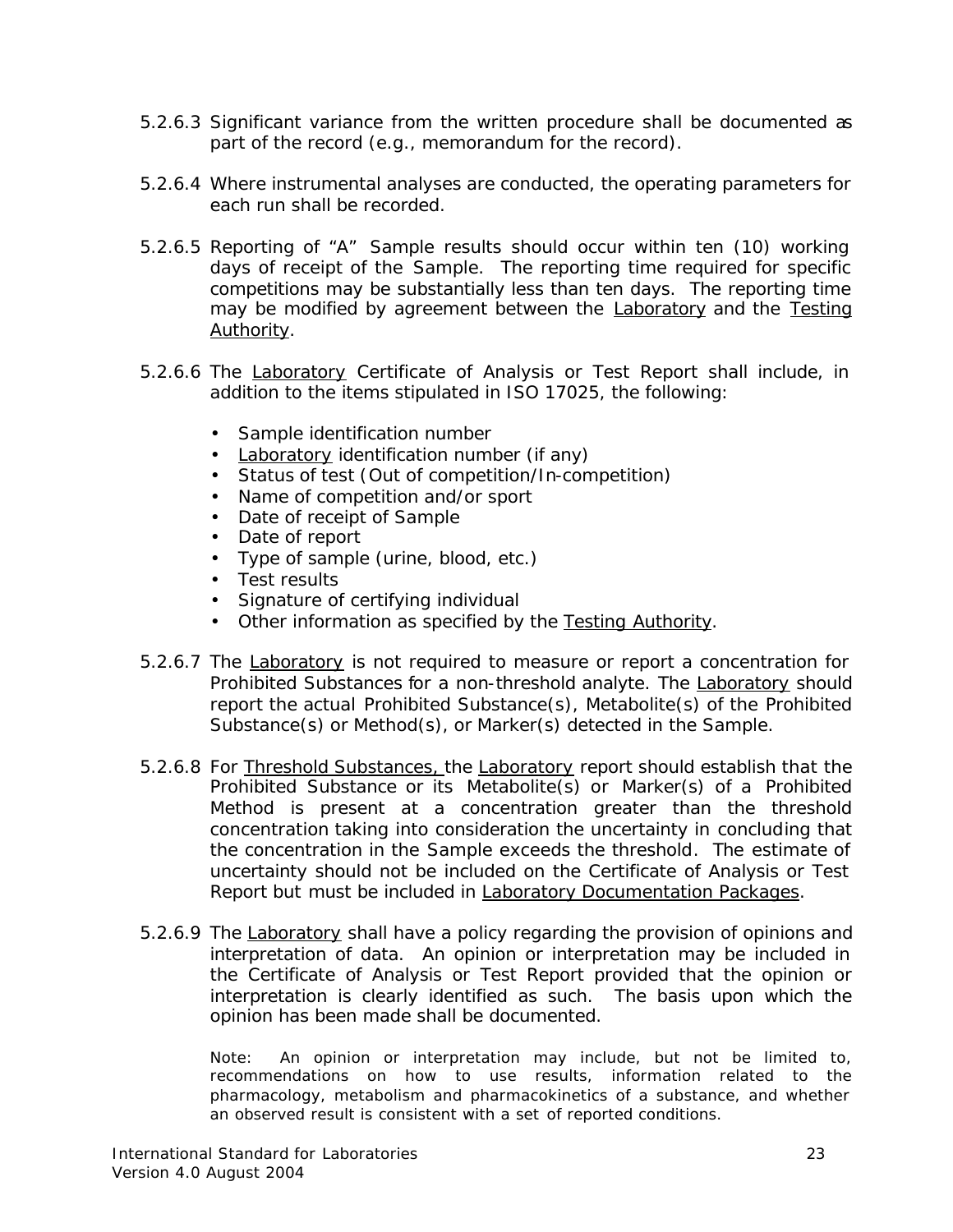- 5.2.6.10 In addition to reporting to the Testing Authority, the Laboratory shall simultaneously report any *Adverse Analytical Findings* to *WADA* and the responsible International Federation. In the case where the sport or *Event* is not associated with an International Federation (e.g., college sports) or the *Athletes* are not members of an International Federation, the Laboratory is required to report *Adverse Analytical Findings* only to *WADA*. All reporting shall be in accord with the confidentiality requirements of the *Code*.
- 5.2.6.11 The Laboratory shall report quarterly to *WADA*, in a format specified by *WADA* , a summary of the results of all tests performed. No information that could link an *Athlete* with an individual result will be included. The report will include a summary of any *Samples* rejected for testing and the reason for the rejection.

When the clearinghouse is in place, the Laboratory shall simultaneously report to *WADA* all information reported to the Testing Authority, according to the requirements listed in Section 5.2.6.6, in lieu of the paragraph above. The information will be used to generate summary reports.

- 5.2.6.12 Laboratory Documentation Packages shall contain material specified in the *WADA* Technical Document on Laboratory Documentation Packages.
- 5.2.6.13 *Athlete* confidentiality is a key concern for all Laboratories engaged in *Doping Control* cases. Confidentiality requires extra safeguards given the sensitive nature of these tests.
	- 5.2.6.13.1 Testing Authority requests for information must be made in writing to the Laboratories.
	- 5.2.6.13.2 *Adverse Analytical Findings* shall not be provided by telephone.
	- 5.2.6.13.3 Information sent by a facsimile is acceptable if the security of the receiving facsimile machine has been verified and procedures are in place to ensure that the facsimile has been transmitted to the correct facsimile number.
	- 5.2.6.13.4 Unencrypted email is not authorized for any reporting or discussion of *Adverse Analytical Findings* if the *Athlete* can be identified or if any information regarding the identity of the *Athlete* is included. The Laboratory shall also provide any information requested by *WADA* in conjunction with the Monitoring Program, as set forth in Article 4.5 of the *Code.*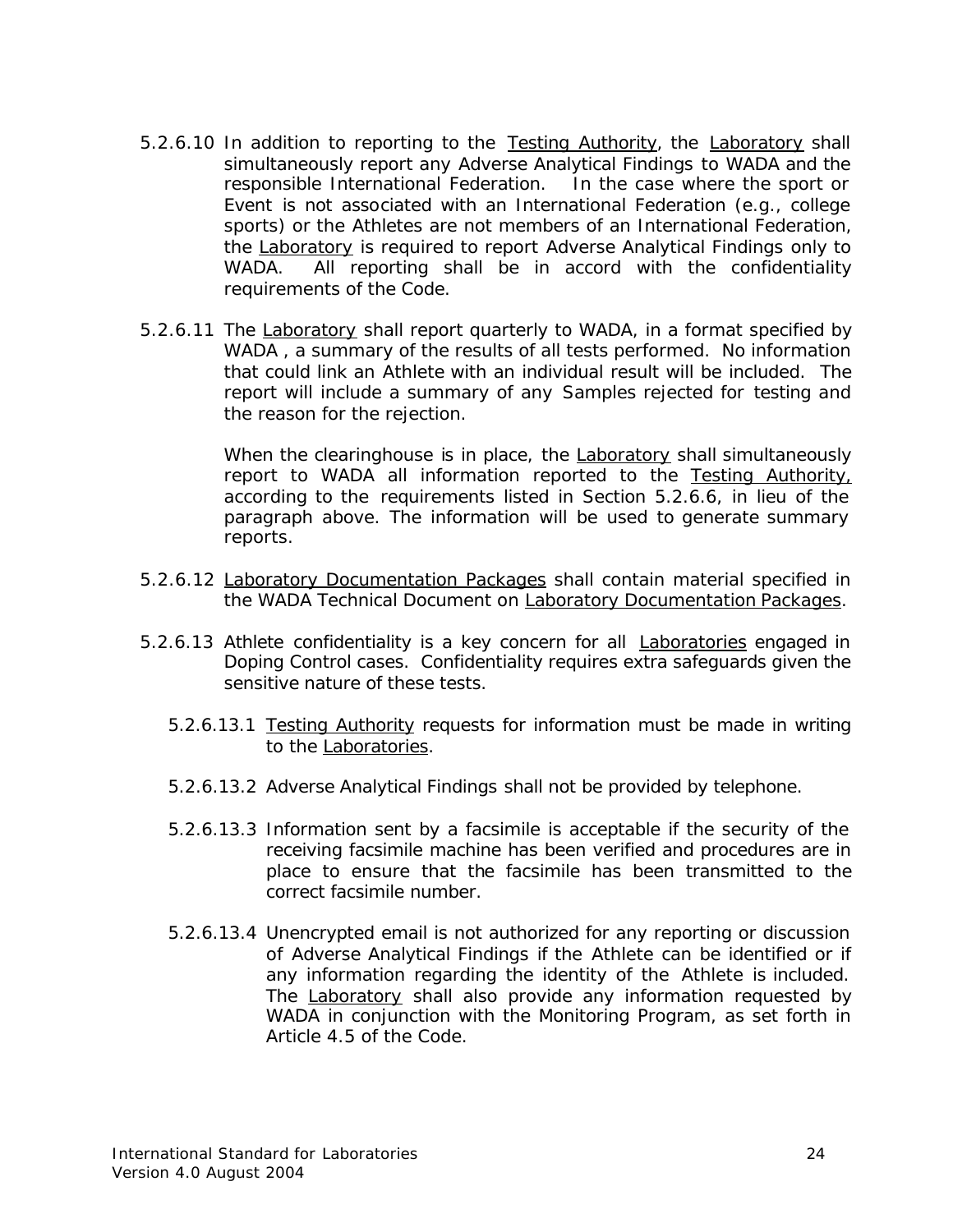# **5.3 Quality Management Processes**

# **5.3.1 Organization**

- 5.3.1.1 Within the framework of ISO/IEC 17025, the Laboratory shall be considered a testing laboratory (and not a calibration laboratory).
- 5.3.1.2 The Laboratory (Scientific) Director shall have the responsibilities of the Chief Executive, unless otherwise noted.

# **5.3.2 Quality Policy and Objectives**

- 5.3.2.1 The Quality Policy and implementation shall meet the requirements of ISO/IEC 17025 Section 4.2 Quality Management System and shall include a quality manual that describes the quality system.
- 5.3.2.2 A single staff member should be appointed as the Quality Manager and should have responsibility and authority to implement and ensure compliance with the quality system.

# **5.3.3 Document Control**

The control of documents that make up the Quality Management System shall meet the requirements of ISO/IEC 17025 Section 4.3 Document Control

- 5.3.3.1 The Laboratory Director (or designee) shall approve the Quality Manual and all other documents used by staff members in completing testing.
- 5.3.3.2 The Quality Management System shall ensure that the contents of *WADA* Technical Documents are incorporated into the appropriate manuals by the effective date and that training is provided and documented. If this is not possible, *WADA* should be contacted with a written request for an extension.

# **5.3.4 Review of requests, tenders, and contracts**

Review of legal documents or agreements related to testing must meet the requirements of ISO/IEC 17025 Section 4.4.

The Laboratory shall ensure that the Testing Authority is informed concerning the tests that can be performed on *Samples* submitted for analysis.

# **5.3.5 Subcontracting of tests**

A *WADA*-accredited Laboratory must perform all work with its own personnel and equipment within its accredited facility. In the case of specific technologies that may not be available in the Laboratory (e.g., GC/C/IRMS, Isoelectric focusing [EPO/NESP]), a *Sample* may be transferred to another *WADA*-accredited Laboratory in which the technology is within the scope of analysis.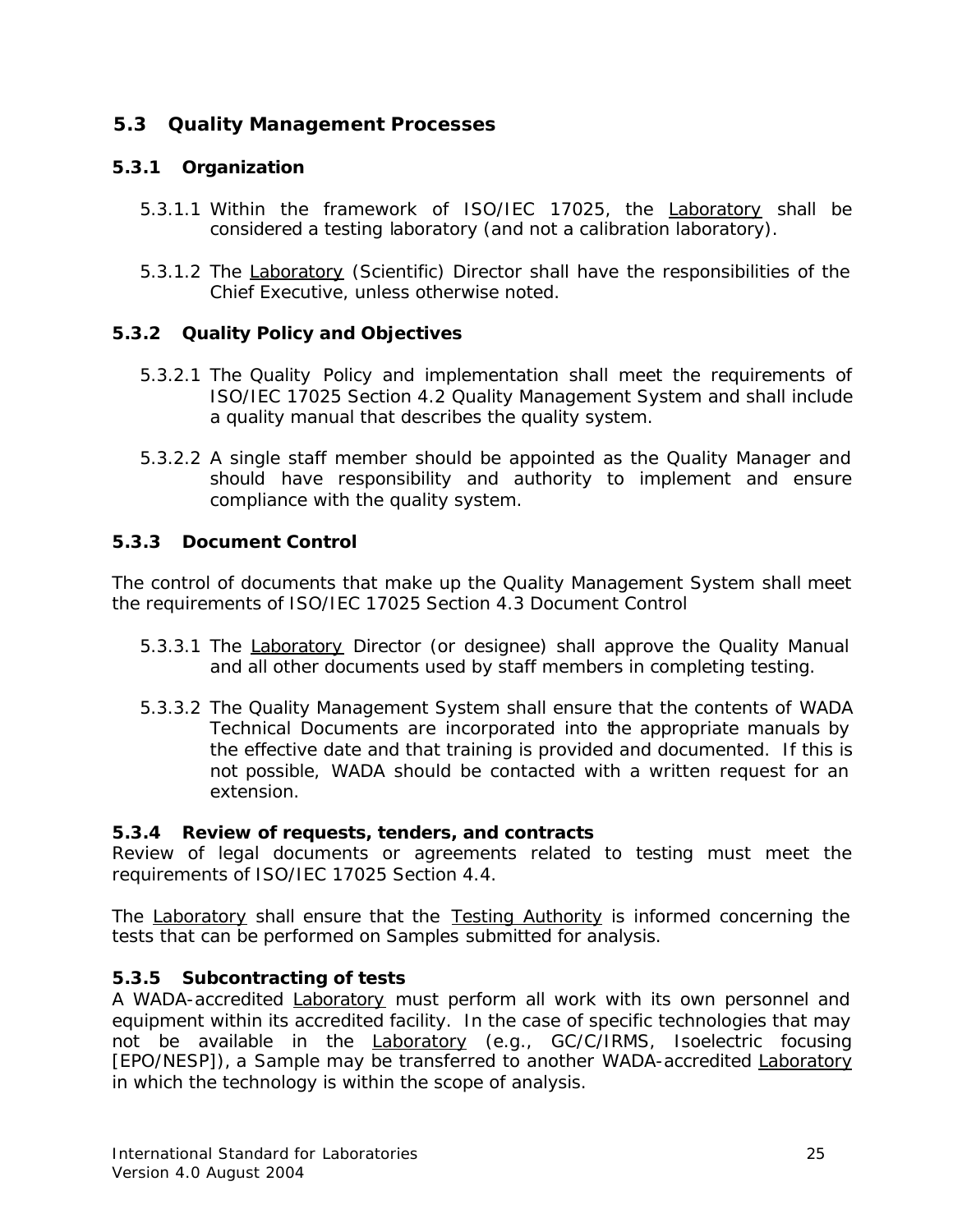In exceptional circumstances, *WADA* may elect to grant specific authorization for subcontracting part of the tasks. In such cases, assurance of maintaining the level of quality and the appropriate chain of custody throughout the entire process is the responsibility of the Laboratory Director of the *WADA*-accredited Laboratory.

# **5.3.6 Purchasing of services and supplies**

5.3.6.1 Chemicals and reagents

Chemicals and reagents must be suitable for the purpose and be of established purity. Reference purity documentation must be obtained when available and retained in the quality system documents.

In the case of rare or difficult to obtain reagents, Reference Materials, or Reference Collections, particularly for use in qualitative methods, the expiration date of the solution can be extended if adequate documentation exists that no significant deterioration has occurred.

- 5.3.6.2 Waste disposal shall be in accord with national laws and other relevant regulations. This includes biohazard materials, chemicals, controlled substances, and radioisotopes, if used.
- 5.3.6.3 Environmental health and safety policies should be in place to protect the staff, the public, and the environment.

# **5.3.7 Service to the client**

- 5.3.7.1 Service to clients shall be handled in accord with ISO/IEC 17025 Section 4.7.
- 5.3.7.2 Ensuring responsiveness to *WADA* The Laboratory Director or his designee must:
	- Ensure adequate communication.
	- Report to *WADA* any unusual circumstances or information with regard to testing programs, patterns of irregularities in *Specimens*, or potential *Use* of new substances.
	- Provide complete and timely explanatory information to *WADA* as appropriate and as requested to provide quality accreditation.
- 5.3.7.3 Ensuring Testing Authority focus
	- 5.3.7.3.1 The Laboratory Director shall be familiar with the Testing Authority rules and the *Prohibited List.*
	- 5.3.7.3.2 The Laboratory Director should interact with the Testing Authority with respect to specific timing, report information, or other support needs. These interactions should include, but are not limited to, the following: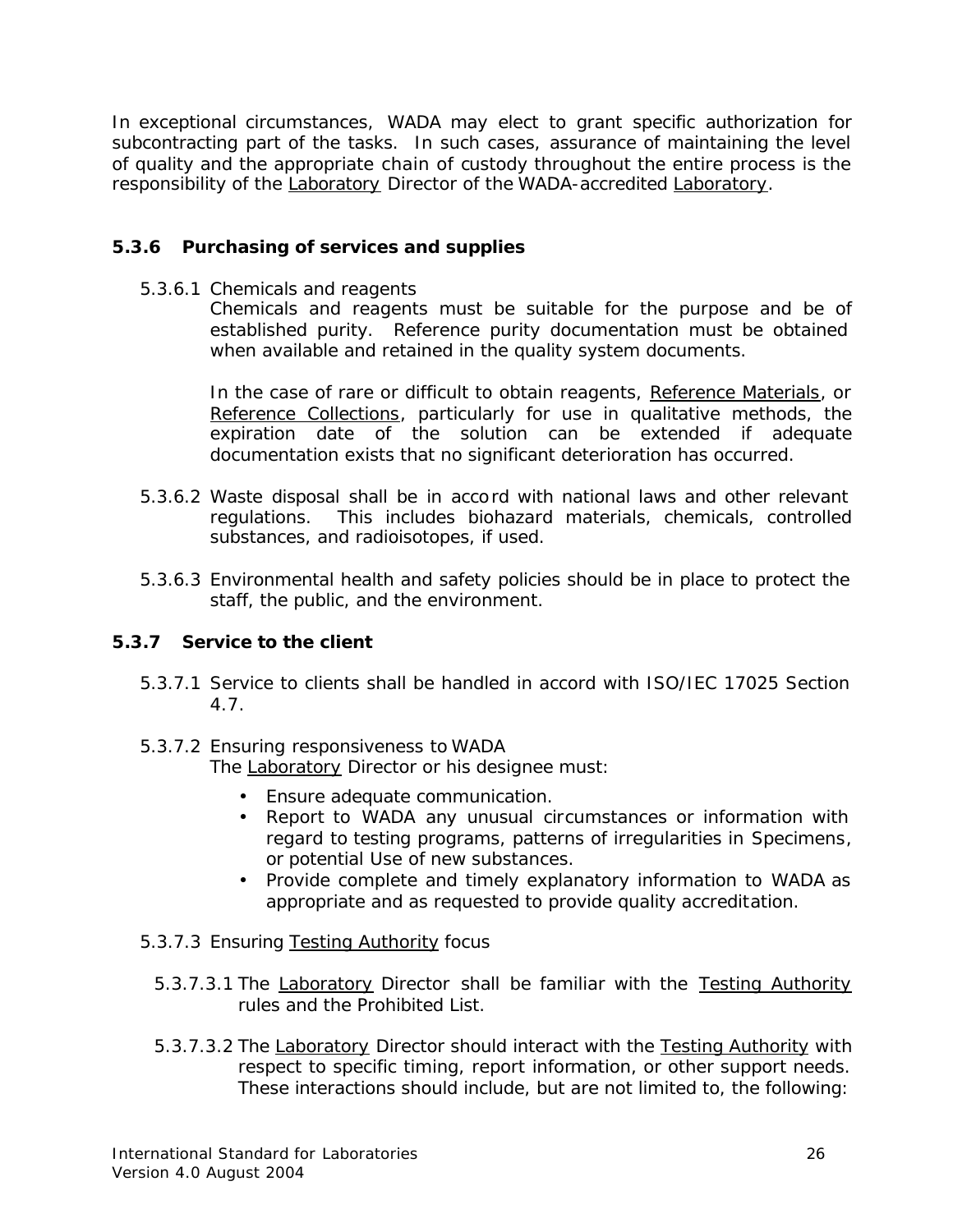- Communicate with the Testing Authority concerning any significant question of testing needs or any unusual circumstance in the testing process (including delays in reporting).
- Act without bias regarding the national affiliation of the Testing Authority.
- Provide complete and timely explanations to the Testing Authority when requested or when there is a potential for misunderstanding the Test Report or Certificate of Analysis.
- Provide evidence and/or expert testimony on any test result or report produced by the Laboratory as required in administrative, arbitration, or legal proceedings.
- Respond to any comment or complaint submitted by a Testing Authority or *Anti-Doping Organization* concerning the Laboratory and its operation.
- 5.3.7.3.3 The Laboratory shall monitor Testing Authority satisfaction. There should be documentation that the Testing Authority concerns have been incorporated into the Laboratory Quality Management System, where appropriate.
- 5.3.7.3.4 The Laboratory shall develop a system, as required by ISO 17025, for monitoring key indicators of Laboratory service.

# **5.3.8 Complaints**

Complaints shall be handled in accord with ISO/IEC 17025 Section 4.8.

# **5.3.9 Control of nonconforming testing work**

- 5.3.9.1 The Laboratory shall have policies and procedures that shall be implemented when any aspect of its testing or a result from its testing does not comply to set procedures.
- 5.3.9.2 Documentation of any non-compliance or deviation from procedure or protocol involving a *Sample* testing shall be kept as part of the permanent record of that *Sample*.

# **5.3.10 Corrective action**

Corrective action shall be taken in accord with ISO/IEC 17025 Section 4.10.

# **5.3.11 Preventive action**

Preventive action shall be taken in accord with ISO/IEC 17025 Section 4.11.

# **5.3.12 Control of records**

- 5.3.12.1 Technical Records
	- 5.3.12.1.1 Analytical records on negative *Samples*, including Laboratory Internal Chain of Custody documentation and medical information (T/E ratio, steroid profiles, and blood parameters), must be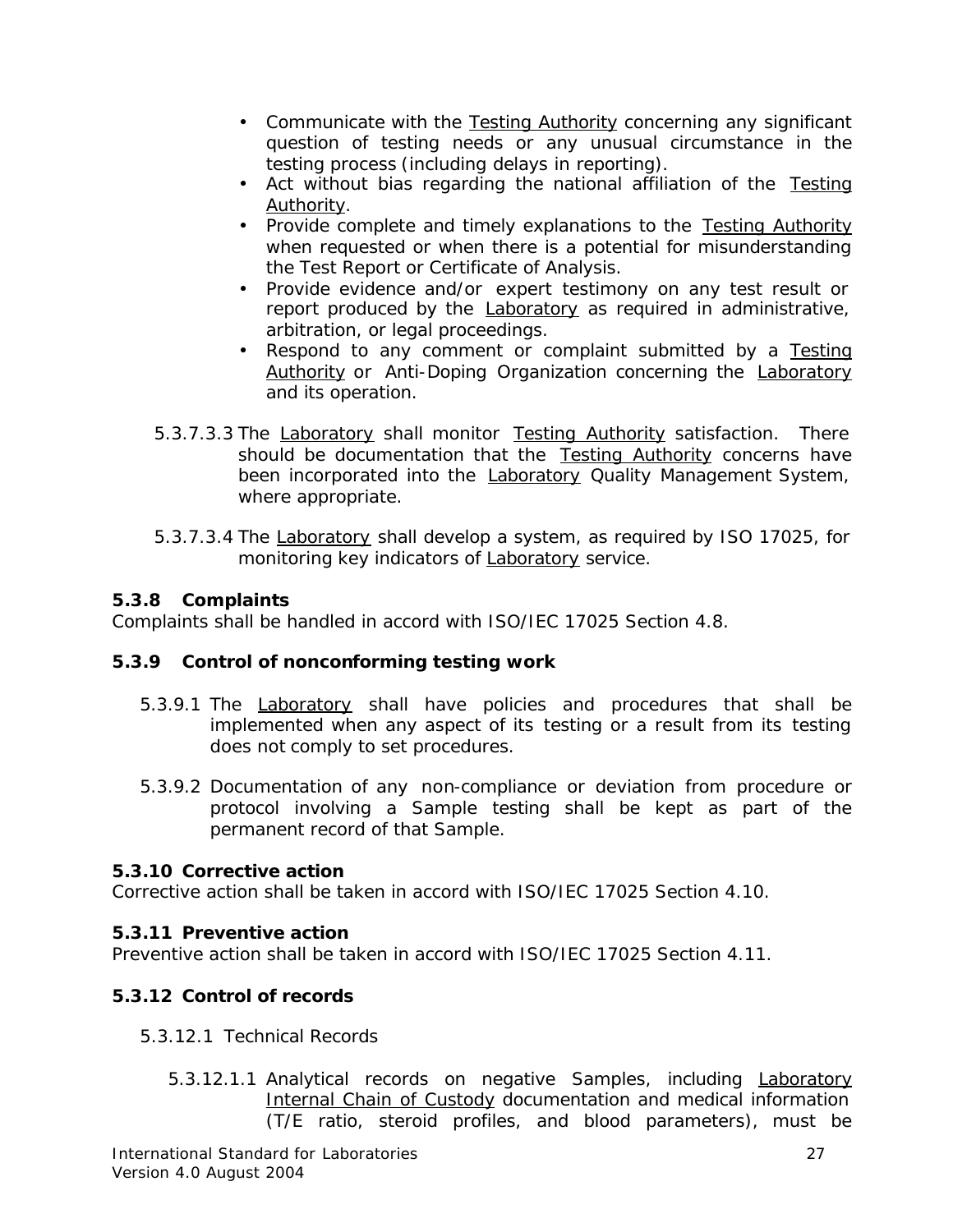retained in secure storage for at least two (2) years. Relevant records on *Samples* with irregularities or rejected *Samples* must be retained in secure storage for at least two (2) years.

- 5.3.12.1.2 All analytical records on *Specimens* with an *Adverse Analytical Finding* must be retained in secure storage at least five (5) years, unless otherwise specified by the Testing Authority or by contract.
- 5.3.12.1.3 The raw data supporting all analytical results must be retained in secure storage for five (5) years.

# **5.3.13 Internal Audits**

- 5.3.13.1 Internal audits shall be completed in accordance with the requirements of ISO/IEC 17025 Section 4.13.
- 5.3.13.2 Internal Audit responsibilities may be shared amongst personnel provided that any *Person* does not audit his/her own area.

#### **5.3.14 Management Reviews**

- 5.3.14.1 Management reviews will be conducted to meet the requirements of ISO/IEC 17025 Section 4.14.
- 5.3.14.2 *WADA* will publish, from time to time, specific technical recommendations in a Technical Document. Implementation of the technical recommendations described in the Technical Documents is mandatory and should occur by the effective date.

Technical Documents supersede any previous publication on a similar topic, or if applicable, this document. The document in effect will be that Technical Document whose effective date most recently precedes that of *Sample* receipt date. The current version of the Technical Document will be available on *WADA*'s website.

# **5.4 Support processes**

#### **5.4.1 General**

General support shall be provided in accord with ISO/IEC 17025.

#### **5.4.2 Personnel**

5.4.2.1 Every person employed by, or under contract to, the Laboratory must have a personnel file accessible for auditors. The file must contain copies of the resumé, or qualification form, a description of the job, and documentation of initial and ongoing training. The Laboratory must maintain appropriate confidentiality of personal information.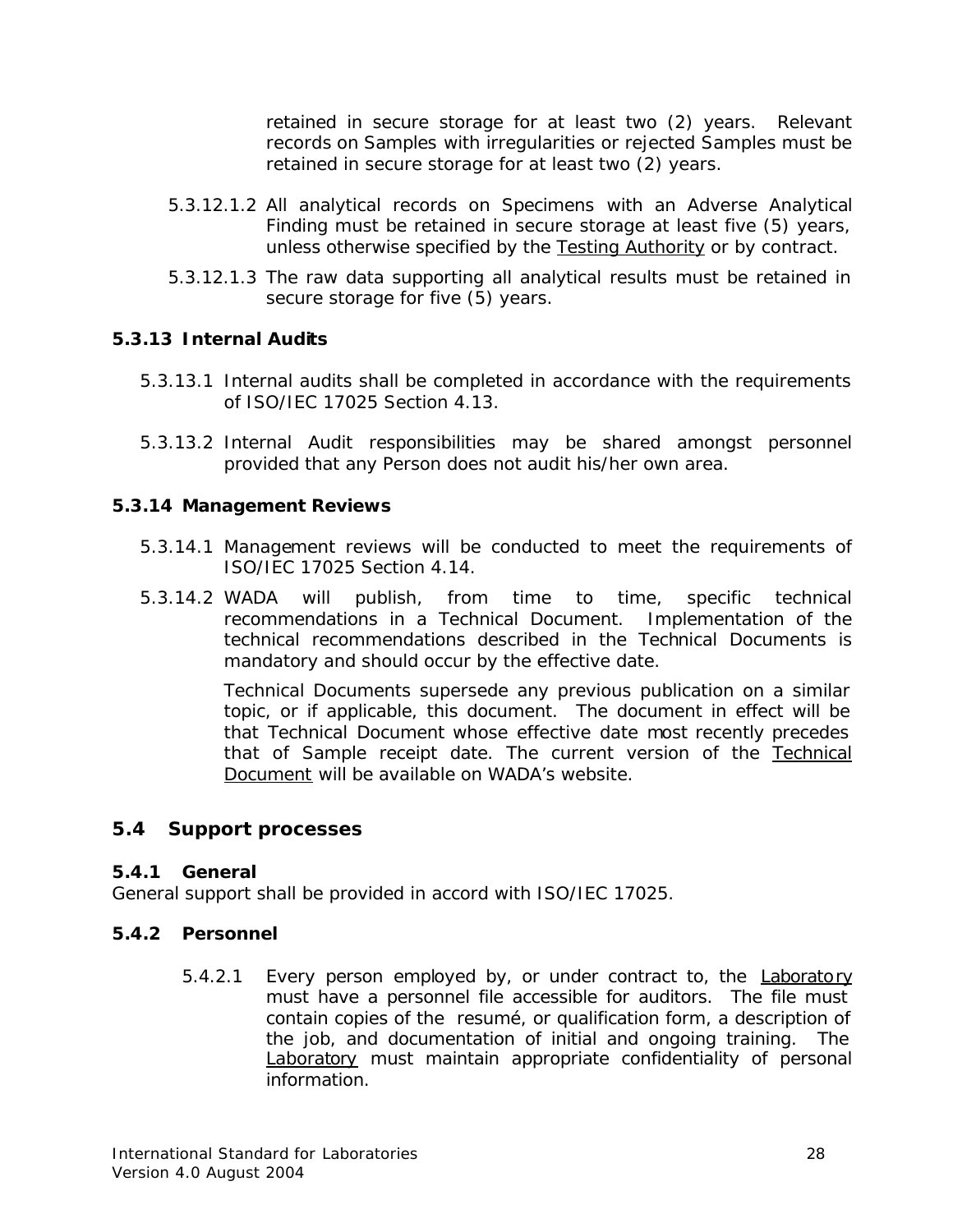- 5.4.2.2 All personnel should have a thorough knowledge of their responsibilities including the security of the Laboratory, confidentiality of results, Laboratory Internal Chain of Custody protocols, and the standard operating procedures for any method that they perform.
- 5.4.2.3 The Laboratory Director is responsible for ensuring that Laboratory personnel are adequately trained and have experience necessary to perform their duties. The certification should be documented in the individual's personnel file.
- 5.4.2.4 The *Doping Control* Laboratory must have a qualified person as the Laboratory Director to assume professional, organizational, educational, and administrative responsibility. The Laboratory Director qualifications are:
	- Ph.D. or equivalent in one of the natural sciences or Training comparable to a Ph.D. in one of the natural sciences such as a medical or scientific degree with appropriate experience or training.
	- Experience with the analysis of biological material for substances used in doping.
	- Appropriate training or experience in forensic applications of *Doping Control*.
- 5.4.2.5 The *Doping Control* Laboratory must have qualified personnel to serve as Certifying Scientist(s) to review all pertinent data, quality control results, and to attest to the validity of the Laboratory's test reports. The qualifications are:
	- Bachelors Degree in Medical Technology, Chemistry, Biology, or related natural science or equivalent. Documented experience of 8 years or more in a *Doping Control* Laboratory is equivalent to a Bachelor's degree for this position.
	- Experience in the analysis of doping materials in biological fluids.
	- Experience in the use of relevant analytical techniques such as chromatography, immunoassay, and Gas Chromatography/Mass Spectrometry.
- 5.4.2.6 Supervisory personnel should have a thorough understanding of the Quality Control procedures; the review, interpretation, and reporting of test results; maintenance of Laboratory Internal Chain of Custody; and proper remedial action to be taken in response to analytical problems. The qualifications for supervisor are:
	- Bachelors Degree in Medical Technology, Chemistry, Biology, or related natural science or equivalent. Documented experience of 5 years or more in a *Doping Control* Laboratory is equivalent to a Bachelor's degree for this position.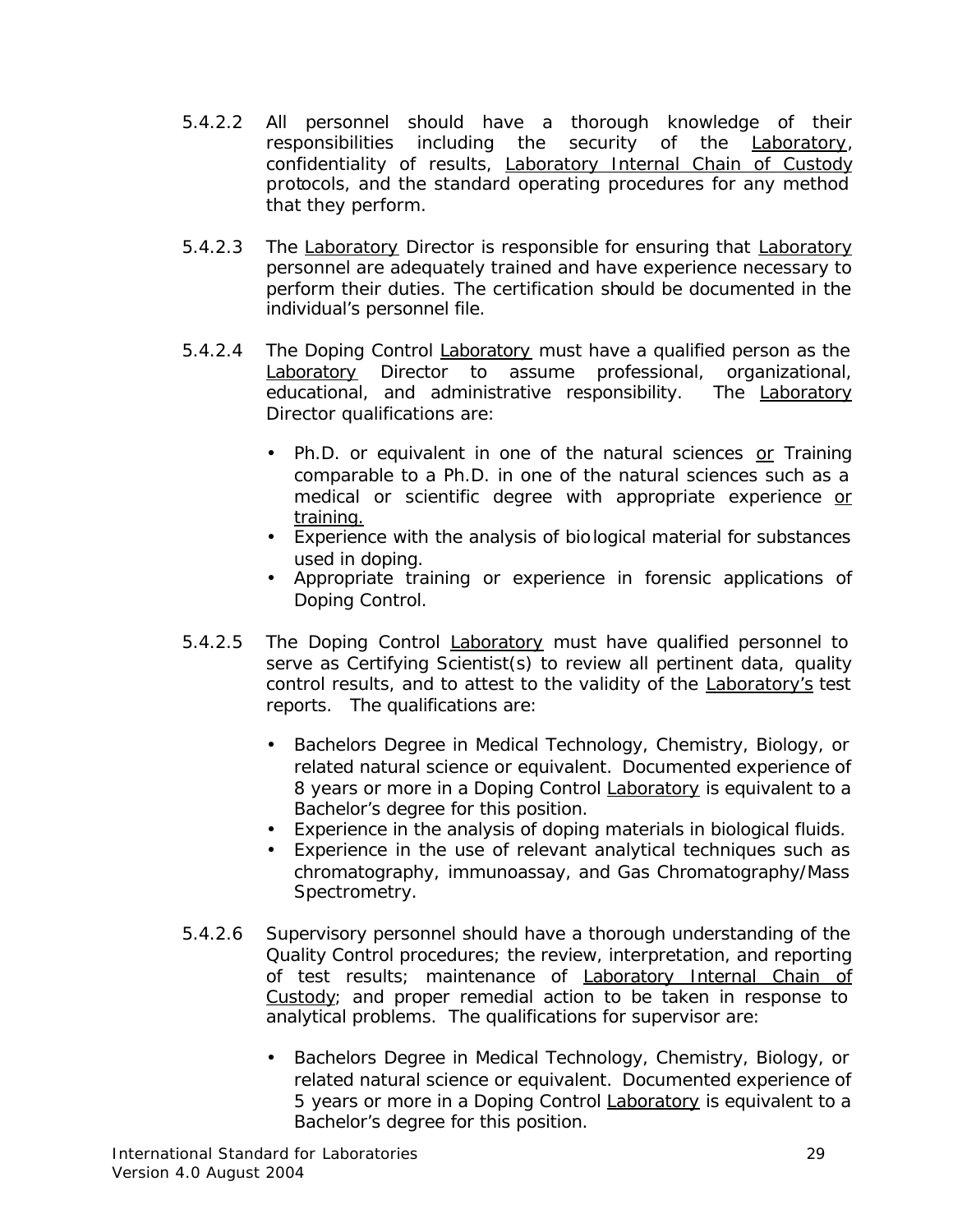- Experience in relevant analytical testing including the analysis of *Prohibited Substances* in biological material.
- Experience in the use of analytical techniques such as chromatography, immunoassay, and Gas Chromatography/Mass Spectrometry.
- Ability to ensure compliance with quality management systems and quality assurance processes.

#### **5.4.3 Accommodation and environmental conditions**

- 5.4.3.1 Environmental Control
	- 5.4.3.1.1 Maintain appropriate electrical services
		- 5.4.3.1.1.1 The Laboratory shall ensure that adequate electrical service is available so that there is no interruption or compromise of stored data.
		- 5.4.3.1.1.2 All computers, peripherals, and communication devices should be supported in such a way that service is not likely to be interrupted.
		- 5.4.3.1.1.3 The Laboratory shall have policies in place to ensure the integrity of refrigerated and/or frozen stored samples in the event of an electrical failure.
	- 5.4.3.1.2 The Laboratory shall have a written safety policy and compliance with Laboratory safety policies shall be enforced.
	- 5.4.3.1.3 The storage and handling of controlled substances must comply with applicable national legislation.
- 5.4.3.2 Security of the facility
	- 5.4.3.2.1 The Laboratory shall have a policy for the security of its facilities, which may include a threat and risk assessment.
	- 5.4.3.2.2 Three levels of access should be considered in the quality manual or threat assessment plan:
		- Reception zone. An initial point of control beyond which unauthorized individuals must be escorted.
		- Common operational zones.
		- Controlled zones. Access to these areas should be monitored and records maintained of access by visitors.
	- 5.4.3.2.3 The Laboratory shall restrict access to Controlled Zones to only authorized persons. A staff member should be assigned as the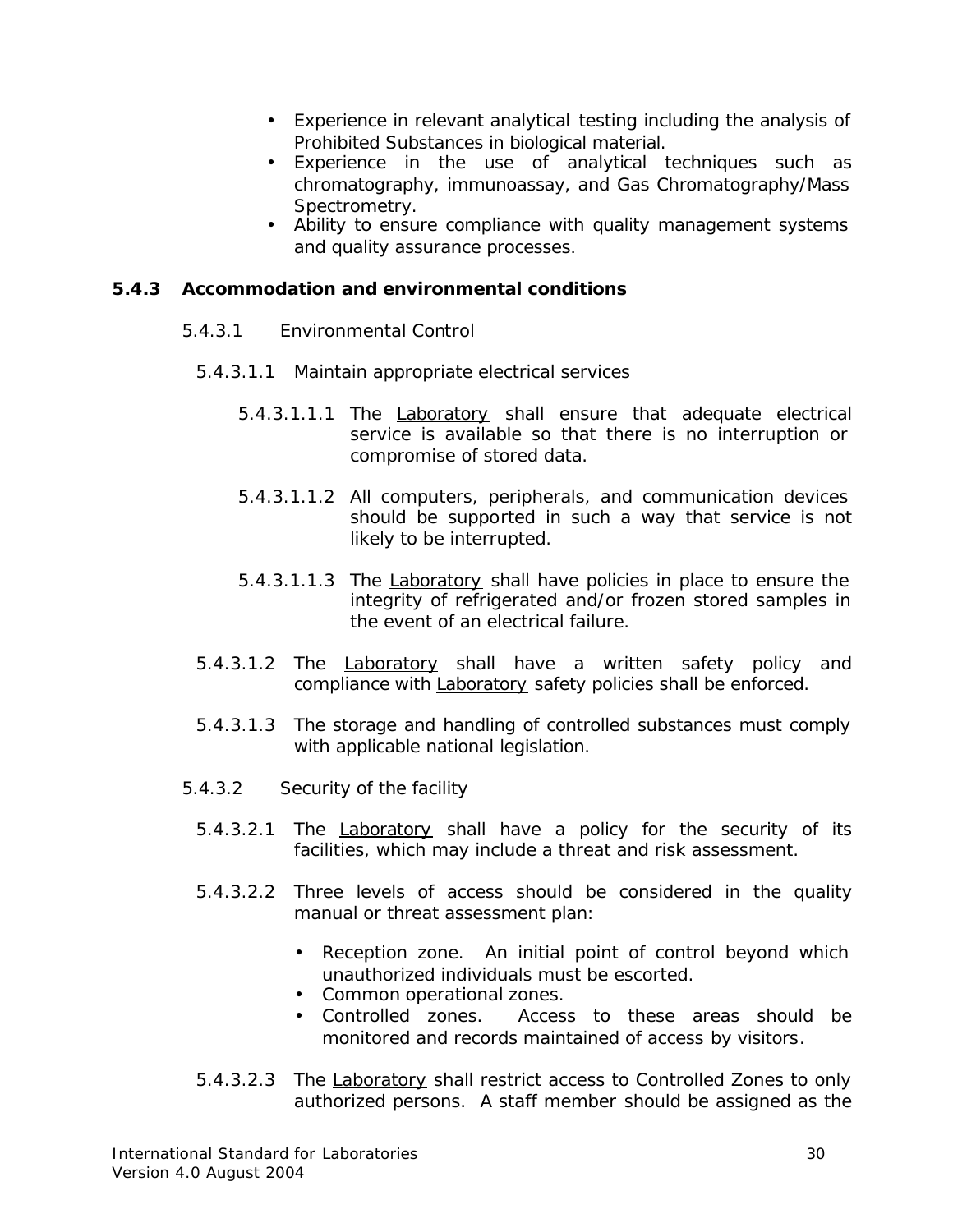security officer who has overall knowledge and control of the security system.

- 5.4.3.2.4 Unauthorized persons must be escorted within Controlled Zones. A temporary authorization may be issued to individuals requiring access to the Controlled Zones such as auditing teams and individuals performing service or repair.
- 5.4.3.2.5 It is advisable to have a separate Controlled Zone for *Sample* receipt and Aliquot preparation.

# **5.4.4 Test Methods and Method Validation**

5.4.4.1 Selection of Methods

Standard methods are generally not available for *Doping Control* analyses. The Laboratory shall develop, validate, and document in-house methods for compounds present on the *Prohibited List* and for related substances. The methods shall be selected and validated so they are fit for the purpose.

#### 5.4.4.1.1 Non-threshold Substances

Laboratories are not required to measure or report a concentration for Non-threshold Substances.

The Laboratory must develop as part of the method validation process acceptable standards for identification of *Prohibited Substances*. (See the Technical Document on Identification Criteria for Qualitative Assays)

The Laboratory must demonstrate the ability to achieve the Minimum Required Performance Limits using a representative substance or substances if the appropriate standards are available. In case a Reference Collection is used for identification, an estimate of the limit of detection for the method must be provided by assessing a representative substance.

# 5.4.4.1.2 Threshold Substances

The Laboratory must develop methods with an acceptable uncertainty near the threshold concentration. The method must be capable of documenting both the relative concentration and the identity of the *Prohibited Substance* or *Metabolite(s)* or *Marker(s)*.

Confirmation methods for Threshold Substances must be performed on three Aliquots from the "A" bottle and three Aliquots from the "B" bottle, if the "B" sample confirmation is performed. If insufficient Sample volume exists to analyze three Aliquots, the maximum number of Aliquots that can be prepared should be analyzed. *Adverse Analytical Finding* decisions shall be based on the mean of the measured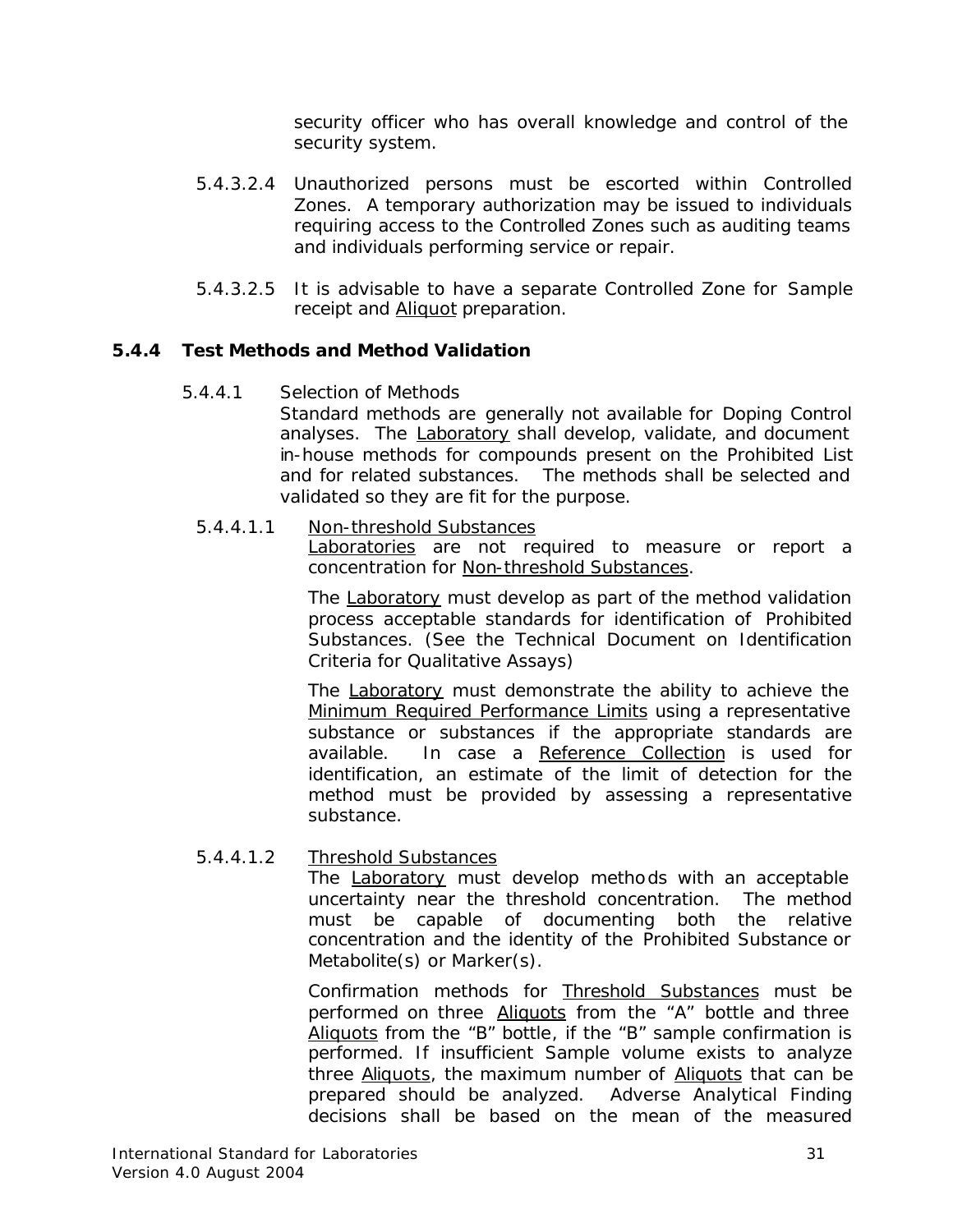concentrations and include consideration of uncertainty with the coverage factor, k, reflecting the number of Aliquots analyzed and a level of confidence of 95%. Reports and documentation, where necessary, shall report the mean concentration.

- 5.4.4.1.3 Minimum Required Performance Limit For both Non-threshold and Threshold Substances, the Laboratory will be required to meet a Minimum Required Performance Limit for detection, identification, and demonstration that a substance exceeds the threshold (if required).
- 5.4.4.2 Validation of Methods
	- 5.4.4.2.1 Confirmation methods for Non-threshold Substance*s* must be validated. Examples of factors relevant to determining if the method is fit for the purpose are:
		- Specificity. The ability of the assay to detect only the substance of interest must be determined and documented. The assay must be able to discriminate between compounds of closely related structures.
		- Identification capability. Since the results for Nonthreshold substances are not quantitative, the Laboratory should establish criteria for ensuring that identification of a substance representative of the class of *Prohibited Substance*s can be repeatedly identified and detected as present in the sample at a concentration near the MRPL.
		- Robustness. The method must be determined to produce the same results with respect to minor variations in analytical conditions. Those conditions that are critical to reproducible results must be controlled.
		- Carryover. The conditions required to eliminate carryover of the substance of interest from sample to sample during processing or instrumental analysis must be determined and implemented.
		- Matrix interferences. The method should avoid interference in the detection of *Prohibited Substance*s or their *Metabolites* or *Markers* by components of the sample matrix.
		- Standards. Reference standards should be used for identification, if available. If there is no reference standard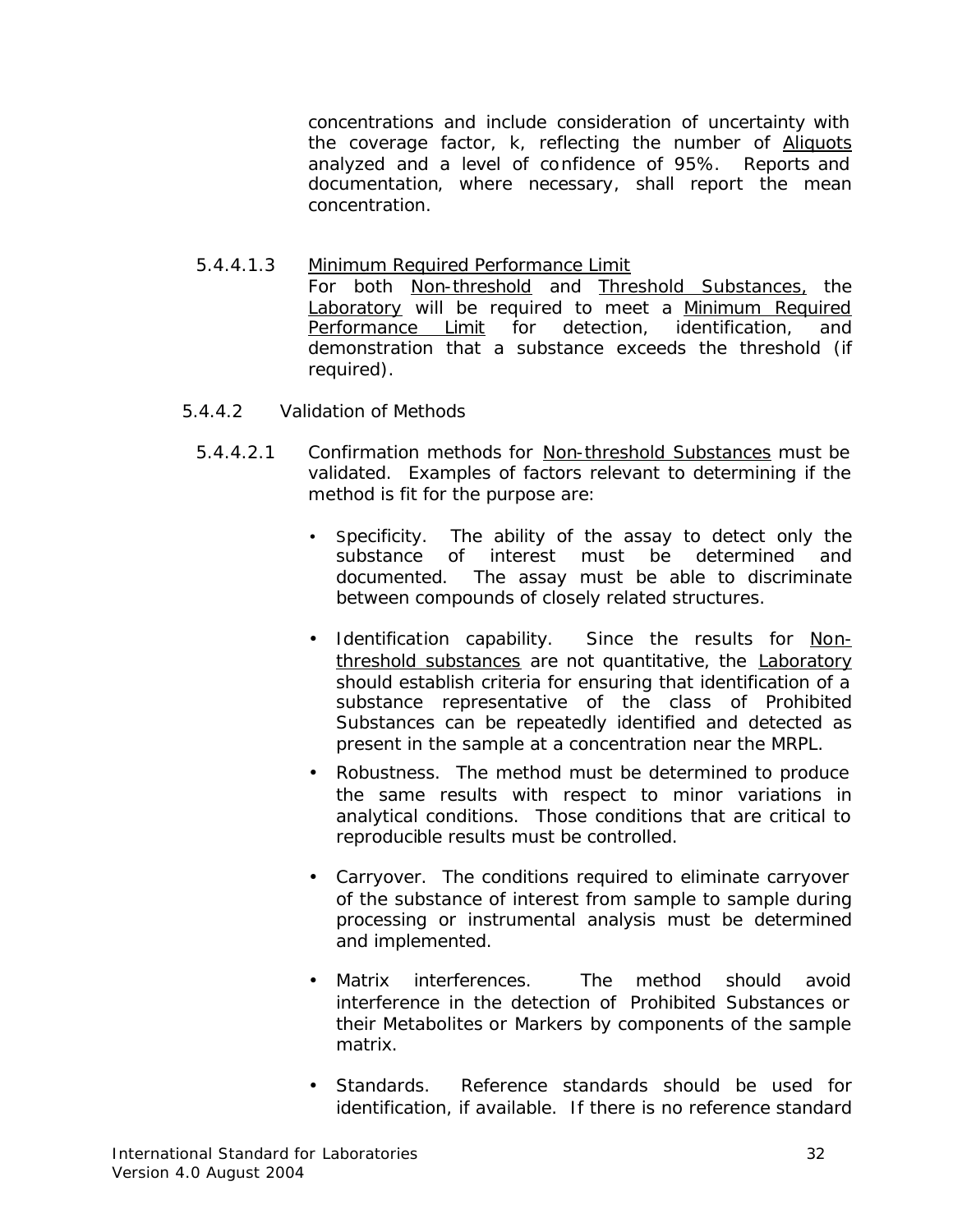available, the use of data or sample from a validated Reference Collection is acceptable.

- 5.4.4.2.2 Confirmation methods for Threshold Substances must be validated. Examples of factors relevant to determining if the method is fit for the purpose are:
	- Specificity. The ability of the assay to detect only the substance of interest must be determined and documented. The assay must be able to discriminate between compounds of closely related structures.
	- Intermediate Precision. The method must allow for the reliable repetition of the results at different times and with different operators performing the assay. Intermediate Precision at the threshold must be documented.
	- Robustness. The method must be determined to produce the same results with respect to minor variations in analytical conditions. Those conditions that are critical to reproducible results must be controlled.
	- Carryover. The conditions required to eliminate carryover of the substance of interest from sample to sample during processing or instrumental analysis must be determined and implemented
	- Matrix interferences. The method must limit interference in the measurement of the amount of *Prohibited Substance*s or their *Metabolites* or *Markers* by components of the sample matrix.
	- Standards. Reference standards should be used for quantification, if available. If there is no reference standard available, the use of data or sample from a validated Reference Collection is acceptable.
	- Minimum Required Performance Limits (*MRPL*). The Laboratory must demonstrate that it can detect representative compounds of each prohibited class at defined MRPLs. The Laboratory should also determine the limit of detection and limit of quantification if the MRPL is close to these limits.
	- Linearity must be documented at 50% to 200% of the threshold value, unless otherwise stipulated in a Technical Document.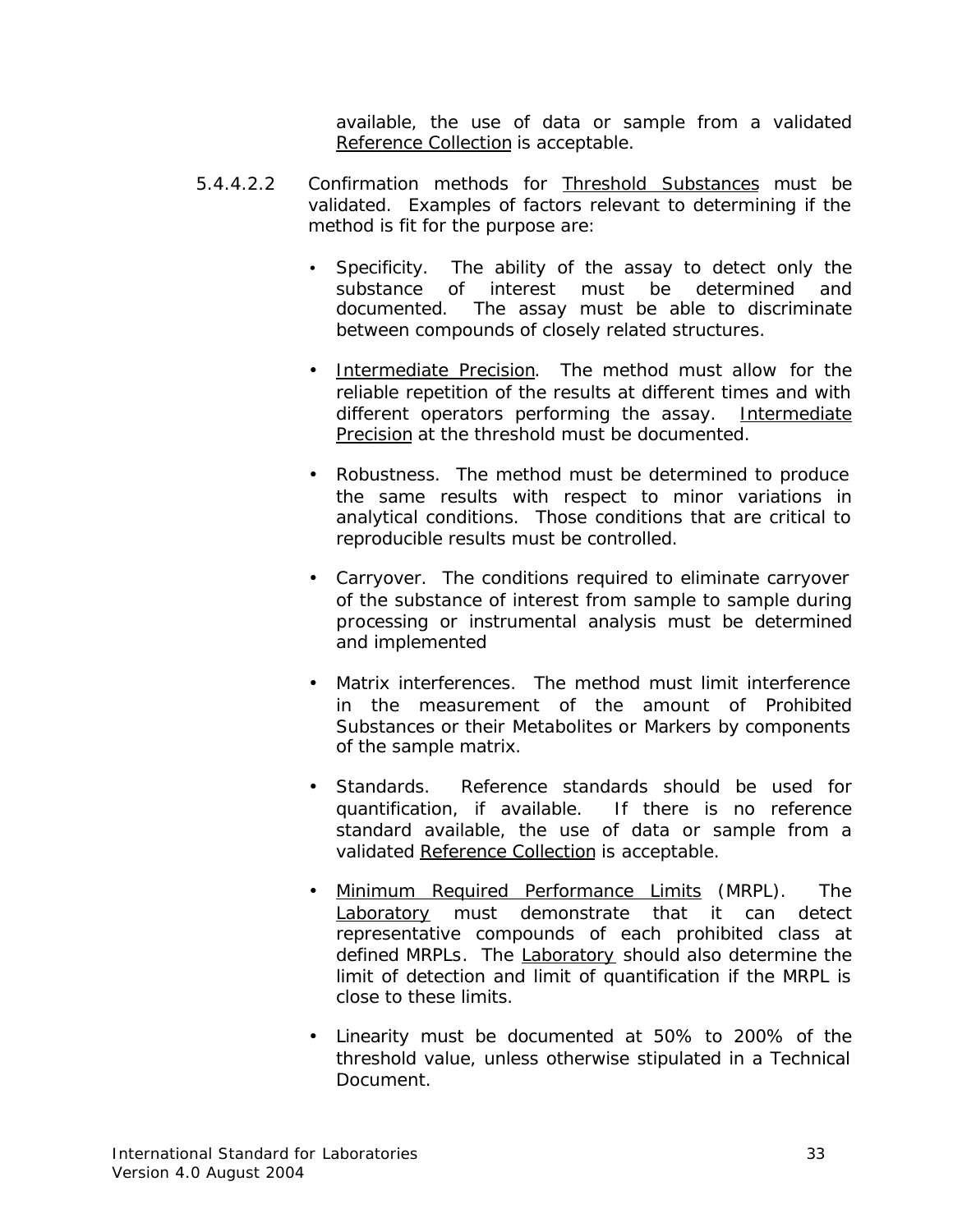#### 5.4.4.3 Estimate of Uncertainty of Method

In most cases an identification of a *Prohibited Substance*, its *Metabolite(s)* or *Marker(s),* is sufficient to report an *Adverse Analytical Finding*. Thus, quantitative uncertainty as defined in ISO/IEC 17025 does not apply. In the identification of a compound by GC/MS or HPLC/MS, there are qualitative measures that substantially decrease the uncertainty of identification.

In the case of a Threshold Substance*,* uncertainty in both the identification and the finding that the substance is present in an amount greater than the threshold concentration must be addressed.

5.4.4.3.1 Uncertainty in identification

The appropriate analytical characteristics must be documented for a particular assay. The Laboratory must establish criteria for identification of a compound at least as strict as those stated in any relevant Technical Document.

5.4.4.3.2 Uncertainty in establishing that a substance exceeds a threshold.

> The purpose of threshold reporting in *Doping Control* is to establish that the *Prohibited Substance* or its *Metabolite*(s) or *Marker*(s) are present at a concentration greater than the threshold value. The method, including selection of standards and controls, and report of uncertainty should be designed to fit the purpose.

- 5.4.4.3.2.1 Uncertainty of quantitative results, particularly at the threshold value, should be addressed during the validation of the assay through measurement of Repeatability, Intermediate Precision and bias, where possible.
- 5.4.4.3.2.2 The expression of uncertainty should use the expanded uncertainty using a coverage factor, k, to reflect a level of confidence of 95 %. The expression of uncertainty may also take the form of a one-sided t-test at a level of confidence of 95 %.
- 5.4.4.3.2.3 Uncertainty may be further addressed in Technical Documents in order to reflect the purpose of analysis for the specific substances.
- 5.4.4.4 Controlof Data
	- 5.4.4.4.1 Data and Computer Security
		- 5.4.4.4.1.1 Access to computer terminals, computers, or other operating equipment shall be controlled by physical access and by multiple levels of access controlled by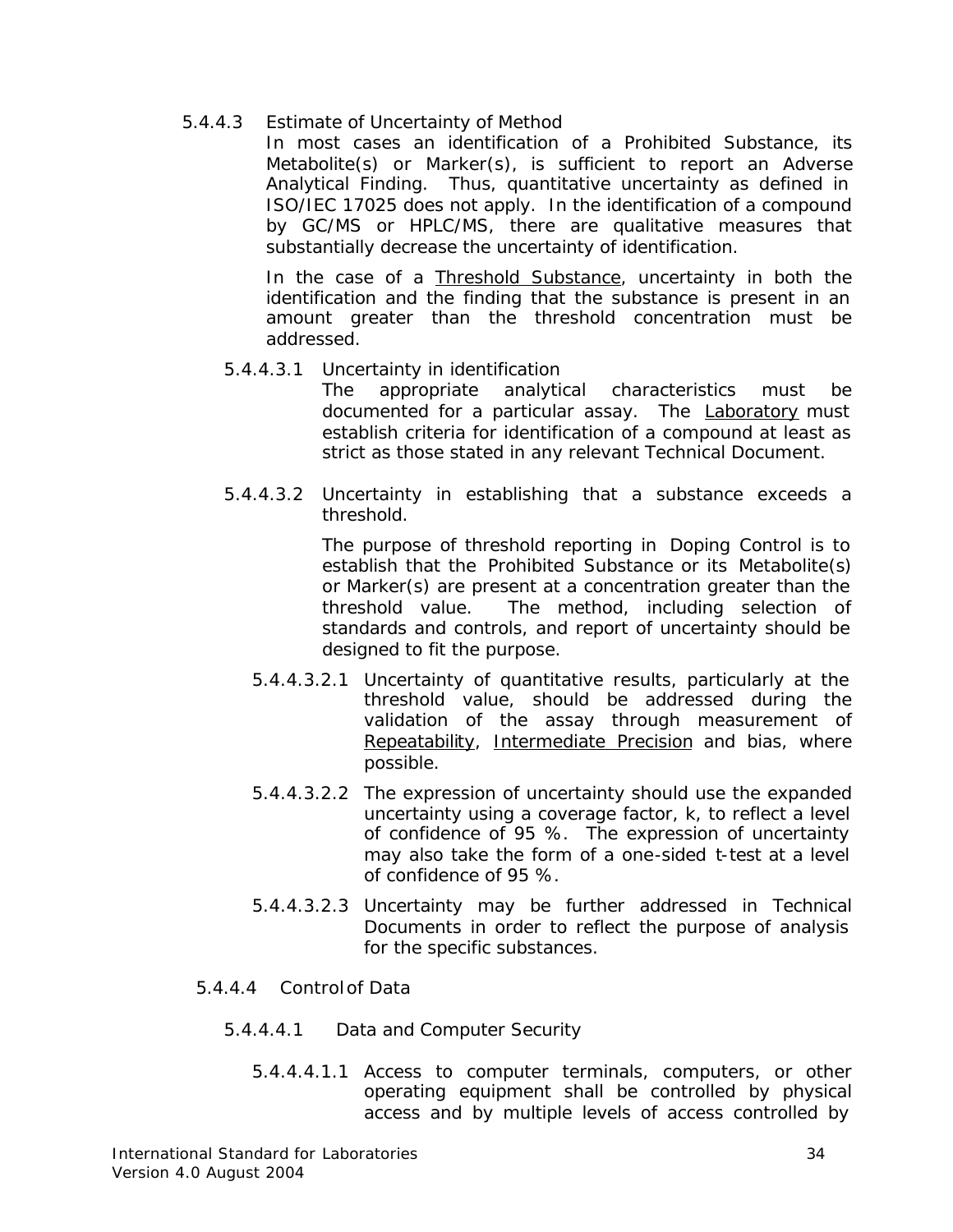passwords or other means of employee recognition and identification. These include, but are not limited to account privileges, user identification codes, disk access, and file access control.

- 5.4.4.4.1.2 The operating software and all files shall be backed up on a regular basis and a current copy kept off site at a secure location.
- 5.4.4.4.1.3 The software shall prevent the changing of results unless there is a system to document the person doing the editing and that editing can be limited to users with proper level of access.
- 5.4.4.4.1.4 All data entry, recording of reporting processes and all changes to reported data shall be recorded with an audit trail. This shall include the date and time, the information that was changed, and the individual performing the task.

#### **5.4.5 Equipment**

- 5.4.5.1 A List of available equipment is to be established and maintained.
- 5.4.5.2 As part of a quality system, the **Laboratories** shall operate a program for the maintenance and calibration of equipment according to ISO 17025 Section 5.5.
- 5.4.5.3 General service equipment that is not used for making measurements should be maintained by visual examination, safety checks, and cleaning as necessary. Calibrations are only required where the setting can significantly change the test result. A maintenance schedule shall be established for items such as fume hoods, centrifuges, evaporators, etc, which are used in the test method.
- 5.4.5.4 Equipment or volumetric devices used in measuring shall have periodic performance checks along with servicing, cleaning, and repair.
- 5.4.5.5 Qualified subcontracted vendors may be used to service, maintain, and repair measuring equipment.
- 5.4.5.6 All maintenance, service, and repair of equipment must be documented.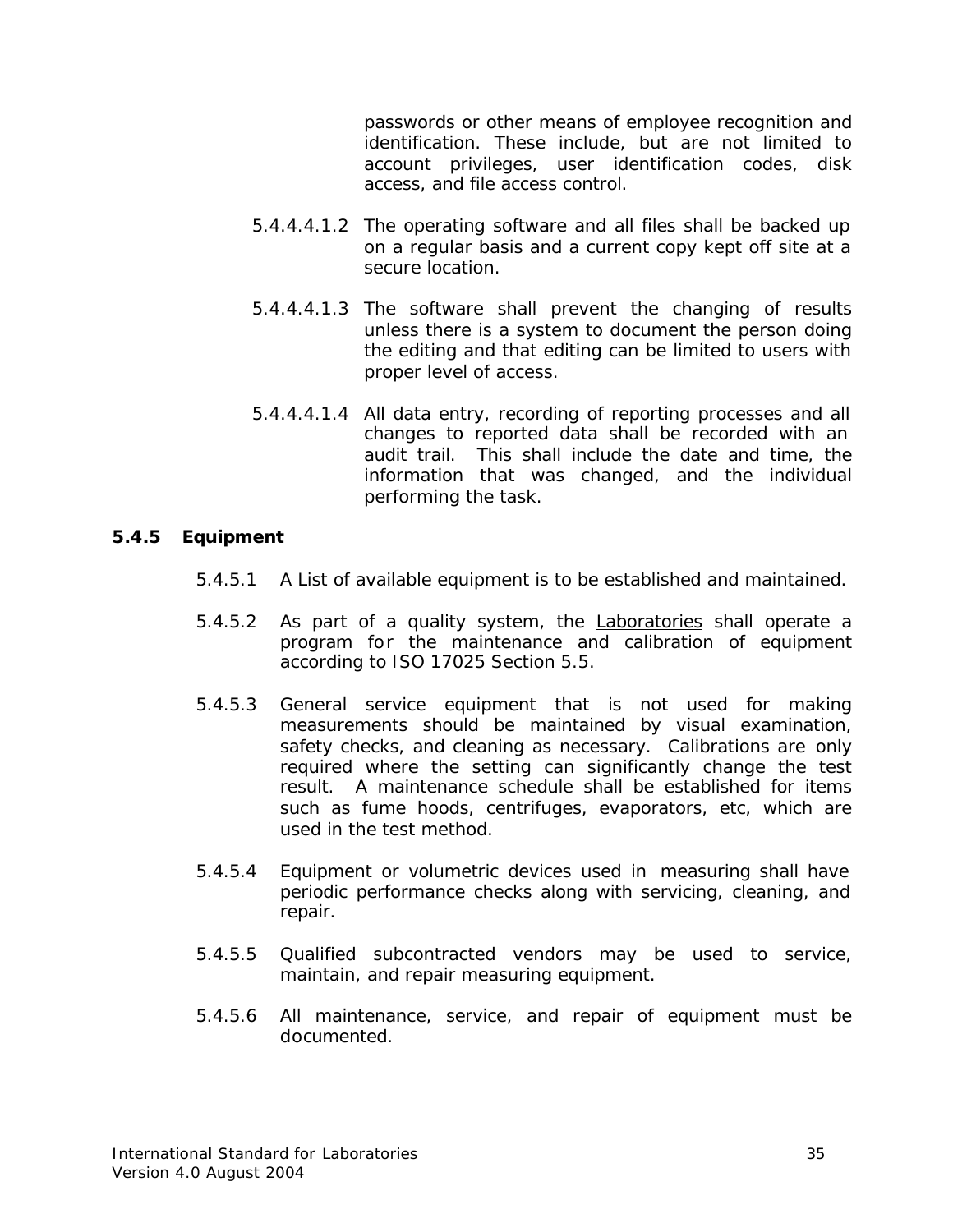# **5.4.6 Measurement Traceability**

#### 5.4.6.1 Reference Standards

Few of the available reference drug and drug *Metabolite*(s) are traceable to national or international standards. When available, reference drug or drug *Metabolite*(s) traceable to a national standard or certified by a body of recognized status, such as USP, BP, Ph.Eur. or WHO, should be used. When available, a certificate of analysis or authenticity shall be obtained.

When a reference standard is not certified, the **Laboratory** shall verify its identity and purity by comparison with published data or by chemical characterization.

# 5.4.6.2 Reference Collections

A collection of samples or isolates may be obtained from a biological matrix following an authentic and verifiable administration of a *Prohibited Substance* or *Method*, providing that the analytical data are sufficient to justify the identity of the relevant chromatographic peak or isolate as a *Prohibited Substance* or *Metabolite* of a *Prohibited Substance* or *Marker* of a *Prohibited Substance* or Method

# **5.4.7 Assuring the quality of test results**

- 5.4.7.1 The Laboratory must participate in the *WADA* Proficiency Testing Program.
- 5.4.7.2 The Laboratory shall have in place a quality assurance system, including the submission of blind quality control samples, that challenges the entire scope of the testing process (i.e, sample receipt and accessioning through result reporting).
- 5.4.7.3 Analytical performance should be monitored by operating quality control schemes appropriate to the type and frequency of testing performed by the **Laboratory**. The range of quality control activities includes:
	- Positive and negative controls analyzed in the same analytical run as the Presumptive *Adverse Analytical Finding Sample*.
	- The use of deuterated or other internal standards or standard addition.
	- Comparison of mass spectra or ion ratios from selected ion monitoring (SIM) to a Reference Material or Reference Collection sample analyzed in the same analytical run
	- Confirmation of the "A" and "B" Split Samples.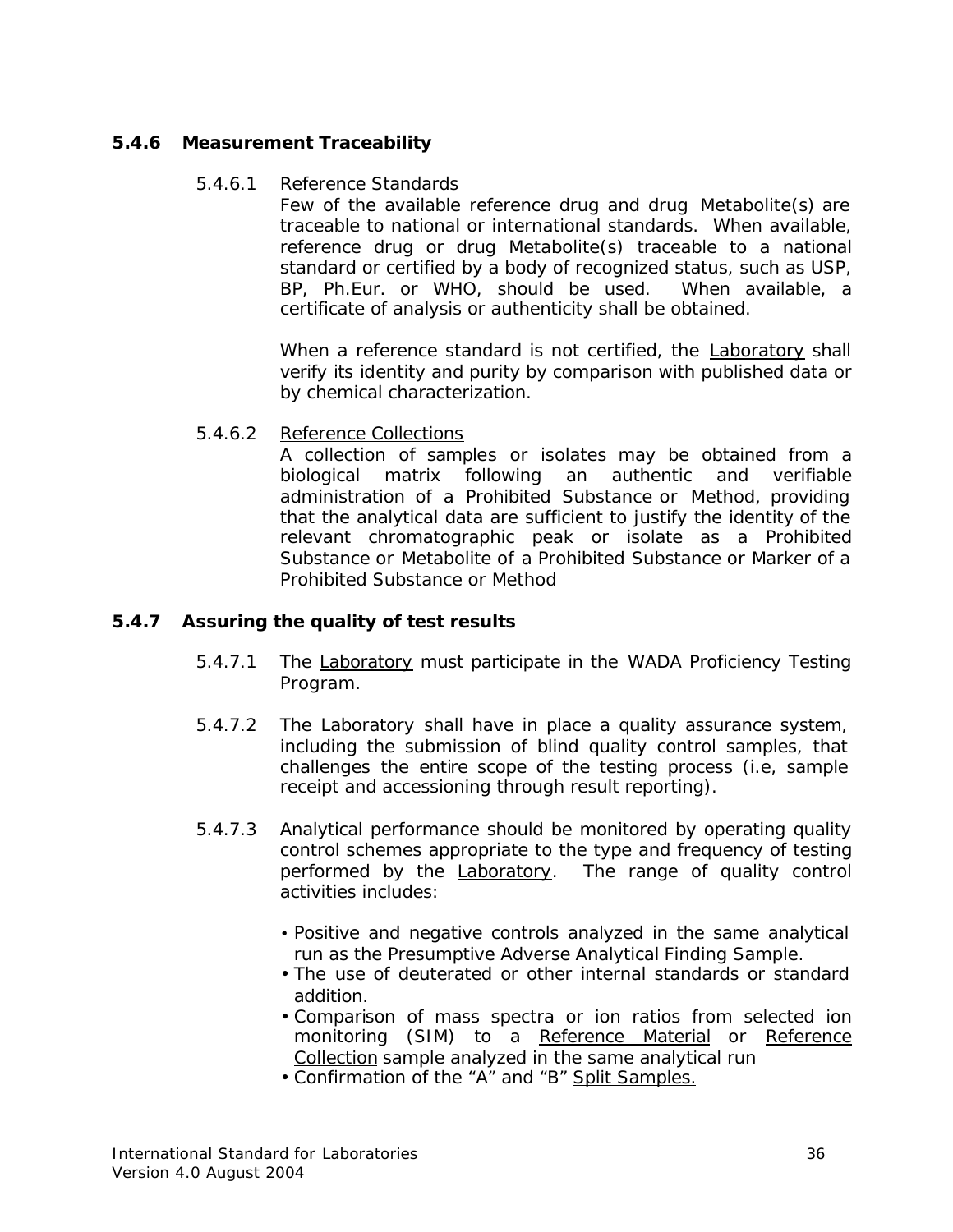- Quality control charts using appropriate control limits (e.g.,  $\pm$ 20% of the target value) depending on the analytical method employed.
- The quality control procedures should be documented in the Laboratory.

# **6.0 Process of** *WADA* **Accreditation**

This section describes the technical and financial requirements the laboratory must fulfill in the process of being accredited by *WADA*. The description of the steps in the accreditation process is linked to the defined requirement presented in Section 4.

# **6.1 Applying for a** *WADA* **Laboratory Accreditation**

# **6.1.1 Submit Application Form**

The laboratory must fill in the necessary information in the Application Form as provided by *WADA* and deliver this to *WADA* with the required documentation and applicable fee. The Application shall be signed by the Laboratory Director and, if relevant, by the Director of the host organization.

# **6.1.2 Description of Laboratory**

As preparations for an initial visit by *WADA*, the laboratory shall complete a questionnaire provided by *WADA* and submit it to *WADA* no later than four weeks after the receipt of the questionnaire. The following information shall be submitted through the questionnaire:

- List of staff and their qualifications
- Description of physical facilities, including a description of the security considerations for *Samples* and records
- List of proposed and actual instrumental resources and equipment
- List of available Reference Materials or standards, or plans to acquire Reference Materials or standards, including properly validated biological *Sample* Reference Collections
- Financial or business plan for the laboratory

*WADA* may require an update of this documentation during the process of accreditation.

# **6.1.3 Provide a letter of support**

According to 4.1.2 the laboratory shall provide necessary letters of support containing the required information from the relevant national public authorities, or *National Olympic Committee*, or *National Anti-Doping Organization.*

# **6.1.4 Conduct Initial visit**

If necessary, *WADA* shall conduct an initial visit (2-3 days) to the laboratory at the laboratory's expense. The purpose of this visit is to clarify issues with regard to the accreditation process and the defined requirements in *the International Standard* for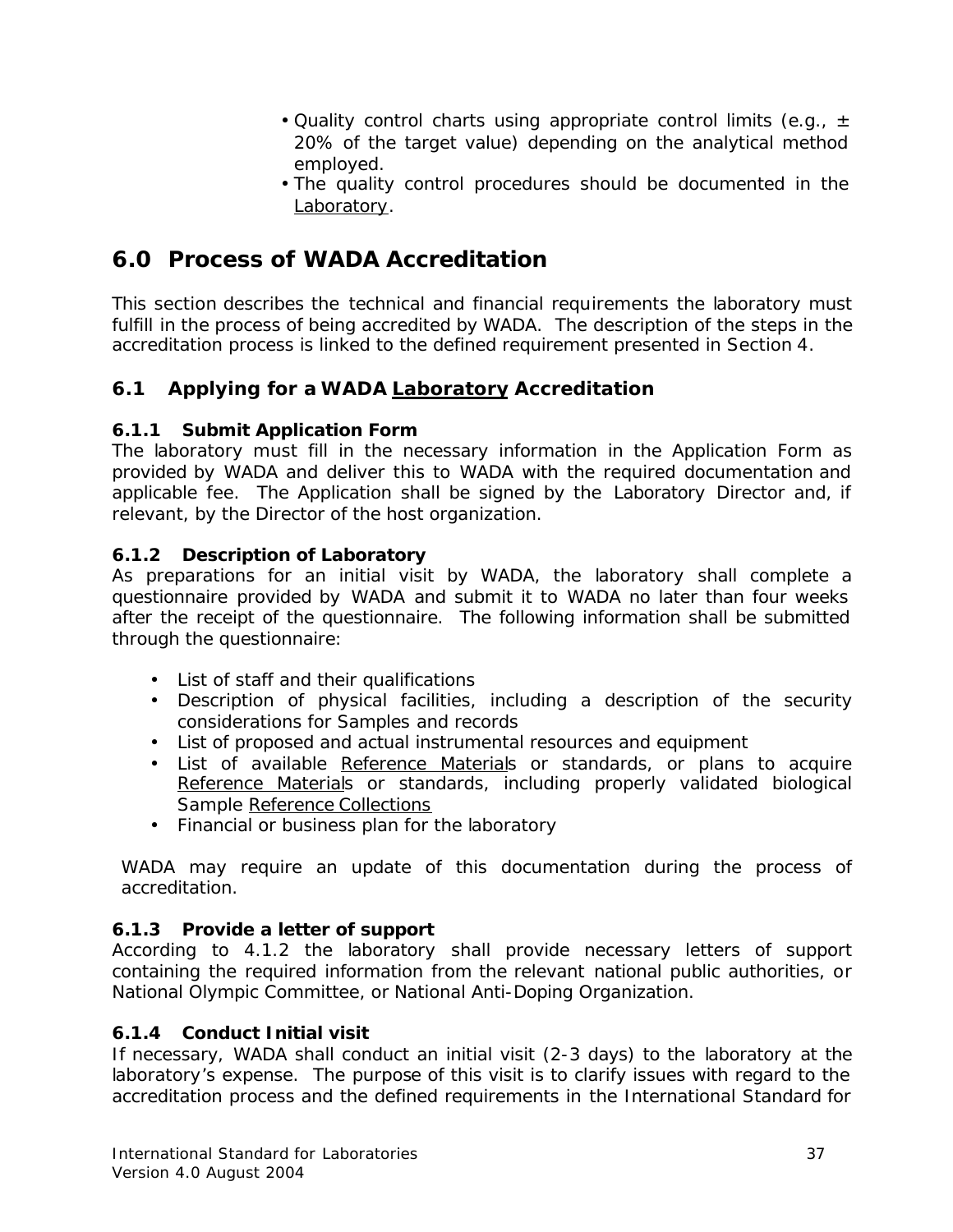Laboratories and to obtain information about different aspects of the laboratory relevant for the accreditation.

# **6.1.5 Issue final report and recommendation**

Within eight (8) weeks after the initial visit or the receipt of the questionnaire, *WADA* will complete and submit a report to the laboratory. In the report *WADA* will make the necessary recommendations concerning giving the laboratory status as a *WADA* Probationary laboratory or if this is not the case, identifying needed improvements in order to be a *WADA* Probationary laboratory.

# **6.2 Preparing for** *WADA* **Laboratory Accreditation**

A probationary period shall be defined for a *WADA* Probationary Laboratory. The period will range from 12 to 24 months depending on the status of the laboratory with regard to the defined requirements (refer to Section 4.1). The main purpose of this period is that the laboratory shall prepare for nitial accreditation. During this period, *WADA* will provide appropriate feedback to assist the laboratory in improving the quality of its testing process. In this period the laboratory shall:

# **6.2.1 Obtain ISO 17025 accreditation**

The laboratory shall prepare and establish the required documentation and system according to the requirements in Application of ISO 17025 to Analysis of *Doping Control Sample* (Section 5) and the ISO 17025. Based on this, the laboratory shall initiate and prepare for the accreditation process by consulting with a relevant national accreditation body. An audit team consisting of representatives from a national accreditation body, including independent technical assessors recommended by *WADA* will audit the laboratory. Copies of the Audit Report shall be sent to *WADA*. The laboratory has to correct any identified non-conformities within defined time-frames and document this accordingly. Copies of the documentation of the correction of the non-conformities should be sent to *WADA*.

# **6.2.2 Participate in the** *WADA* **Proficiency Testing Program**

The laboratory must complete a minimum of one year of successful participation in the *WADA* Proficiency Testing program prior to achieving initial accreditation. (See Annex A for description of the Proficiency Testing program.)

As a final proficiency test, the laboratory shall analyze 20-50 urine *Samples* in the presence of a *WADA* representative. Costs associated with the *WADA* on-site visit shall be at the laboratory's expense. The laboratory shall successfully identify and/or document a concentration in excess of the threshold of all of *the Prohibited Substances*, *Metabolite*(s) of *Prohibited Substances*, or *Marker*(s) of *Prohibited Substances* or Methods within five (5) days of the laboratory opening the *Samples*. The laboratory shall provide a Certificate of Analysis for each of the *Samples* in the proficiency test. For negative *Samples*, *WADA* may request all or a portion of the negative screening data. For each of the *Samples* for which there is an *Adverse Analytical Finding*, the laboratory shall provide a Laboratory Documentation Package. This data shall be submitted within two (2) weeks of submission of the initial report.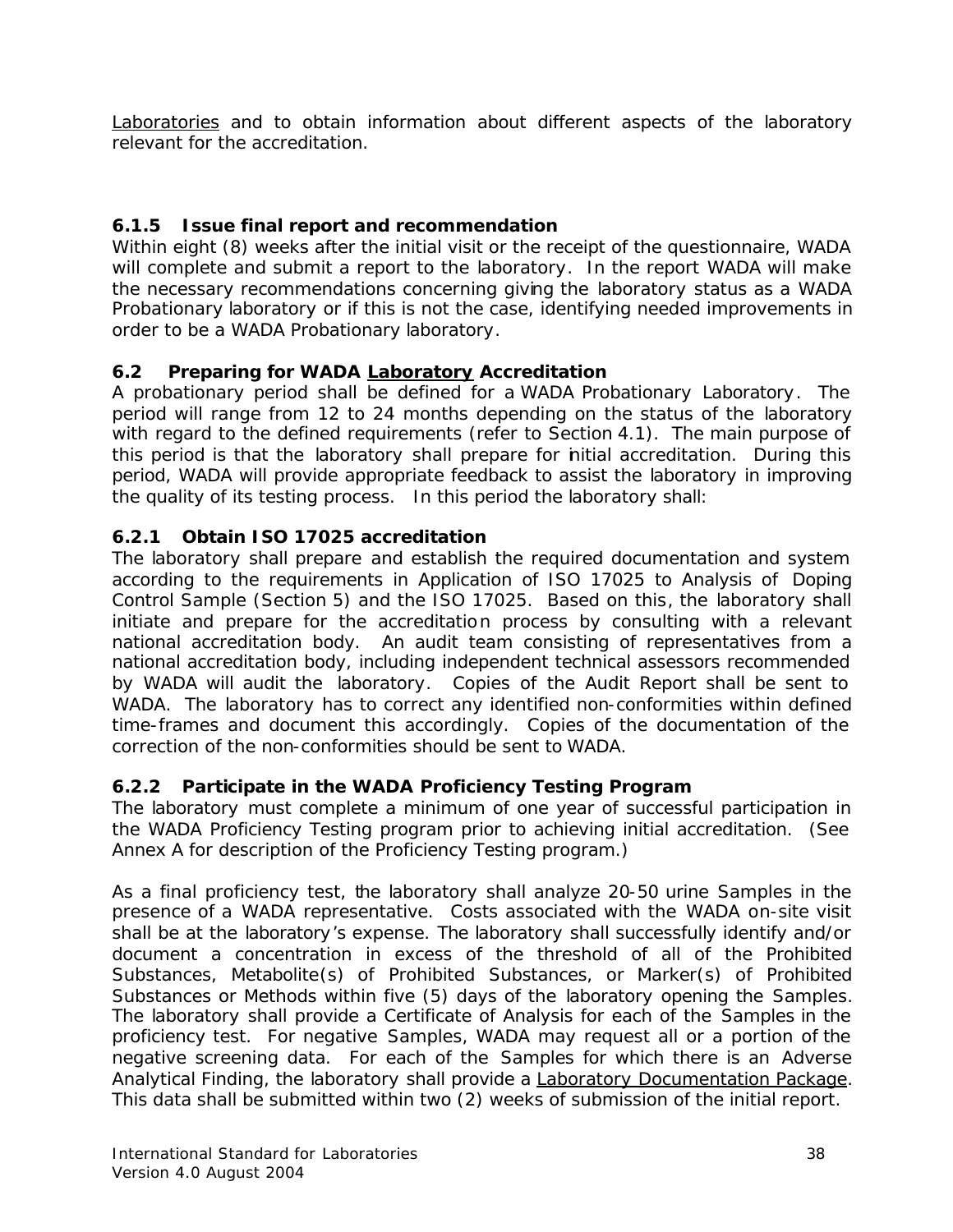# **6.2.3 Implement Code of Ethics**

The laboratory shall communicate the Code of Ethics (Annex B) to all employees and ensure understanding of and commitment to the different aspects of the Code of Ethics.

# **6.2.4 Plan and implement research activities**

The laboratory shall develop a plan for its research and development activities in the field of *Doping Control* within a 3 year period including a budget. At least two research and development activities shall be initiated and implemented within the probationary period.

# **6.2.5 Plan and implement sharing of knowledge**

The laboratory shall prepare and convey information and knowledge on at least two specific issues to the other *WADA* accredited Laboratories within the probationary period.

# **6.3 Obtaining** *WADA* **Accreditation**

# **6.3.1 Participate in a** *WADA* **accreditation audit**

In the last phase of the probationary period *WADA* will prepare in cooperation with the laboratory a final *WADA* accreditation audit. Representatives of *WADA* will audit compliance of the defined requirements in the Application of ISO 17025 to Analysis of *Doping Control Samples* (Section 5) and the practice and documentation of the laboratory. If *WADA* has participated in the initial ISO audit, the final *WADA* audit may be a document audit. Otherwise, the audit can be conducted together with the national accreditation body or separately if more practical. Should an on-site audit take place by *WADA*, the associated cost shall be at the laboratory's expense. Based on the audit, *WADA* will issue an Audit Report and submit this to the laboratory. If needed, the laboratory will have to correct identified non-compliances within defined time-frames and report these to *WADA*.

# **6.3.2** *WADA* **report and recommendation**

Based on the relevant documentation from the laboratory, any *WADA* technical advisor feedback, and the relevant accreditation body (Audit Report), *WADA* will make a final report including a recommendation concerning the accreditation of the laboratory. The report and recommendation will be submitted to the *WADA* Executive Committee for approval. In case that the recommendation is that the laboratory should not be accredited, the laboratory will have a maximum of six (6) months to correct and improve specific parts of their operation, at which time a further report will be made by *WADA*.

# **6.3.3 Issue and publication of Accreditation certificate**

A certificate signed by a duly authorized representative of *WADA* shall be issued in recognition of an accreditation. Such certificate shall specify the name of the Laboratory and the period for which the certificate is valid. Certificates may be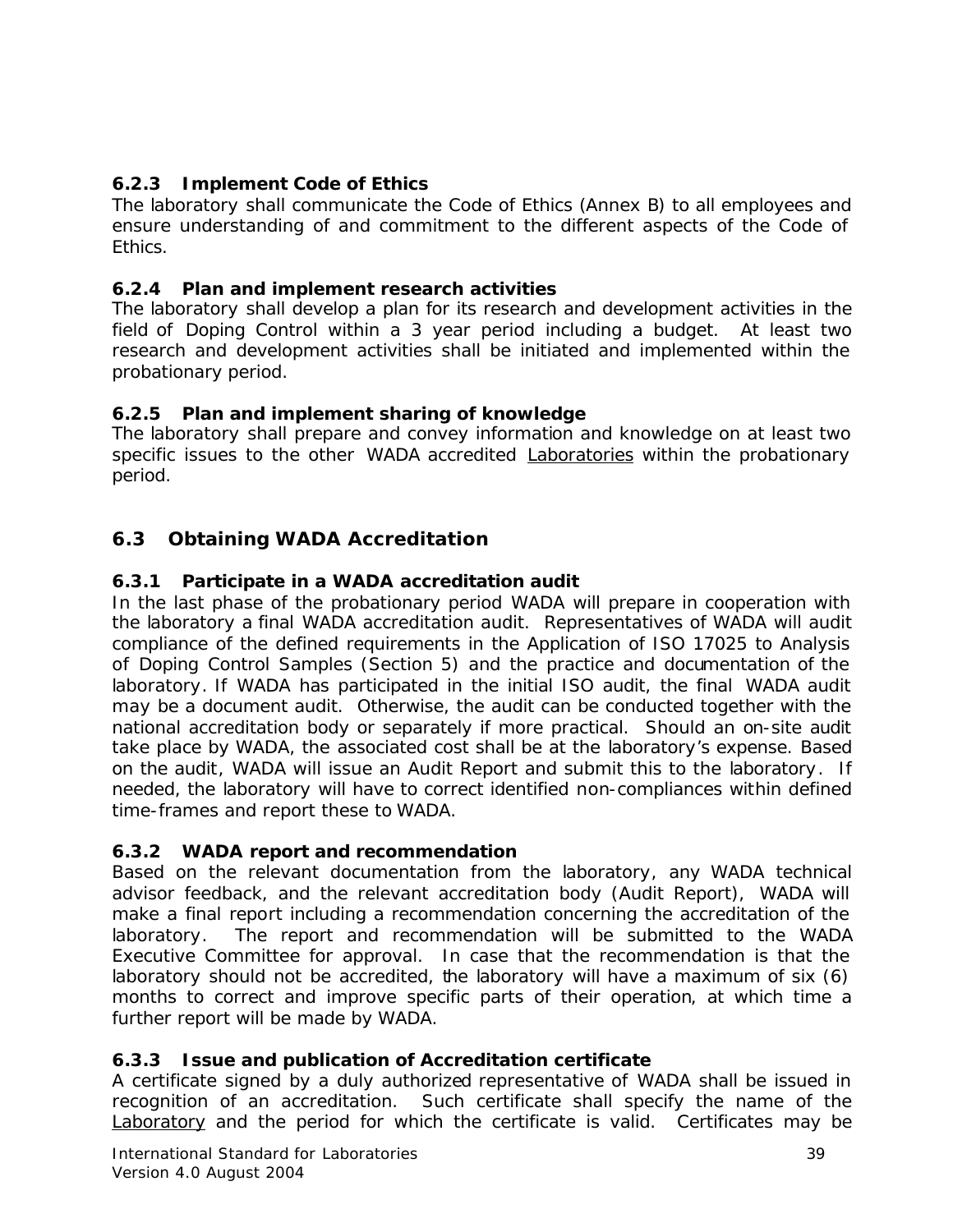issued after the effective date, with retroactive effect. A list of accredited Laboratories will be published annually by *WADA*.

# **6.4 Maintaining** *WADA* **Accreditation**

# **6.4.1 Provide a new letter of support**

Letter(s) of Support from a national public authority or *National Olympic Committee or National Anti-Doping Organizatio*n responsible for a national *Doping Control* program or an International Federation responsible for an international *Doping Control* program shall be required in years in which there is an ISO 17025 reaccreditation audit.

A letter of support from the host organization renewing its commitment to the Laboratory shall also be required in conjunction with each ISO 17025 reaccreditation audit.

# **6.4.2 Document annual number of tests**

The Laboratory shall periodically report the results of all tests performed to *WADA* in a specified format. *WADA* will monitor *Sample* test volume performed by the Laboratory. If the number of *Samples* falls below 1500 per year, *WADA* Laboratory accreditation will be suspended or revoked in accordance with Section 6.4.8.

# **6.4.3 Flexible Accreditation**

*WADA* accredited Laboratories may add or modify scientific methods or add analytes to its scope of work without the need for approval by the body that completed the ISO/IEC 17025 accreditation of that Laboratory. Any analytical method or procedure must be properly selected and validated and included in the scope of the Laboratory at the next ISO audit if use is continued.

# **6.4.4 Document Compliance with the** *WADA* **Laboratory Code of Ethics**

The Laboratory Director must send a letter of compliance to *WADA* every year. The Laboratory may be asked to provide documentation of compliance with the provisions of the Code of Ethics (Annex B).

# **6.4.5 Document implemented research activities**

The Laboratory must supply an annual progress report to *WADA* documenting research and development results in the field of *Doping Control* and dissemination of the results. The Laboratory should also relate research and development plans for the next year.

# **6.4.6 Document implemented sharing of knowledge**

The Laboratory must supply an annual report sharing of knowledge with all other *WADA*-accredited Laboratories.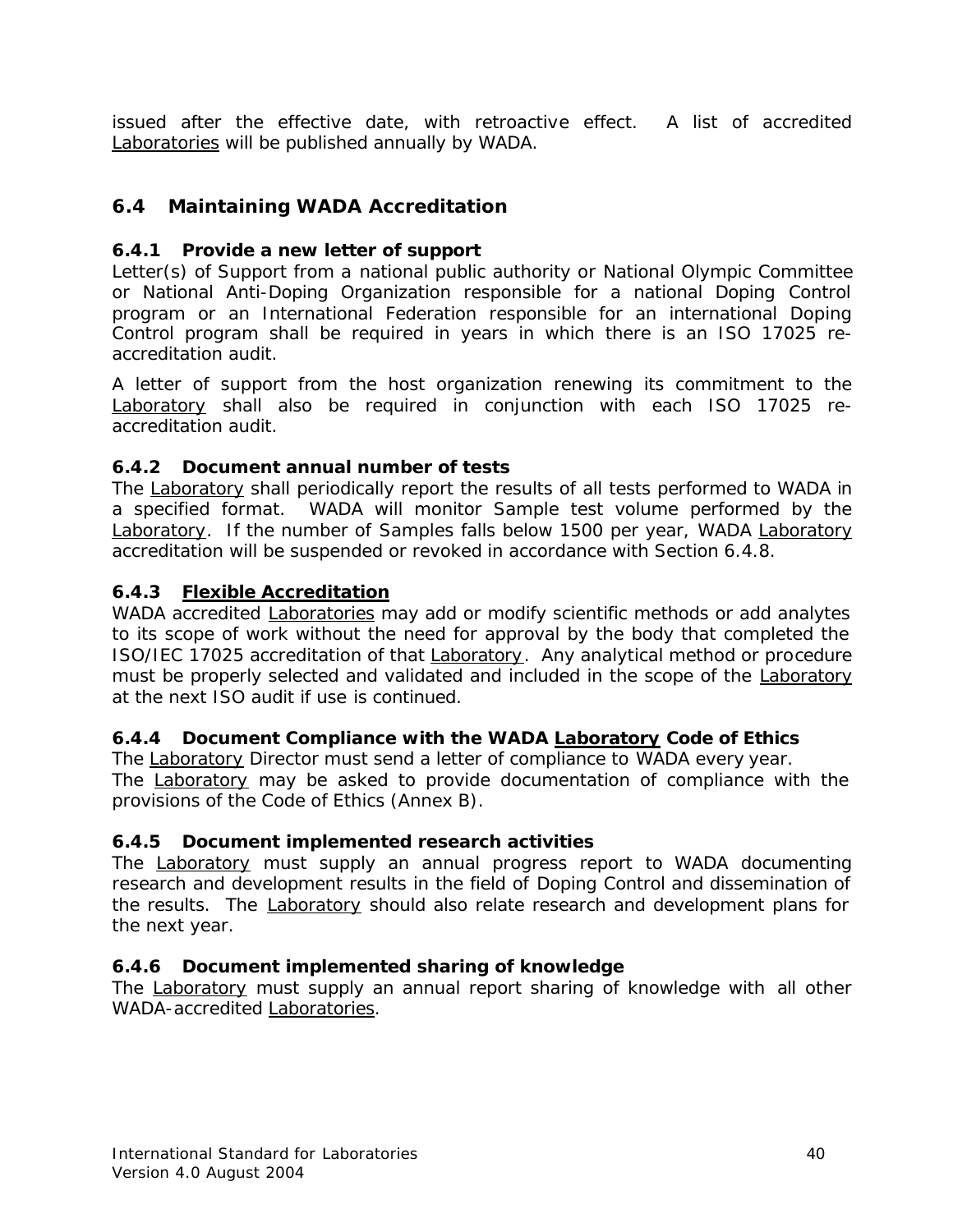# **6.4.7 Participate in** *WADA***/ISO periodical audits and the re-accreditation audit**

*WADA* reserves the right to inspect and audit the **Laboratory** at any time. The notice of the audit/inspection will be made in writing to the **Laboratory** Director. In exceptional circumstances, the audit/inspection may be unannounced.

# 6.4.7.1 *WADA*/ISO Re-accreditation audit

The Laboratory must receive ISO/IEC 17025 accreditation including compliance with the Application of ISO 17025 for Analysis of *Doping Control Samples* (Section 5 of this document). The audit team may include a *WADA* Consultant to augment the auditing team selected by the national accrediting body for the re-accreditation audit.

Copies of the audit summary report as well as the Laboratory responses must be sent to *WADA*. The Laboratory shall also provide a copy of the ISO 17025 certificate obtained from the national certifying body.

6.4.7.2 ISO Periodical audit

In years when a periodical ISO/IEC 17025 audit is required, the Laboratory shall provide *WADA* with a copy of any external audits and evidence of corrective actions for any non-compliance.

# **6.4.8** *WADA* **report and recommendation**

*WADA* will annually review **Laboratory** compliance with the requirements listed in Sections 4 and 5. With the exception of re-accreditation and other required on-site audits, the annual review will consist of a documentation audit. *WADA* may require documentation from the Laboratory. Failure of the Laboratory to provide information requested in evaluating performance by the specified date shall be considered a refusal to cooperate and result in Suspension or Revocation of accreditation.

*WADA* will consider the overall performance of the Laboratory in making decisions regarding continued accreditation. Applicant Laboratory performance on aspects of the standards described in Section 5 (such as turn-around times, Documentation Package contents, and feedback from client organizations) may be considered in this auditing.

# 6.4.8.1 Maintenance of accreditation

In the event that the Laboratory has maintained satisfactory performance, *WADA* will recommend to the *WADA* Executive Committee that the Laboratory be re-accredited.

# 6.4.8.2 Suspension of accreditation

Whenever *WADA* has reason to believe that Suspension may be required and that immediate action is necessary in order to protect the interests of *WADA* and the Olympic movement, *WADA* may immediately suspend a Laboratory*'s* accreditation. If necessary, such decision may be taken by the Chairman of the *WADA* Executive Committee.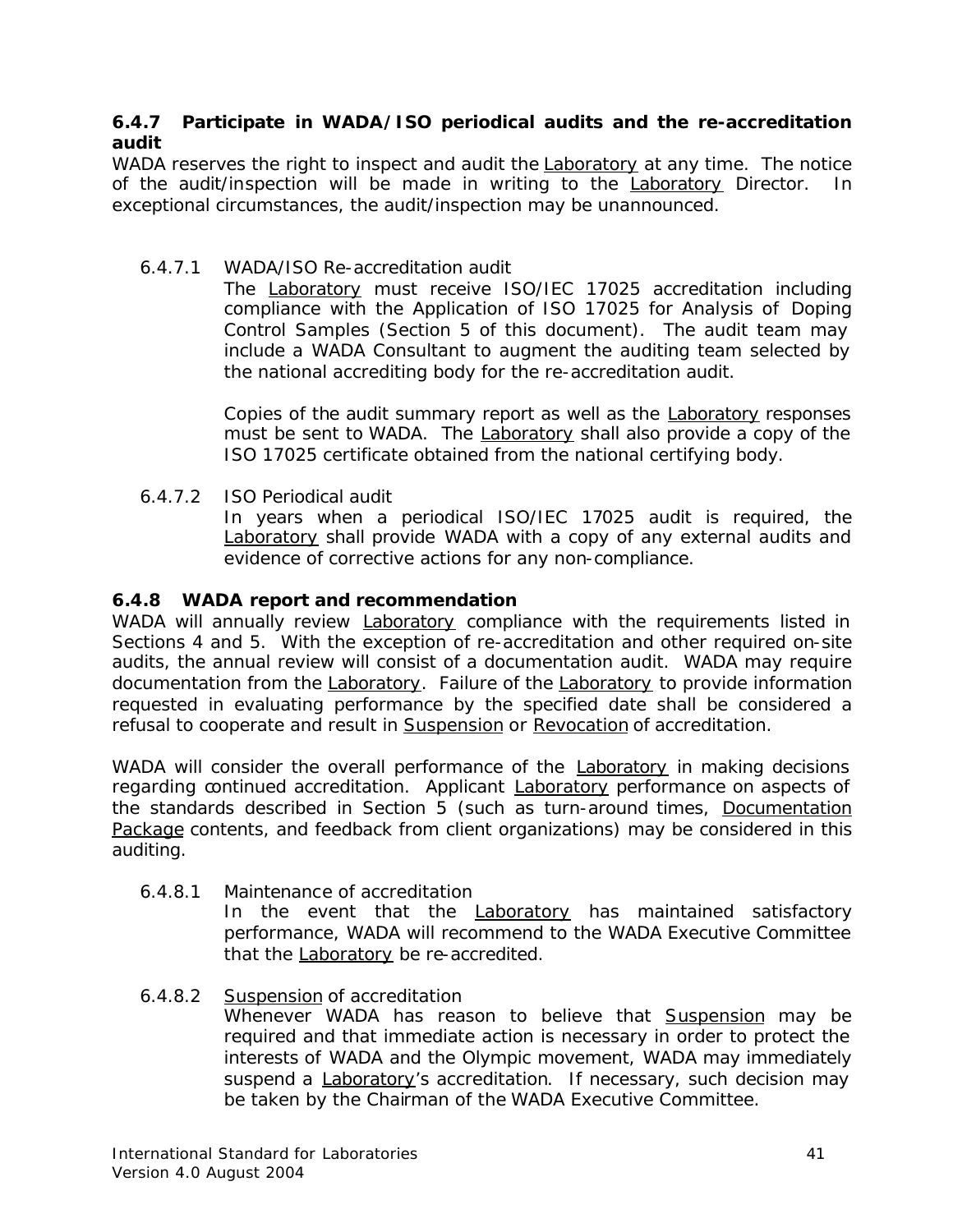Examples of actions that could result in Suspension of accreditation include:

- Suspension of ISO 17025 accreditation;
- failure to take appropriate corrective action after an unsatisfactory performance;
- lack of compliance with any of the requirements or standards listed in *WADA International Standard* for Laboratories (including Annex A. Proficiency Testing);
- failure to cooperate with *WADA* or the relevant Testing Authority in providing documentation;
- failure to comply with the *WADA* Laboratory Code of Ethics.

*WADA* may recommend a Suspension of accreditation at any time based on the results of the Proficiency Testing program.

The period and terms of **Suspension** shall be proportionate to the seriousness of the non-compliance(s) or lack of performance and the need to ensure accurate and reliable drug testing of *Athletes*. A period of Suspension shall be up to 6 months, during which time any noncompliance must be corrected. If the non-compliance is not corrected during the Suspension period, the Laboratory accreditation will be revoked.

In the case of a non-compliance *WADA* may suspend the Laboratory from performing analyses for any *Prohibited Substances*. If *WADA* determines that the non-compliance is limited to a class of *Prohibited Substances*, *WADA* may limit the suspension to analysis for the class of compounds in which the non-compliance occurred.

# 6.4.8.3 Revocation of accreditation

The *WADA* Executive Committee revokes accreditation of any Laboratory accredited under these provisions if *WADA* determines that Revocation is necessary to ensure the full reliability and accuracy of drug tests and the accurate reporting of test results. Revocation of accreditation may be based on, but not limited to, the following considerations:

- Loss of ISO 17025 accreditation;
- Unsatisfactory performance in analyzing and reporting results of drug tests
- Unsatisfactory participation in performance evaluations or Laboratory on-site audits;
- Failure to take appropriate corrective action following an unsatisfactory performance either in *Testing* or in a proficiency test;
- A material violation of this standard or other condition imposed on the Laboratory by *WADA*;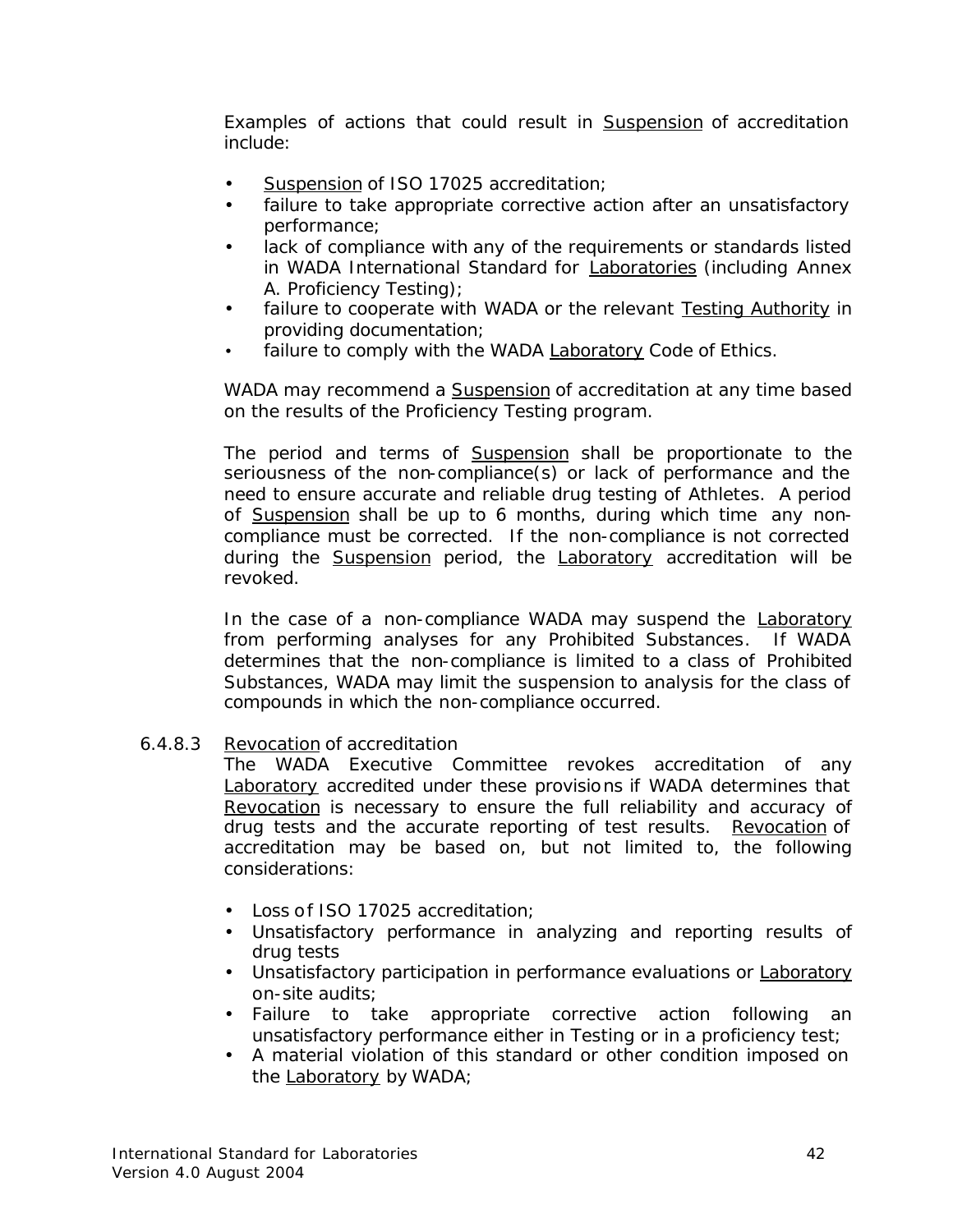- Failure to correct a lack of compliance with any of the requirements or standards listed in *WADA International Standard* for Laboratories (including Annex A. Proficiency Testing) during a Suspension period;
- Failure to cooperate with *WADA* or the relevant Testing Authority during the Suspension phase;
- A serious violation of the Code of Ethics;
- Conviction of any key personnel for any criminal offence committed that is related to the operation of the Laboratory; or
- Any other cause that materially affects the ability of the Laboratory to ensure the full reliability and accuracy of drug tests and the accurate reporting of results.

A Laboratory whose accreditation has been revoked is ineligible to perform testing *of Doping Control Samples* for any Testing Authority.

If a Laboratory whose accreditation has been revoked should seek accreditation, it shall begin the process as a new laboratory as described in Section 4.1, unless there are exceptional circumstances or justifications as determined solely by *WADA*. In the case of exceptional circumstances, *WADA* shall determine what steps shall be followed prior to granting a new accreditation.

# **6.4.9 Notification**

6.4.9.1 Written Notice

When a Laboratory is suspended or *WADA* seeks to revoke accreditation, *WADA* must immediately serve the Laboratory with written notice of the Suspension or proposed Revocation by facsimile mail, personal service, or registered or certified mail, return receipt requested. This notice shall state the following:

- 1) The reason for Suspension or proposed Revocation;
- 2) The terms of the Suspension or proposed Revocation; and
- 3) The period of Suspension.

# 6.4.9.2 Effective Date

A Suspension is immediately effective. A proposed Revocation is effective 30 calendar days after the date on the written notice or, if review is requested, upon *WADA*'s decision to uphold the proposed Revocation. A Laboratory who has received notice that its accreditation is in the process of being revoked shall be suspended until the Revocation is made final or is rescinded by *WADA*. If *WADA* decides not to uphold the Suspension or proposed Revocation, the Suspension is terminated immediately and any proposed Revocation shall not take place.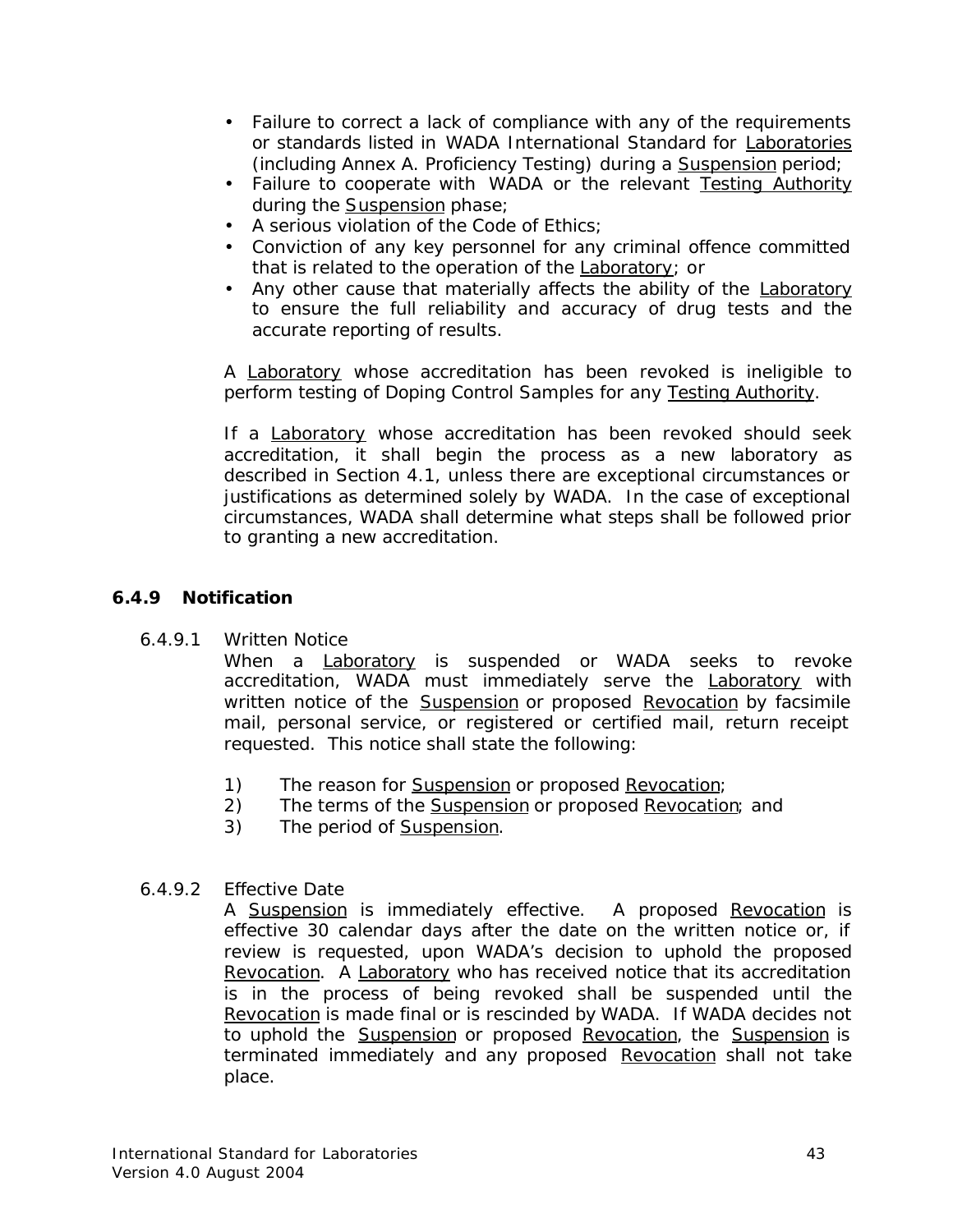# 6.4.9.3 Public Notice

*WADA* will immediately notify all relevant national public authorities, *National Anti-Doping Organizations*, *National Olympic Committees*, International Federations, and the IOC of the name and address of any Laboratory that has had its accreditation suspended or revoked, and the name of any Laboratory that has had its Suspension lifted.

*WADA* will provide to any Testing Authority, upon written request, WADA's written decision which upholds or denies the **Suspension** or proposed Revocation.

# **6.4.10 Re-accreditation Costs**

On an annual basis, *WADA* will invoice the Laboratory for a portion of the costs associated with the re-accreditation process. The Laboratory shall assume the travel and accommodation expenses of the *WADA* representative(s) in the event of on-site inspections.

# **6.4.11 Issue and publication of Accreditation certificate**

If maintenance of accreditation is approved, the Laboratory shall receive a certificate signed by a duly authorized representative of *WADA* issued in recognition of such accreditation. Such certificate shall specify the name of the Laboratory and the period for which the certificate shall be valid. Certificates may be issued after the effective date, with retroactive effect.

# **6.5 Accreditation Requirements for Satellite Facilities for Major** *Events*

In general, the reporting time requirements for a major *Event* require that the Laboratory facility be at the location in proximity to the competition such that *Samples* can be delivered by *Event Doping Control* staff. This may require relocation of an existing Laboratory for a period of time sufficient to validate operations at the satellite facility and perform the testing for the *Event*.

In extraordinary circumstances, *Samples* may be transferred to an existing Laboratory facility. There must be agreement between the *Major Event Organization* and *WADA* regarding whether testing requirements such as turn-around time and the *Athlete* rights are met for in any eventuality. If the Laboratory is functioning within its regular facility, the requirements stated below with respect to facilities do not apply. The Laboratory will, however, be required to report on staffing, equipment, and *Sample* transport issues.

The Laboratory shall be responsible for providing *WADA* with regular updates on the progress of the testing facilities.

# **6.5.1 Participate in an initial** *WADA***/ISO visit/inspection**

*WADA* may visit the Laboratory facility as soon as it is available to determine whether the facility is adequate. Expenses related to such a visit shall be at the Laboratory's expense. Particular emphasis will be placed on the adequacy of security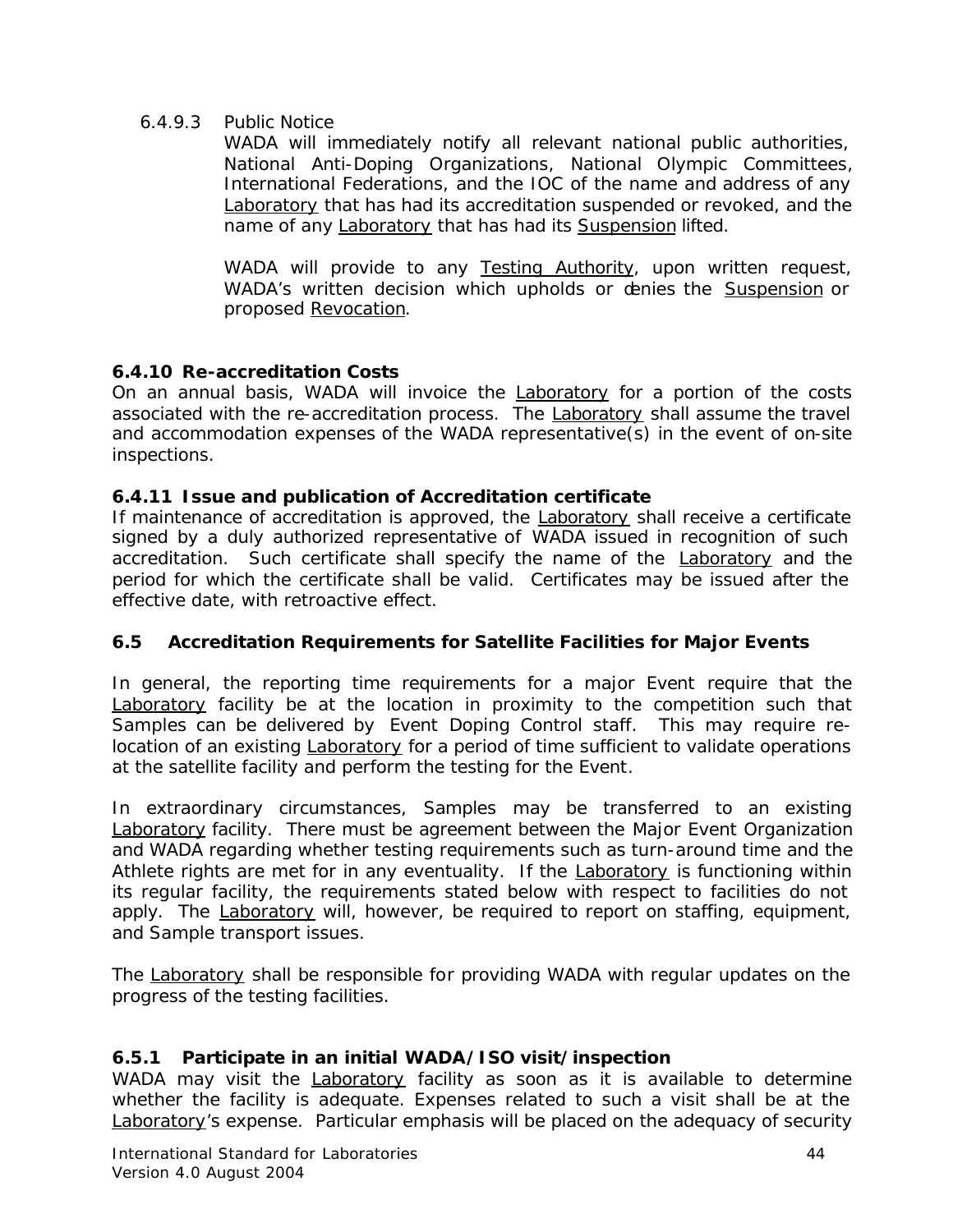considerations, the physical layout of the space to ensure that adequate separation of various parts of the Laboratory are maintained, and to provide a preliminary review of other key support elements.

# **6.5.2 Document ISO/IEC 17025 accreditation of the satellite facility**

At least one month prior to the major *Event*, the Laboratory must provide documentation that the national accrediting body has provided ISO/IEC accreditation for the satellite facility in compliance with the Application of ISO/IEC 17025 to the Analysis of *Doping Control Samples* (Section 5). *WADA* may require that a *WADA* consultant be present at the national accrediting body audit of the satellite facility. WADA's expenses associated with such audit, will be at the **Laboratory's expense**.

# **6.5.3 Complete a Pre-***Event* **Report on Facilities and Staff**

At least one (1) month prior to the *Event*, the Laboratory must report:

- List of Laboratory staff
- List of staff scientists not normally employed by the Laboratory (if required)
- Training plan for new staff scientists
- List of instrumental resources and equipment
- Procedure manual specific to the satellite facility including analytical methods
- Summary of results management process including criteria for determining positive and negative results
- Methods of reporting test results in a secure manner to the appropriate authorities

Any changes that occur prior to the *Event* should be immediately reported to *WADA*.

Even if the testing is to be done at the Laboratory*'s* regular facility, the Pre-*Event* Report must be completed, particularly in regard to personnel changes and any additional equipment.

# **6.5.4 Participate in** *WADA* **accreditation audit**

*WADA* may choose to perform an independent on-site audit or a document audit of the satellite facility. Should an on-site audit take place, *WADA* expenses related to the audit will be at the Laboratory's expense. This audit may include analysis of a set of proficiency testing samples. The full complement of staff must be in attendance. Particular emphasis will be placed on involvement of new staff members to assess their competence.

# **6.5.5 Review the reports and correct identified non-conformities**

The Laboratory Director must address and correct any identified non-compliances. The audit report and documentation of the corrective actions must be submitted to *WADA*.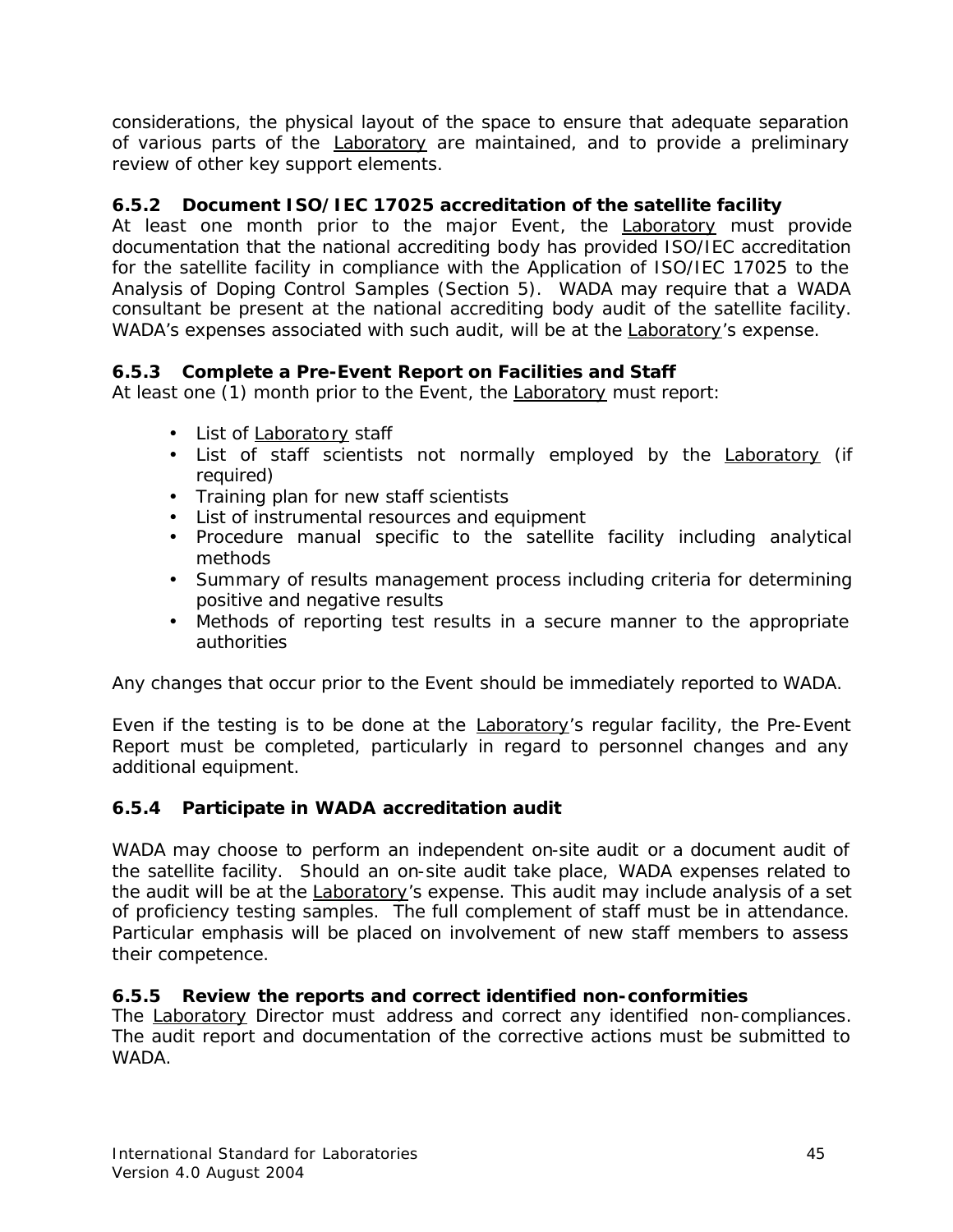#### **6.5.6 Issue and publication of a temporary and limited Accreditation certificate**

Based on the documentation provided, *WADA* shall make a decision regarding accreditation of the Laboratory. In the event that accreditation is awarded, *WADA* shall issue an accreditation for the period of the *Event* and an appropriate time before and after the actual competition.

# **6.5.7 Monitoring and assessment during the** *Event*

*WADA* may choose at its sole discretion to have an observer in the Laboratory during the *Event*. The Laboratory Director is expected to provide full cooperation to the observer.

*WADA*, in conjunction with the *Major Event Organization*, will submit double blind proficiency testing samples to the Laboratory.

In the event of a false positive, the **Laboratory** will immediately cease testing for the class of *Prohibited Substances and Methods*. The Laboratory shall apply corrective actions within 12 hours of notification of the false positive. All *Samples* analyzed prior to the false positive will be re-analyzed for the class of *Prohibited Substances and Methods* for which the non-compliance occurred. The results of the investigation and analysis will be presented to *WADA* within 24 hours unless otherwise agreed in writing.

In the event of a false negative, the **Laboratory** will be required to investigate the root cause and apply corrective actions within 24 hours of notification of the false negative result. A representative group of *Samples* in appropriate number to ensure that the risk of false negatives is minimal will be re-analyzed for the class of *Prohibited Substances and Methods* for which the non-compliance occurred. The results of the investigation and analysis will be presented to *WADA* within 48 hours unless otherwise agreed in writing.

# **7.0 Requirements for supporting an** *Adverse Analytical Finding* **in the Adjudication Process**

This section describes the relevant procedures to be followed where an *Athlete* challenges an *Adverse Analytical Finding* in a hearing as provided for by the *Code.* 

# **7.1 Laboratory Documentation Package**

In support of any *Adverse Analytical Finding* the Laboratory is required to provide the Laboratory Documentation Package described in detail in the Technical Document on Laboratory Documentation Packages**.** 

International Standard for Laboratories 46 Version 4.0 August 2004 The Laboratory is not required to provide any documentation not specifically included in the Laboratory Documentation Package*.* Therefore, the Laboratory is not required to support an *Adverse Analytical Finding* by producing, either to the Testing Authority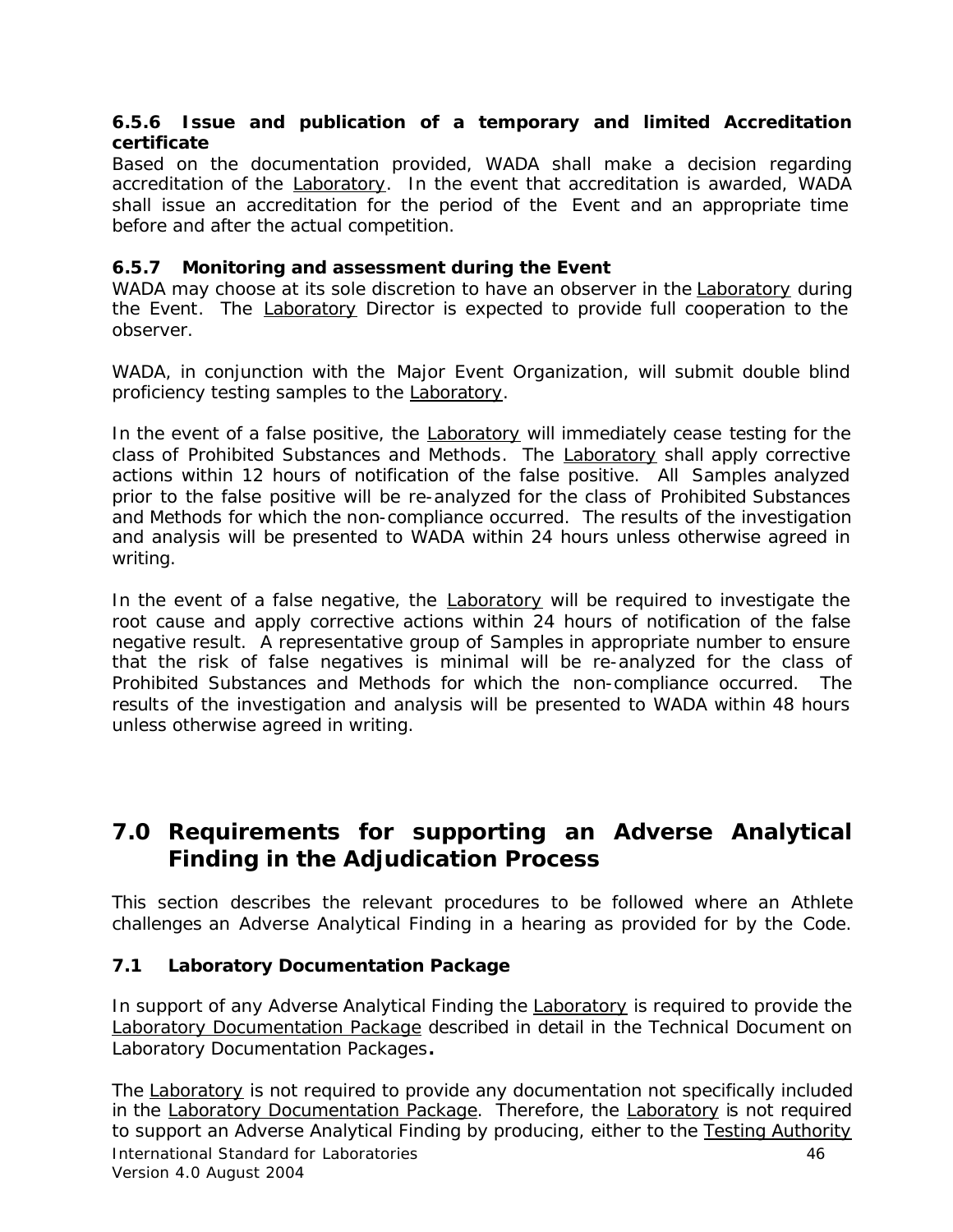or in response to discovery requests related to the hearing, standard operating procedures, general quality management documents (e.g., ISO compliance documents) or any other documents not specifically required by Technical Document on Laboratory Documentation Packages**.** References in the *International Standard* for **Laboratories** to ISO requirements are for general quality control purposes only and have no applicability to any adjudication of any specific *Adverse Analytical Finding.*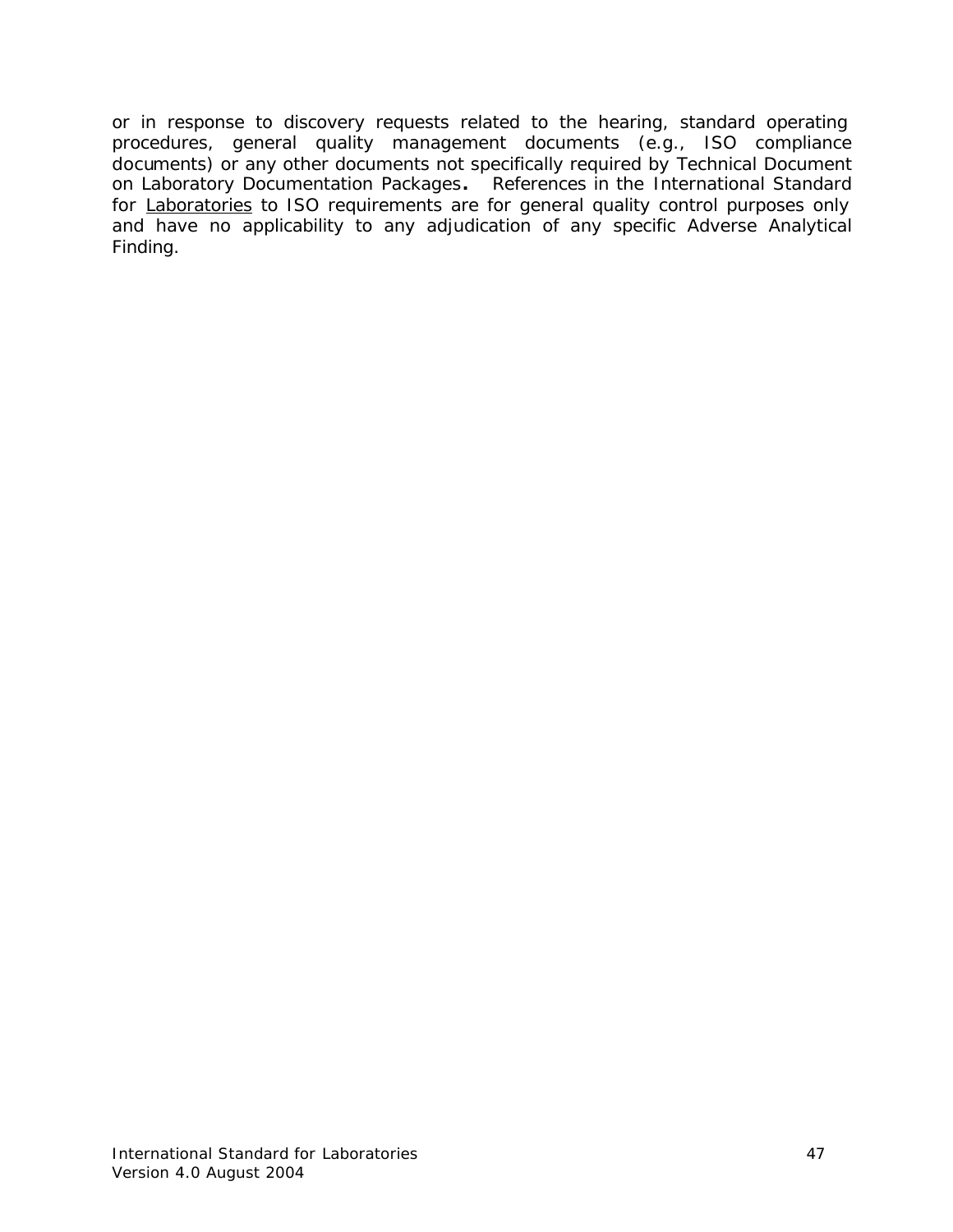# **PART THREE: ANNEXES**

# **ANNEX A -** *WADA* **PROFICIENCY TESTING PROGRAM**

The *WADA* Proficiency Testing (PT) Program is designed to evaluate Laboratory proficiency and to improve test result uniformity between **Laboratories**, and to provide educational opportunities for the *WADA*-accredited Laboratories. The purpose of the individual PT sample will determine its composition and form.

# **1. Probationary period**

The Proficiency Testing (PT) program is a part of the initial evaluation of a Laboratory seeking accreditation. In addition to providing samples as part of quarterly PT samples, the *WADA* will provide upon request samples from past PT rounds in order to allow the applicant Laboratory with an opportunity to evaluate its performance against the recorded performance of accredited Laboratories.

All procedures associated with the handling and testing of the PT samples by the Laboratory are, to the greatest extent possible, to be carried out in a manner identical to that applied to routine Laboratory *Samples*, unless otherwise specified. No effort should be made to optimize instrument (e.g., change multipliers or chromatographic columns) or method performance prior to analyzing the PT samples unless it is a scheduled maintenance activity. Methods or procedures used in routine testing should be employed.

Successful participation in 12-24 months of PT sample rounds is required before a Laboratory is eligible to be considered for accreditation. The PT samples shall occur at least quarterly and will consist of a minimum of five (5) samples per challenge. At least four (4) PT samples will contain Threshold Substances. Blank and adulterated samples may also be included.

#### **2. Maintenance/Re-accreditation period**

After accreditation, Laboratories shall be challenged with at least five (5) PT samples each quarter. Each year at least two (2) samples will contain Threshold Substances. Blank and adulterated samples may be included.

All procedures associated with the handling and testing of the PT samples by the Laboratory are, to the greatest extent possible, to be carried out in a manner identical to that applied to routine Laboratory *Samples*, unless otherwise specified. No effort should be made to optimize instrument (e.g., change multipliers or chromatographic columns) or method performance prior to analyzing the PT samples unless it is a scheduled maintenance activity. Methods or procedures not used in routine testing should not be employed.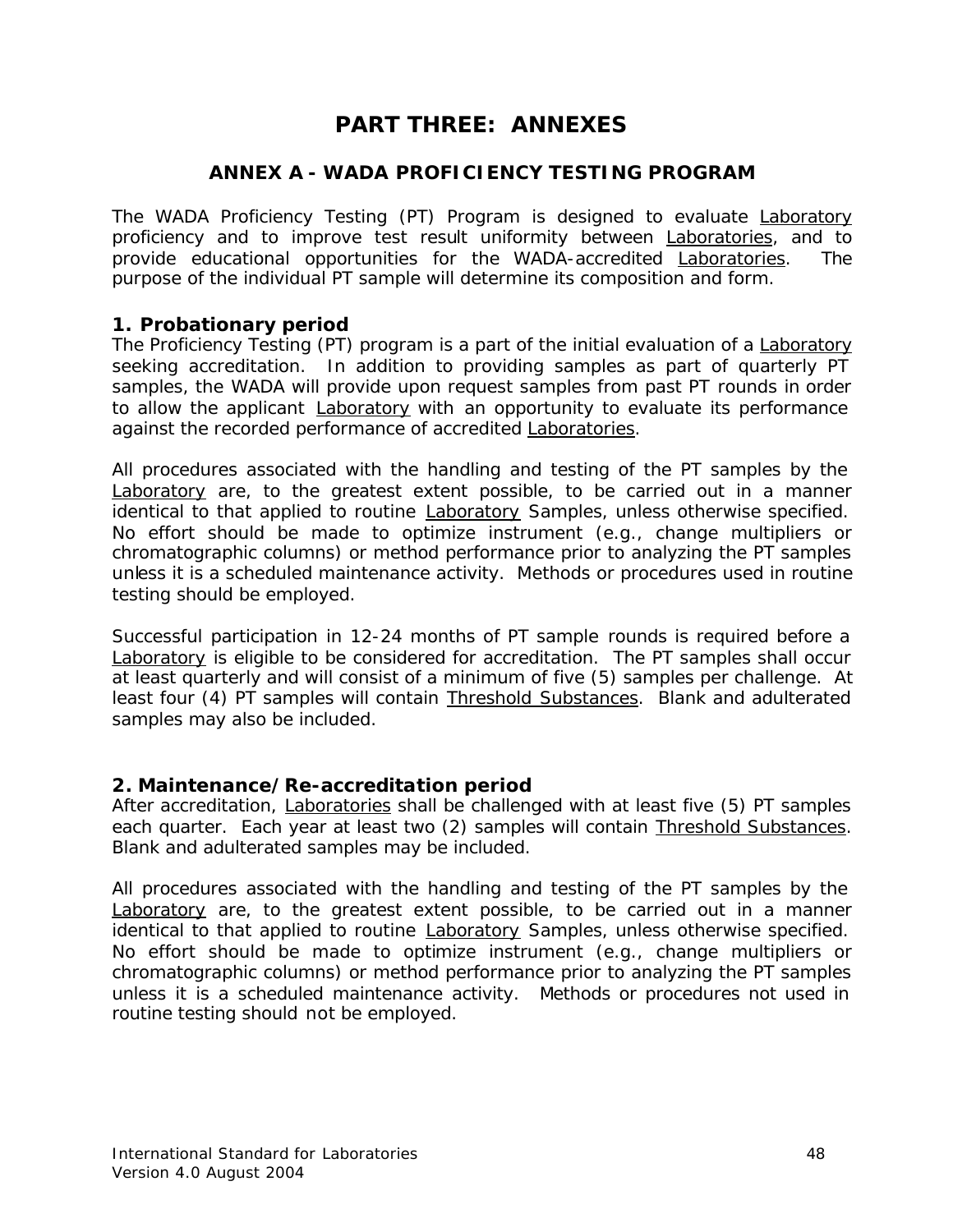# **2.1 Open PT Samples**

The Laboratory may be directed to analyze a PT sample for a specific *Prohibited Substance*. In general, this approach is used for educational purposes or for data gathering.

# **2.2 Blind PT Samples**

The Laboratory will be aware that the sample is a PT sample, but will not be aware of the content of the sample. Performance on blind PT samples is to be at the same level as for the open or non-blind PT samples.

# **2.3 Reporting – Open and Blind Proficiency Samples**

The Laboratory should report the results of open and blind PT samples to *WADA* in the same manner as specified for routine *Samples*. For some samples or PT sample sets, additional information may be requested from the Laboratory.

# **2.4 Double Blind Proficiency Sample**

The Laboratory will receive PT sample sets which are indistinguishable from normal testing samples. The samples may consist of blank, adulterated or positive samples. These samples may be used to assess turn-around time, compliance with documentation package requirements, and other non-analytical performance criteria as well as **Laboratory** proficiency.

# **3. Proficiency Test Sample Composition**

# **3.1 Description of the Drugs**

PT samples contain those *Prohibited Substances*, *Metabolite*(s) of *Prohibited Substances*, and *Marker*(s) of *Prohibited Substances and Methods* which each accredited Laboratory must be prepared to assay in concentrations that allow detection of the analytes by commonly used screening techniques. These are generally concentrations that might be expected in the urine of drug users. For some analytes, the sample composition may consist of the parent drug as well as major *Metabolites*. The actual composition of the PT samples supplied to different Laboratories in a particular PT sample may vary but, within any annual period, all Laboratories participating are expected to have analyzed the same total set of samples.

A sample may contain more than one *Prohibited Substance*, *Metabolite(s)*, or *Marker* of a *Prohibited Substance or Method*. A PT sample will not contain more than three substances or their *Metabolite(s)*, or *Markers* of *Prohibited Substances or Methods*. It is possible that the sample will contain multiple *Metabolites* of a single substance, which would represent the presence of a single *Prohibited Substance*. All *Metabolites* detected should be reported according to the Laboratory*'s* standard operating procedures.

# **3.2 Concentrations**

PT samples may be spiked with *Prohibited Substances* and/or their *Metabolites* or may be from authentic administration studies. For Threshold Substances, the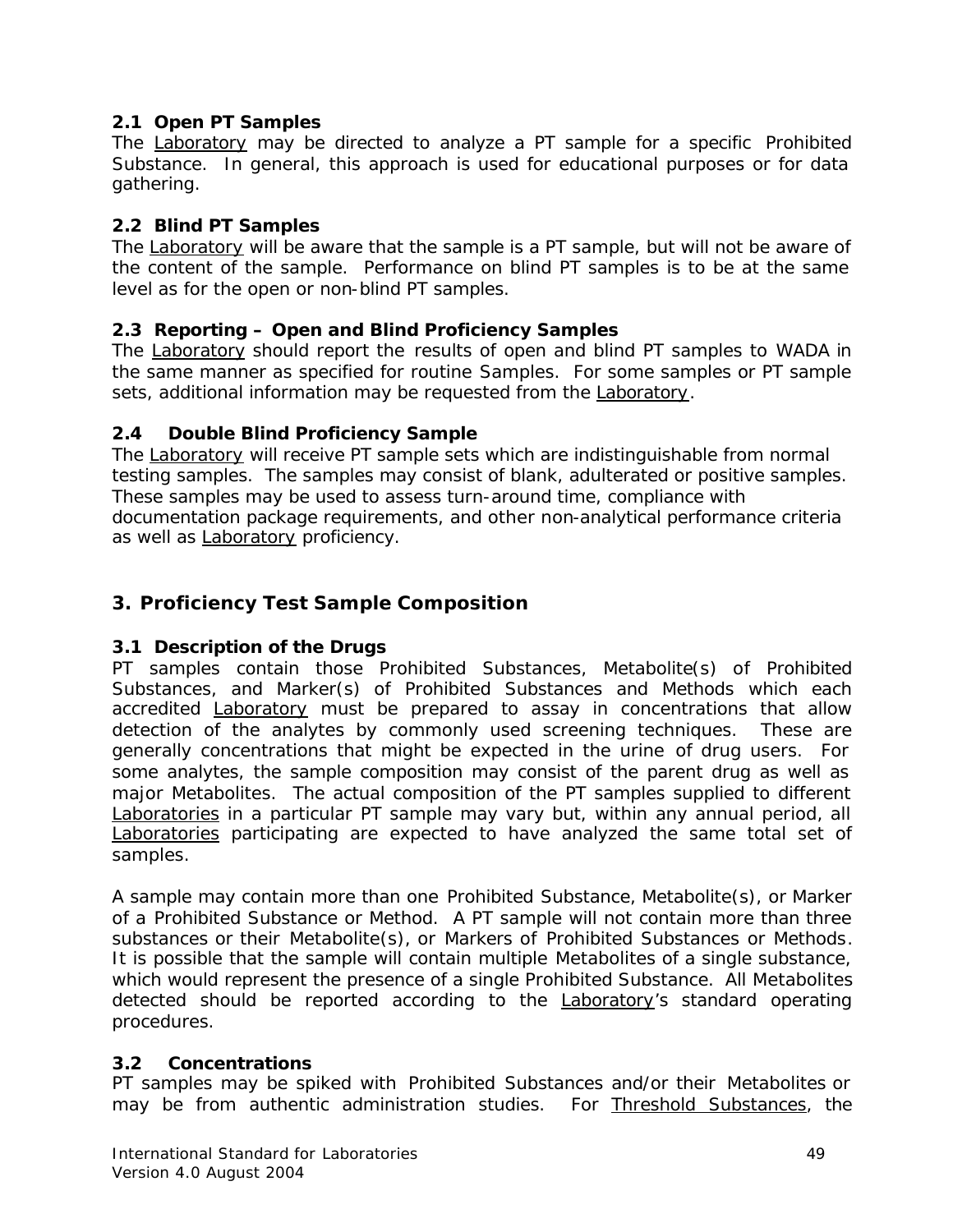concentration in the sample will be guided by, but not limited to, one of the following criteria:

- i) at least 20 percent above the threshold for either the initial assay or the confirmatory test, depending on which is to be evaluated;
- ii) near or below the threshold limit for special purposes. In this case, the Laboratory would be directed to analyze the *Sample* for a particular *Prohibited Substance* as part of an educational challenge and will not be considered for evaluation for the purposes of the PT program.

For Non-threshold Substances, the concentration will be guided by, but not limited to, one of the following criteria:

- i) the *Prohibited Substance* and/or its major *Metabolite(s)* will be present in quantities greater than the Minimum Required Performance Limit;
- ii) the *Prohibited Substance* and/or its major *Metabolite(s)* will be present near the limit of detection for special purposes. In this case, the Laboratory would be directed to analyze the sample for a particular *Prohibited Substance* as part of an educational challenge and will not be considered for evaluation for the purposes of the PT program.

These concentrations and drug types may be changed periodically in response to factors such as changes in detection technology and patterns of drug use.

Negative samples do not contain concentrations of any of the target drugs above the Minimum Required Performance Limit when analyzed by the normally used methods.

# **3.3 Blank or Adulterated** *Samples*

PT samples include those that do not contain prohibited drugs or samples which have been deliberately adulterated by the addition of extraneous substances designed to dilute the sample, degrade the analyte or to mask the analyte during the analytical determination.

# **4. Evaluation of Proficiency Testing Results**

# **4.1 Evaluation of Quantitative Results**

When a quantitative determination has been reported, the results can be scored based on the true or consensus value of the sample analyzed and a standard deviation which may be set either by the group results or according to the expected precision of the measurement. The z-score is calculated using the equation

$$
z = \frac{\overline{x} - \hat{x}}{d}
$$

Where x is the value found

 $\hat{x}$  is the assigned value

δ is the target value for standard deviation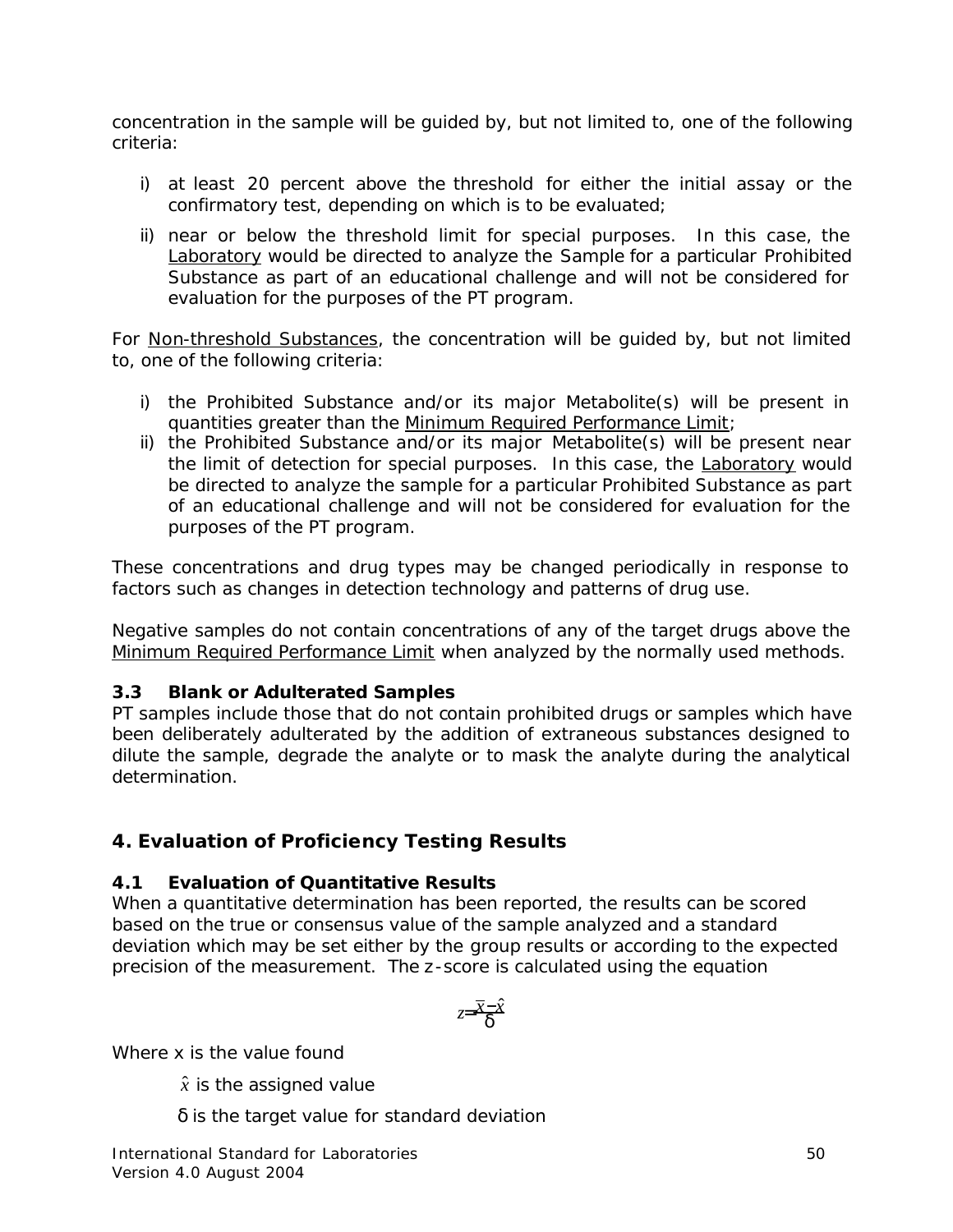The target relative standard deviation will be set in such a way that an absolute zscore between two (2) and three (3) is deemed **questionable** performance. A zscore greater than three (3) is deemed **unacceptable** performance.

In addition, re-scaled sum of score (RSZ) and re-scaled sum of squared scores (RSSZ) will be calculated. While the z score gives an estimate of bias, the RSZ, by retaining the sign of the biases, will reflect consistent systematic bias. The RSSZ, by eliminating the possibility that positive and negative bias will cancel, provides another indicator of bias. The RSZ and RSSZ are calculated by the equations

$$
RSZ = \sum \frac{z}{\sqrt{m}}
$$

$$
RSSZ = \sum \frac{z^2}{m}
$$

where m is the number of tests.

# **4.2 Probationary Period**

- **4.2.1** Any false positive reported automatically disqualifies a Laboratory from further consideration for accreditation. The Laboratory will be eligible for reinstatement upon providing documentation that satisfies *WADA* that remedial and preventative actions have been implemented.
- **4.2.2** An applicant Laboratory is to achieve an overall grade level of 90 percent for PT samples required during the probationary period, i.e., it must correctly identify and confirm 90 percent of the total drug challenges (qualitative including adulterated samples).
- **4.2.3** An applicant Laboratory is to obtain satisfactory Z-scores for any quantitative results reported based on the mean of three replicate determinations. For the purposes of accreditation a quantitative result is required for threshold drugs. The relative standard deviation is to be commensurate with the validation data.

Any Laboratory that fails to achieve a satisfactory score for at least 90% of the quantitative determinations during the probationary period will be disqualified from further consideration. If the Laboratory receives fewer than 10 samples for quantitation in the year, the Laboratory may be allowed a single unsatisfactory result in the quantitative portion of the PT program during a 12 month period. The Laboratory will be eligible for reinstatement upon providing documentation that satisfies *WADA* that remedial and preventative actions have been implemented.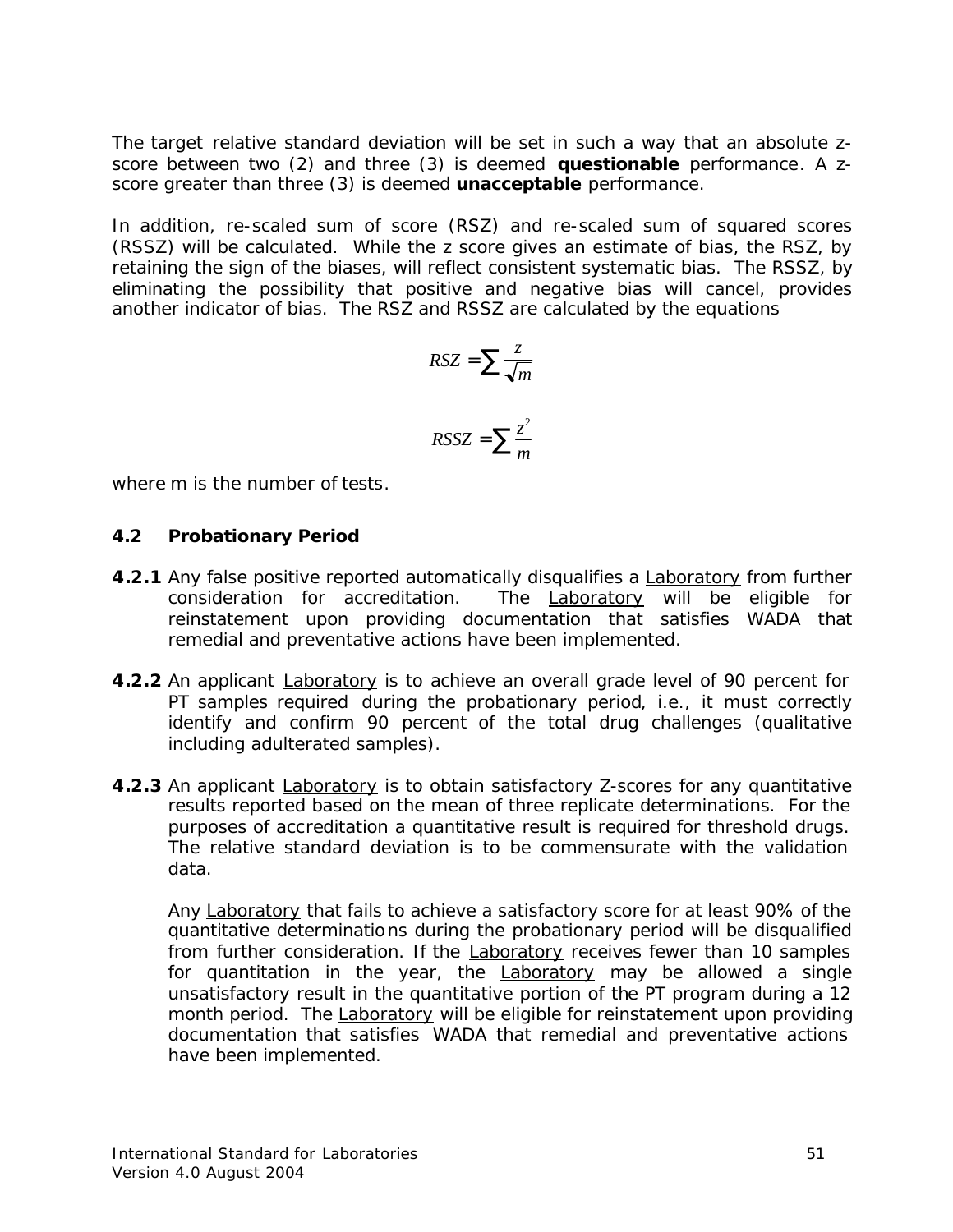# **4.3 Maintenance and Re-Accreditation Period**

- **4.3.1** No false positive drug identification is acceptable for any drug and the following procedures are to be followed when dealing with such a situation:
	- i) The Laboratory is immediately informed of a false positive error by the *WADA*.
	- ii) The Laboratory is to provide the *WADA* with a written explanation of the reasons for the error within five (5) working days. This explanation is to include the submission of all quality control data from the batch of samples that included the false positive sample if the error is deemed to be technical/scientific.
	- iii) The *WADA* shall review the Laboratory*'s* explanation promptly and decide what further action, if any, to take.
	- iv) If the error is determined to be an administrative error (clerical, sample mix-up, etc), the *WADA* may direct the Laboratory to take corrective action to minimize the occurrence of the particular error in the future and, if there is reason to believe the error could have been systematic, may require the Laboratory to review and re-analyze previously run *Samples*.
	- v) If the error is determined to be a technical or methodological error, the Laboratory may be required to re-test all *Samples* analyzed positive by the Laboratory from the time of final resolution of the error back to the time of the last satisfactory proficiency test round. A statement signed by the Laboratory Director shall document this re-testing. The Laboratory may also be required to notify all clients whose results may have been affected of the error as part of its quality management system. Depending on the type of error that caused the false positive, this retesting may be limited to one analyte, a class of *Prohibited Substances or Methods*, or may include any prohibited drug. The Laboratory shall immediately notify the *WADA* if any result on a *Sample* that has been reported to a client is detected as a false positive. *WADA* may suspend or revoke the Laboratory*'s* accreditation. However, if the case is one of a less serious error for which effective corrections have already been made, thus reasonably assuring that the error will not occur again, the *WADA* may decide to take no further action.
	- vi) During the time required to resolve the error, the **Laboratory** remains accredited but has a designation indicating that a false positive result is pending resolution. If the *WADA* determines that the Laboratory*'s* accreditation must be suspended or revoked, the Laboratory*'s* official status becomes "Suspended" or "Revoked" until the Suspension or Revocation is lifted or any process complete.
- **4.3.2** An accredited Laboratory must correctly identify 100 percent of the *Prohibited Substances* to pass the round of PT samples. It must correctly identify and confirm 100 percent of the total PT samples (qualitative including adulterated samples).
- **4.3.3** An accredited Laboratory is to obtain satisfactory Z-scores for any quantitative results reported based on the mean of three replicate determinations. For the purposes of accreditation a quantitative result is required for threshold drugs.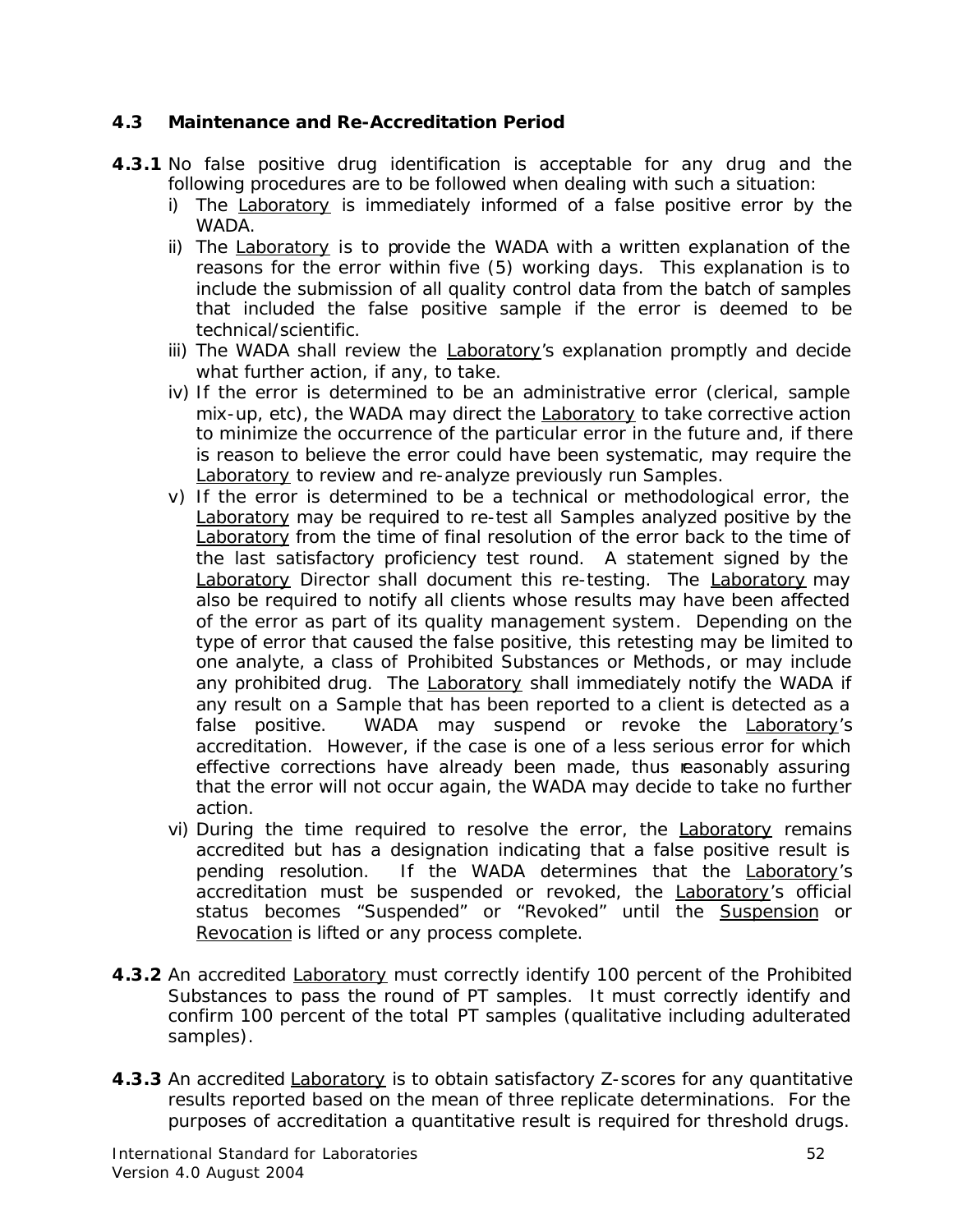The relative standard deviation is to be commensurate with the validation data.

Any Laboratory that fails to achieve a satisfactory score for quantitative determinations will be deemed to have failed that sample challenge. The Laboratory must achieve a satisfactory score on 90% of the quantitative samples during the year. If the Laboratory receives fewer than 10 samples for quantitation in the year, the Laboratory may be allowed a single unsatisfactory result in the quantitative portion of the PT program during a 12 month period.

**4.4** Laboratories failing a proficiency test round are informed immediately by *WADA*. Laboratories must take and report corrective action within 30 calendar days to *WADA*. Laboratories may otherwise be advised by *WADA* to take corrective action for a given reason or to change a corrective action which has previously been reported to *WADA*. The corrective action reported to *WADA* must be implemented in the routine operation of the **Laboratory**. Repeated failures of the same type will result in *WADA* requiring corrective action.

Laboratories failing two consecutive rounds of the PT scheme will be immediately suspended. The Laboratory is required to provide documentation of corrective action with 10 working days of notification of Suspension. Failure to do so will result in immediate Revocation of the accreditation. Lifting of the Suspension occurs only when corrective action has been taken and reported to the *WADA*. The *WADA* may choose, at its sole discretion, to submit additional PT samples to the Laboratory or to require that the Laboratory be re-audited, at the expense of the Laboratory after having furnished satisfactory results for another proficiency testing round.

**4.5** *WADA* is to evaluate the annual performance of all accredited Laboratories.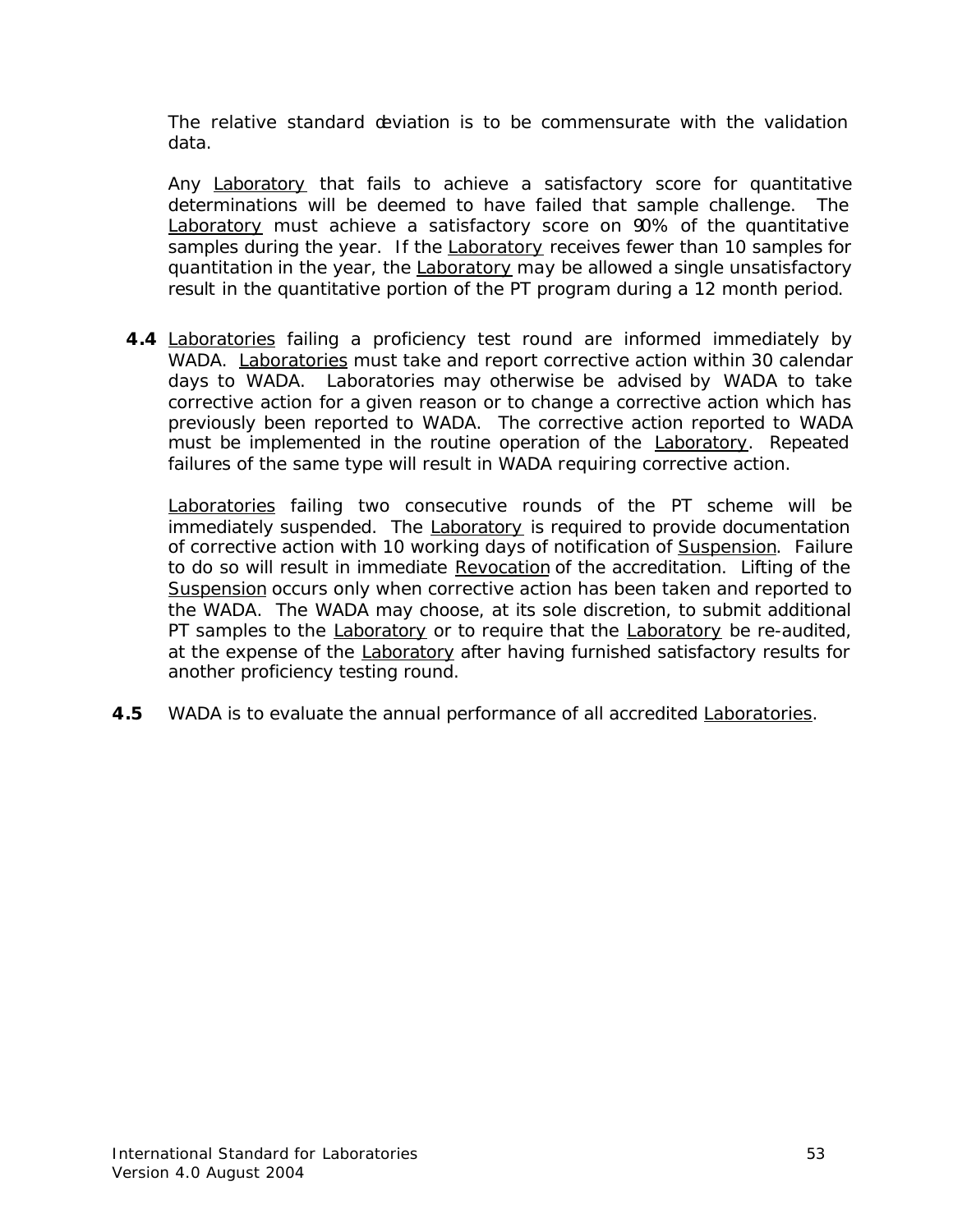# **ANNEX B - LABORATORY CODE OF ETHICS**

# **1. Confidentiality**

The heads of Laboratories, their delegates and Laboratory staff shall not discuss or comment to the media on individual results prior to the completion of any adjudication without consent of the organization that supplied sample to the Laboratory and the organization that is asserting the *Adverse Analytical Finding* in adjudication.

# **2. Research**

Laboratories are entitled to participate in research programs provided that the Laboratory director is satisfied with the *bona fide* nature and the programs have received proper ethical (e.g. human subjects) approval.

# **2.1. Research in Support of** *Doping Control*

The Laboratories are expected to develop a program of research and development to support the scientific foundation of *Doping Control*. This research may consist of the development of new methods or technologies, the pharmacological characterization of a new doping agent, the characterization of a masking agent or method, and other topics relevant to the field of *Doping Control*.

#### **2.2. Human subjects**

The Laboratories must follow the Helsinki Accords and any applicable national standards as they relate to the involvement of human subjects in research.

Voluntary informed consent must also be obtained from human subjects in any drug administration studies for the purpose of development of a Reference Collection or proficiency testing materials.

#### **2.3. Controlled substances**

The Laboratories are expected to comply with the relevant national laws regarding the handling and storage of controlled (illegal) substances.

# **3. Testing**

# **3.1. Competitions**

The Laboratories shall only accept and analyze *Samples* originating from known sources within the context of *Doping Control* programs conducted in competitions organized by national and international sports governing bodies. This includes national and international federations, *National Olympic Committees*, national associations, universities, and other similar organizations. This rule applies to Olympic and non-Olympic sports.

Laboratories should exercise due diligence to ascertain that the *samples* are collected according to the World Anti-Doping *Code International Standard* for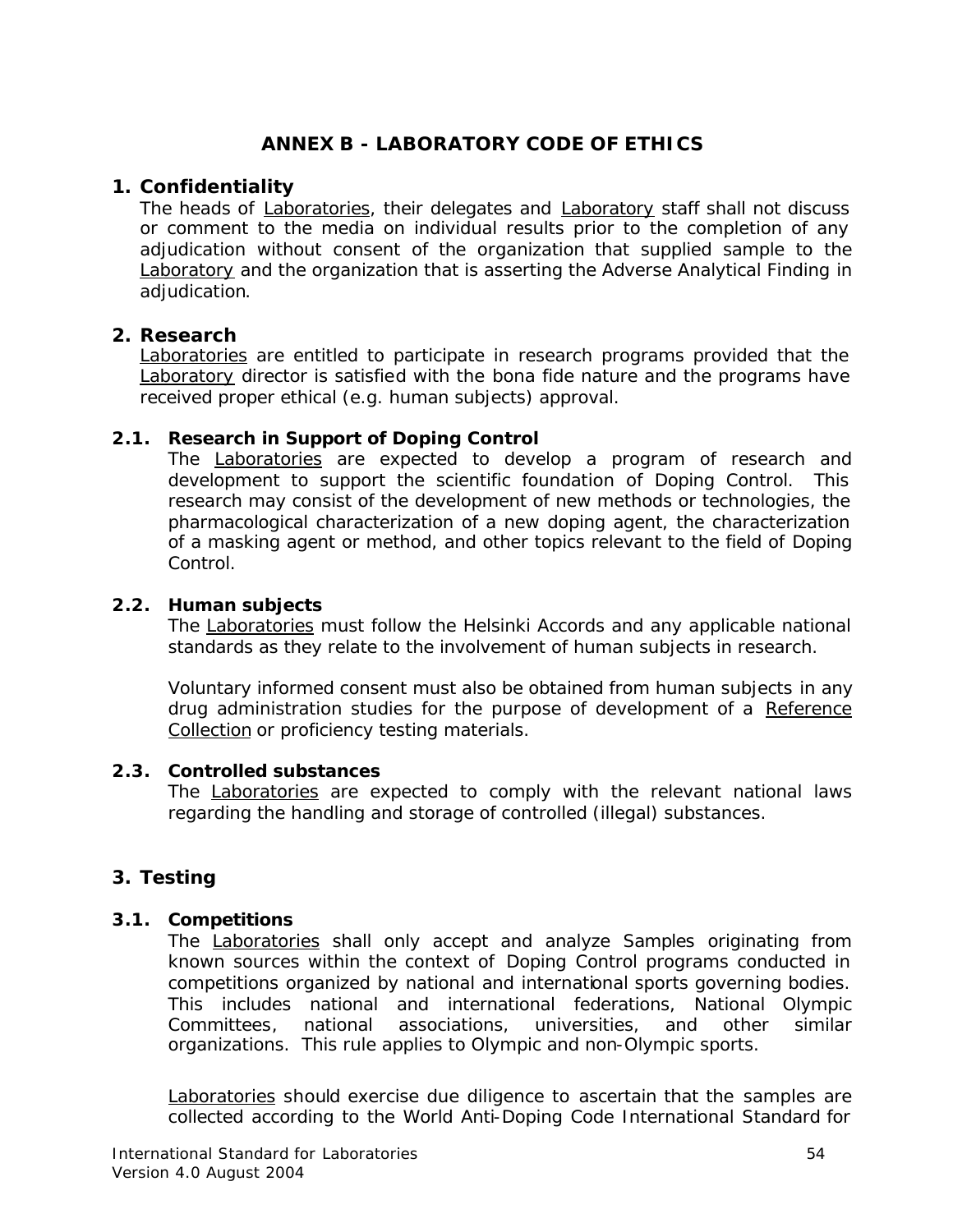Testing or the International Standard for Doping Control (ISO/PAS 18873), or similar guidelines. These guidelines must include collection of Split Samples; appropriate *Sample* container security considerations; and formal chain of custody conditions.

# **3.2.** *Out-of-competition*

The Laboratories shall accept *Samples* taken during training (or *Out-ofcompetition*) only if the following conditions are simultaneously met:

- (a)That the *Samples* have been collected and sealed under the conditions generally prevailing in competitions themselves as in Section 3.1 above;
- (b) If the collection is a part of an anti-doping program; and
- (c) If appropriate sanctions will follow a positive case.

Laboratories shall not accept *Samples*, for the purposes of either screening or identification, from commercial or other sources when the conditions in the above paragraph are not simultaneously met.

Laboratories shall not accept *Samples* from individual *Athletes* on a private basis or from individuals or organizations acting on their behalf.

These rules apply to Olympic and non-Olympic sports.

# **3.3. Clinical or Forensic**

Occasionally the Laboratory is requested to analyze a *Sample* for a banned drug or endogenous substance allegedly coming from a hospitalized or ill *Person* in order to assist a physician in the diagnostic process. Under this circumstance, the Laboratory director must explain the pre-testing issue to the requester and agree subsequently to analyze the *Sample* only if a letter accompanies the *Sample* and explicitly certifies that the *Sample* is for medical diagnostic or therapeutic purposes.

The letter must also explain the medical reason for the test.

Work to aid in forensic investigations may be undertaken but due diligence should be exercised to ensure that the work is requested by an appropriate agency or body. The Laboratory should not engage in testing or expert testimony that would call into question the integrity of the individual or the scientific validity of work performed in the anti-doping program.

# **3.4. Other Testing**

If the Laboratory accepts *Samples* from an entity that is not a Testing Authority recognized by the World Anti-Doping *Code*, it is the responsibility of the Laboratory Director to ensure that any *Adverse Analytical Finding* will be processed according to the *Code* and that the results cannot be used in any way by an *Athlete* or associated *Person* to avoid detection.

The Laboratory should not engage in testing that undermines or is detrimental to the anti-doping program of *WADA*. The Laboratory should not provide results that in any way suggests endorsement of products or services for *Athletes* or sports authorities. The Laboratory should not provide testing services in defense of an *Athlete* in a *Doping Control* adjudication.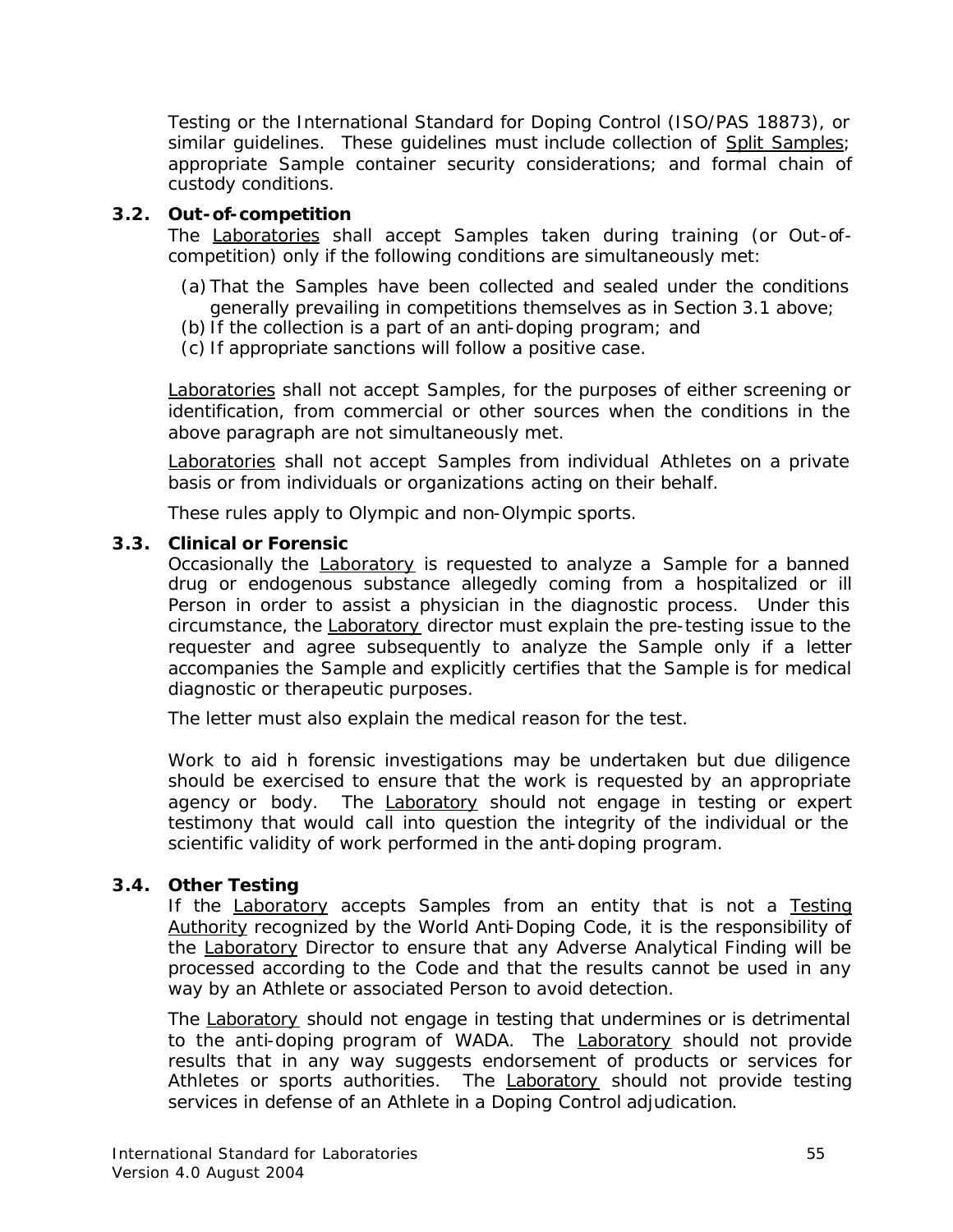# **3.5. Sharing of Information and Resources**

#### **3.5.1 New Substances**

The *WADA*-accredited Laboratories for *Doping Control* shall inform *WADA* when they detect a new or suspicious doping agent.

When possible, the Laboratories shall share information regarding the detection of potentially new or rarely detected doping agents

#### **3.5.2 Sharing of Knowledge**

Sharing of knowledge shall consist of, but not be limited to, dissemination of information about new *Prohibited Substances and Methods* and their detection within sixty (60) days of discovery. This can occur by participation in scientific meetings, publication of results of research, sharing of specific details of methodology necessary for detection, and working with *WADA* to distribute information by preparation of a reference substance or biological excretion study or information regarding the chromatographic retention behaviour and mass spectra of the substance or its *Metabolites*. The Laboratory director or staff shall participate in developing standards for best practice and enhancing uniformity of testing in the *WADA*-accredited Laboratory system. An example of the latter would be in establishing reporting standards for determination of an *Adverse Analytical Finding*.

# **4. Conduct Detrimental to the Anti-Doping Program**

The Laboratory personnel shall not engage in conduct or activities that undermine or are detrimental to the anti-doping program of *WADA*, an International Federation, a *National Anti-Doping Organization*, a *National Olympic Committee*, a *Major Event Organization* Committee, or the International Olympic Committee. Such conduct could include, but is not limited to, conviction for fraud, embezzlement, perjury, etc. that would cast doubt on the integrity of the anti-doping program.

No Laboratory employee or consultant shall provide counsel, advice or information to *Athletes* or others regarding techniques or methods to mask detection of, alter metabolism of, or suppress excretion of a *Prohibited Substance* or *Marker* of a *Prohibited Substance* or Method in order to avoid an *Adverse Analytical Finding*. No Laboratory staff shall assist an *Athlete* in avoiding collection of a *Sample*. This paragraph does not prohibit presentations to educate *Athletes*, students, or others concerning anti-doping programs and *Prohibited Substances* or *Methods*.